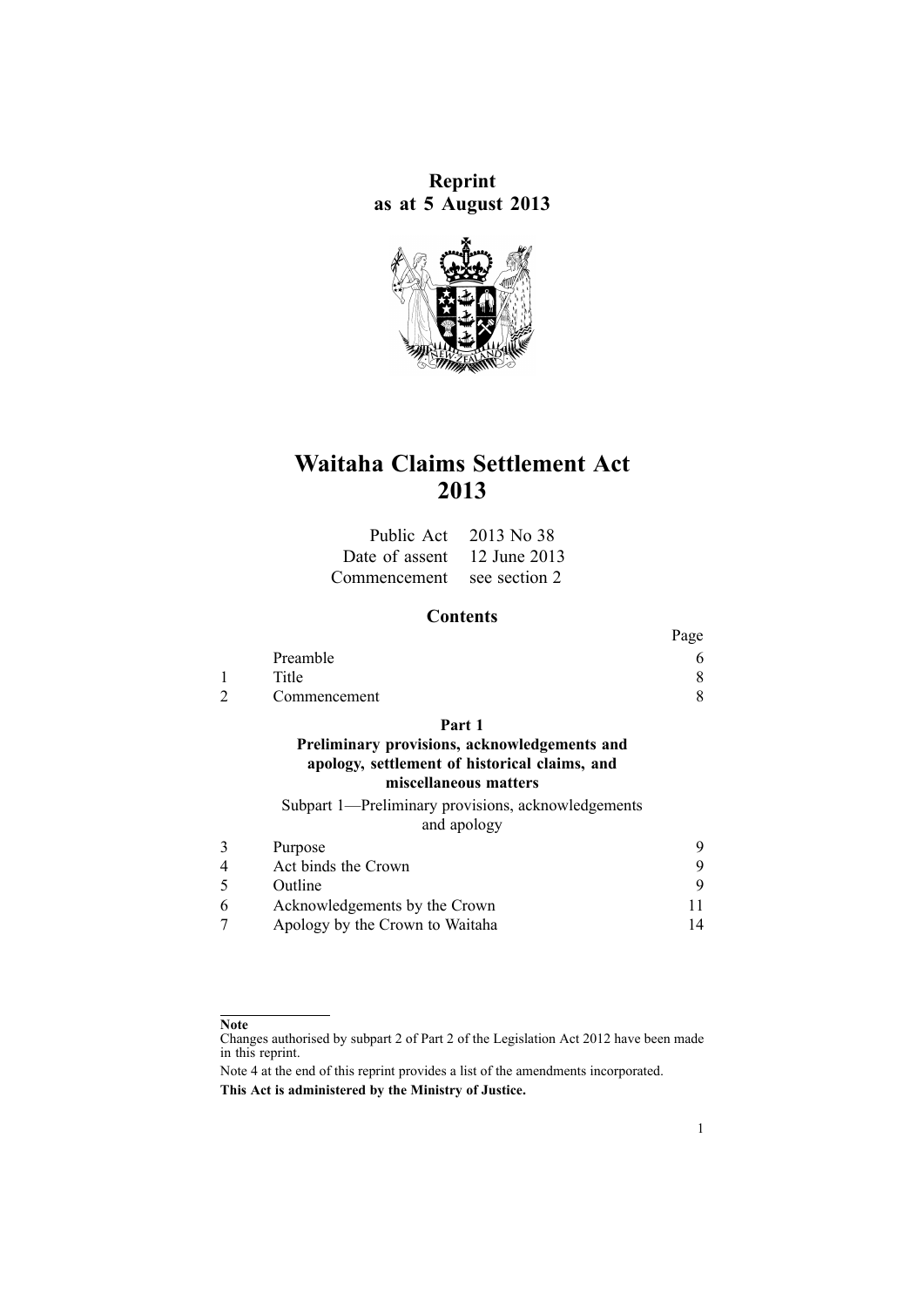|          | Waitaha Claims Settlement Act 2013                                                     | Reprinted as at<br>5 August 2013 |
|----------|----------------------------------------------------------------------------------------|----------------------------------|
|          | Subpart 2-Interpretation                                                               |                                  |
| 8        | Interpretation generally                                                               | 15                               |
| 9        | Interpretation                                                                         | 15                               |
| 10       | Meaning of Waitaha                                                                     | 21                               |
| 11       | Meaning of historical claims                                                           | 22                               |
|          | Subpart 3—Settlement of historical claims                                              |                                  |
|          | Historical claims settled and jurisdiction of courts, etc,<br>removed                  |                                  |
| 12       | Settlement of historical claims final                                                  | 23                               |
|          | Consequential amendment to Treaty of Waitangi Act 1975                                 |                                  |
| 13       | Amendment to Treaty of Waitangi Act 1975                                               | 23                               |
|          | Protections no longer apply                                                            |                                  |
| 14       | Certain enactments do not apply                                                        | 24                               |
| 15       | Removal of memorials                                                                   | 24                               |
|          | Subpart 4-Miscellaneous matters                                                        |                                  |
|          | Perpetuities                                                                           |                                  |
| 16       | Rule against perpetuities does not apply                                               | 25                               |
|          | Timing of actions or matters                                                           |                                  |
| 17       | Timing of actions or matters                                                           | 25                               |
|          | Access to deed of settlement                                                           |                                  |
| 18       | Access to deed of settlement                                                           | 26                               |
|          | Part 2                                                                                 |                                  |
|          | <b>Cultural redress</b>                                                                |                                  |
|          | Subpart 1-Protocols                                                                    |                                  |
|          | General provisions                                                                     |                                  |
| 19       | Authority to issue, amend, or cancel protocol                                          | 26                               |
| 20<br>21 | Protocols subject to rights, functions, and obligations<br>Enforceability of protocols | 26<br>27                         |
|          |                                                                                        |                                  |
|          | Conservation protocol                                                                  |                                  |
| 22       | Noting and effect of conservation protocol                                             | 27                               |
|          | Crown minerals protocol                                                                |                                  |
| 23       | Noting and effect of Crown minerals protocol                                           | 28                               |
|          | Taonga tūturu protocol                                                                 |                                  |
| 24       | Taonga tūturu protocol                                                                 | 28                               |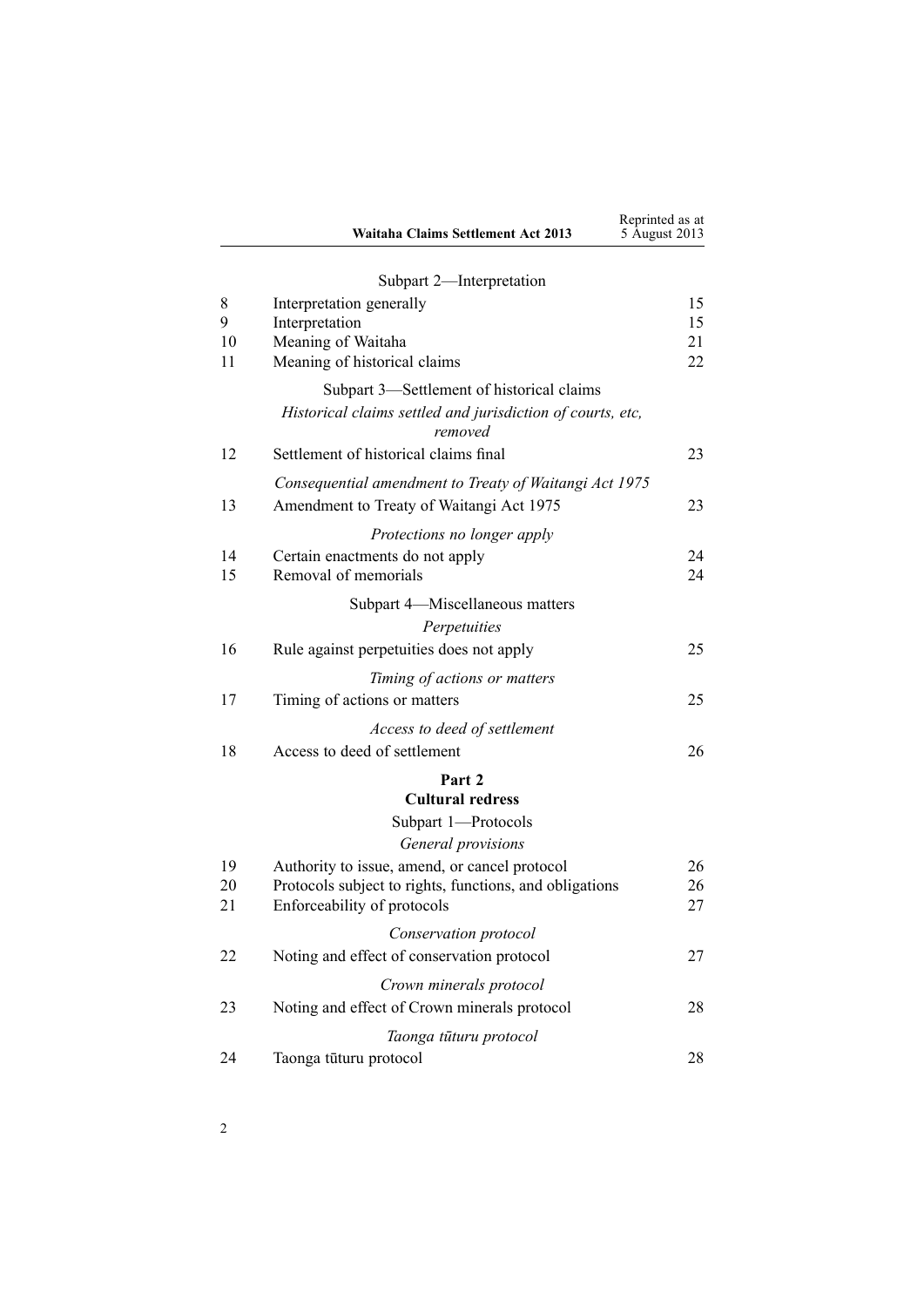#### [Subpart](#page-28-0) 2—Statutory [acknowledgement](#page-28-0) and deed of [recogn](#page-28-0)ition

#### *Statutory [acknowledgement](#page-28-0)* 25 [Interpretation](#page-28-0) [29](#page-28-0) 26 Statutory [acknowledgement](#page-28-0) by the Crown [29](#page-28-0) 27 Purposes of statutory [acknowledgement](#page-28-0) [29](#page-28-0) 28 Relevant consent [authorities](#page-28-0) to have regard to statutory [acknowledgement](#page-28-0) [29](#page-28-0) 29 [Environment](#page-29-0) Court to have regard to statutory [acknowledgement](#page-29-0) [30](#page-29-0) 30 Historic Places Trust and [Environment](#page-29-0) Court to have regard to statutory [acknowledgement](#page-29-0) [30](#page-29-0) 31 Recording statutory [acknowledgement](#page-30-0) on statutory plans [31](#page-30-0) 32 Provision of [summaries](#page-30-0) or notices of resource consent app[lications](#page-30-0) to trustees [31](#page-30-0) 33 Use of statutory [acknowledgement](#page-31-0) [32](#page-31-0) 34 [Trustees](#page-32-0) may waive rights [33](#page-32-0) 35 Application of statutory [acknowledgement](#page-32-0) to river, [stream,](#page-32-0) or coastal marine area [33](#page-32-0) *Deed of [recogn](#page-33-0)ition* 36 The [Crown](#page-33-0) may make deed of recognition [34](#page-33-0) *[General](#page-34-0) provisions* 37 Exercise or per[formance](#page-34-0) of powers, duties, and functions [35](#page-34-0) 38 [Rights](#page-34-0) not affected [35](#page-34-0) 39 [Limitation](#page-34-0) of rights [35](#page-34-0) *[Consequential](#page-34-0) amendment to Resource Management Act [1991](#page-34-0)* 40 Amendment to Resource [Management](#page-34-0) Act 1991 [35](#page-34-0) [Subpart](#page-35-0) 3—Te [Whakairinga](#page-35-0) Kōrero 41 [Interpretation](#page-35-0) [36](#page-35-0) 42 Declaration of Te [Whakairinga](#page-36-0) Kōrero [37](#page-36-0) 43 The Crown's [acknowledgement](#page-36-0) of Waitaha values [37](#page-36-0) 44 Purposes of Te [Whakairinga](#page-36-0) Kōrero [37](#page-36-0) 45 [Agreement](#page-36-0) on protection principles [37](#page-36-0) 46 Duties of New Zealand [Conservation](#page-37-0) Authority and [conservation](#page-37-0) boards in relation to Waitaha values and protection pr[inciples](#page-37-0) [38](#page-37-0) 47 Duty of New Zealand [Conservation](#page-37-0) Authority and [conservation](#page-37-0) boards to consult trustees [38](#page-37-0)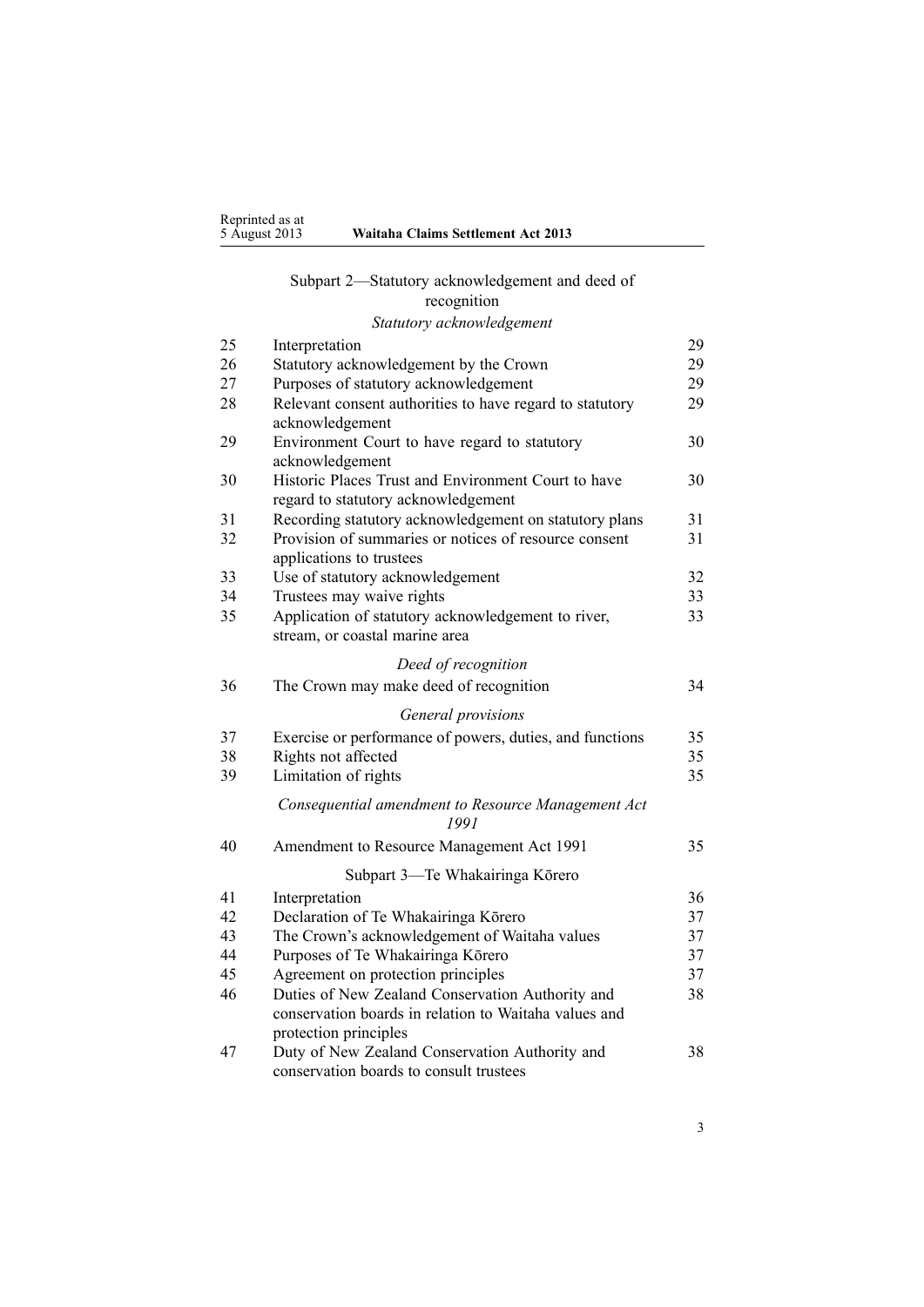|    | <b>Waitaha Claims Settlement Act 2013</b>                  | Reprinted as at<br>5 August 2013 |
|----|------------------------------------------------------------|----------------------------------|
| 48 | Opportunity to make submissions on draft conservation      | 39                               |
|    | management strategy                                        |                                  |
| 49 | Noting of Te Whakairinga Kōrero                            | 39                               |
| 50 | Notification of actions in Gazette                         | 39                               |
| 51 | Actions by Director-General                                | 40                               |
| 52 | Amendment of conservation documents                        | 40                               |
| 53 | Regulations                                                | 41                               |
| 54 | <b>Bylaws</b>                                              | 41                               |
| 55 | Amendment relating to Legislation Act 2012                 | 42                               |
| 56 | Existing classification of Te Whakairinga Kōrero           | 42                               |
| 57 | Termination of Te Whakairinga Kōrero status                | 42                               |
| 58 | Exercise or performance of powers, functions, and duties   | 43                               |
| 59 | Rights not affected                                        | 43                               |
| 60 | Rights not created                                         | 43                               |
|    | Subpart 4—The Crown not prevented from providing           |                                  |
|    | other similar redress                                      |                                  |
| 61 | The Crown may provide other similar redress                | 44                               |
|    |                                                            |                                  |
|    | Subpart 5—Cultural redress properties and interests        |                                  |
| 62 | Interpretation                                             | 44                               |
|    | Kaumātua flats                                             |                                  |
| 63 | Kaumātua flats                                             | 45                               |
|    | Sites that vest in fee simple                              |                                  |
| 64 | Hine Poto site                                             | 45                               |
| 65 | Ohineangaanga site                                         | 45                               |
| 66 | Te Haehae                                                  | 45                               |
|    | Site that vests in fee simple subject to easement          |                                  |
| 67 | Whitikiore                                                 | 45                               |
|    |                                                            |                                  |
|    | Sites vesting in fee simple to be administered as reserves |                                  |
| 68 | Maungaruahine Pā Historic Reserve                          | 46                               |
| 69 | Subsequent transfer of Maungaruahine Pa Historic           | 46                               |
|    | Reserve                                                    |                                  |
| 70 | Ōtara Scenic Reserve                                       | 47                               |
| 71 | Restriction on transfer of Ōtara Scenic Reserve            | 48                               |
|    | Subpart 6—Ngā pae maunga: property jointly vested in       |                                  |
|    | fee simple to be administered as reserve                   |                                  |
| 72 | Interpretation                                             | 48                               |
| 73 | Application of this subpart                                | 49                               |
| 74 | Ōtanewainuku                                               | 49                               |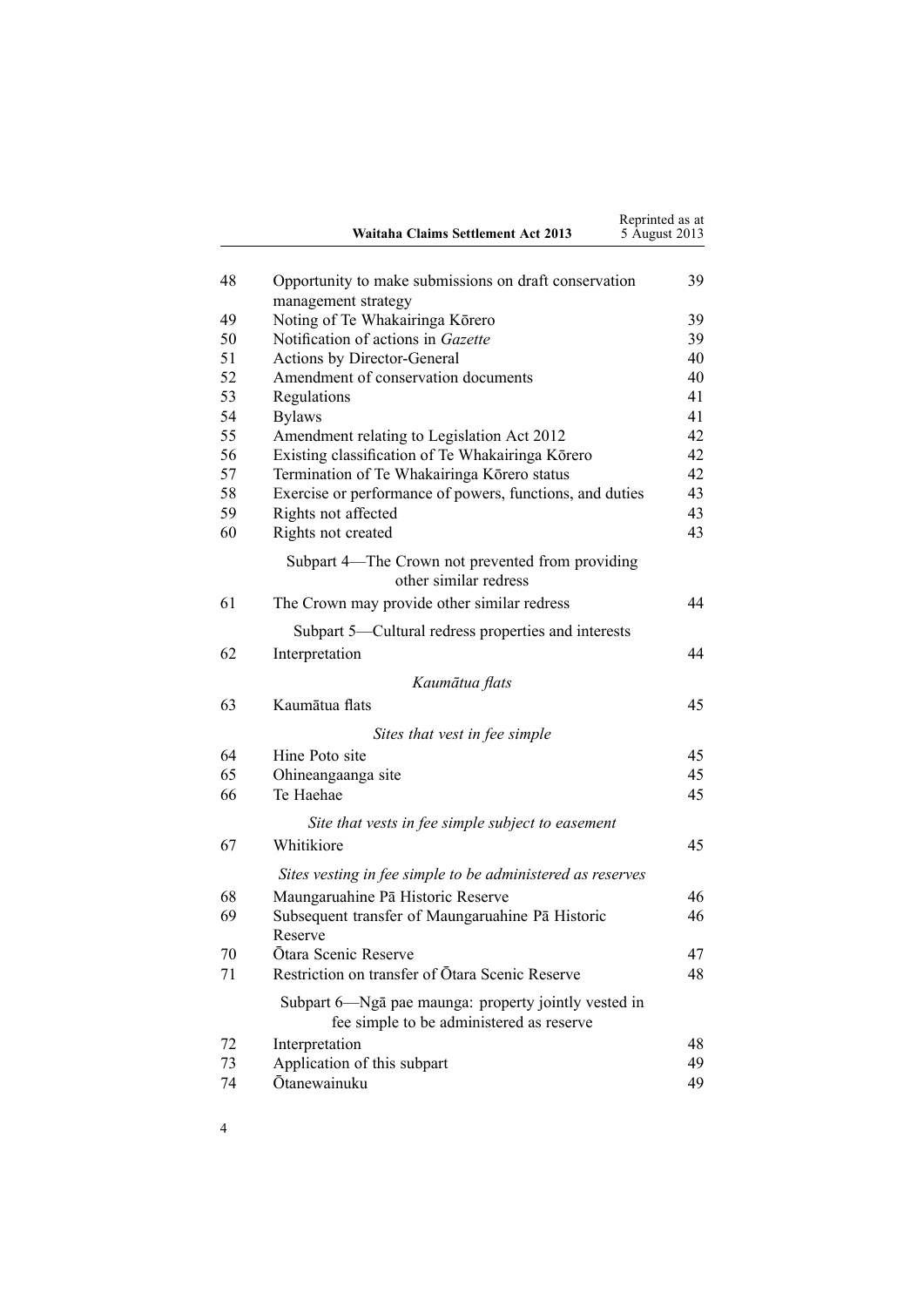| Reprinted as at |                                    |
|-----------------|------------------------------------|
| 5 August 2013   | Waitaha Claims Settlement Act 2013 |

| 75 | Pūwhenua                                                                                          | 50 |
|----|---------------------------------------------------------------------------------------------------|----|
| 76 | Joint management body for Ōtanewainuku and Pūwhenua<br><b>Scenic Reserves</b>                     | 51 |
| 77 | Restriction on transfer of joint cultural redress property                                        | 51 |
| 78 | Provisions of other Acts with same effect for joint cultural<br>redress property                  | 52 |
|    | General provisions relating to vesting of joint cultural<br>redress properties under this subpart |    |
| 79 | Properties vest subject to, or together with, encumbrances                                        | 52 |
| 80 | Interests in land for joint cultural redress properties                                           | 52 |
| 81 | Encumbrances that are not interests in land                                                       | 53 |
| 82 | Registration of ownership                                                                         | 53 |
| 83 | Application of Part 4A of Conservation Act 1987                                                   | 54 |
| 84 | Recording application of Part 4A of Conservation Act<br>1987 and sections of this subpart         | 55 |
| 85 | Application of other enactments to joint cultural redress<br>properties                           | 55 |
| 86 | Application of Reserves Act 1977 to joint cultural redress<br>properties that are reserve         | 56 |
| 87 | Joint cultural redress property that is reserve must not be<br>mortgaged                          | 56 |
| 88 | Saving of bylaws, etc, in relation to joint cultural redress<br>property that is reserve          | 56 |
| 89 | Scenic reserve not to become Crown protected area                                                 | 57 |
|    | Subpart 7—General provisions relating to vesting of<br>cultural redress properties in trustees    |    |
| 90 | Properties vest subject to, or together with, encumbrances                                        | 57 |
| 91 | Registration of ownership                                                                         | 57 |
| 92 | Application of Part 4A of Conservation Act 1987                                                   | 58 |
| 93 | Recording application of Part 4A of Conservation Act<br>1987 and sections of this Part            | 58 |
| 94 | Application of other enactments to cultural redress<br>properties                                 | 60 |
|    | Provisions relating to reserve sites                                                              |    |
| 95 | Application of Reserves Act 1977 to reserve sites                                                 | 60 |
| 96 | Reserve site must not be mortgaged                                                                | 61 |
| 97 | Saving of bylaws, etc, in relation to reserve sites                                               | 61 |
|    | Names of reserves                                                                                 |    |
| 98 | New reserve names                                                                                 | 61 |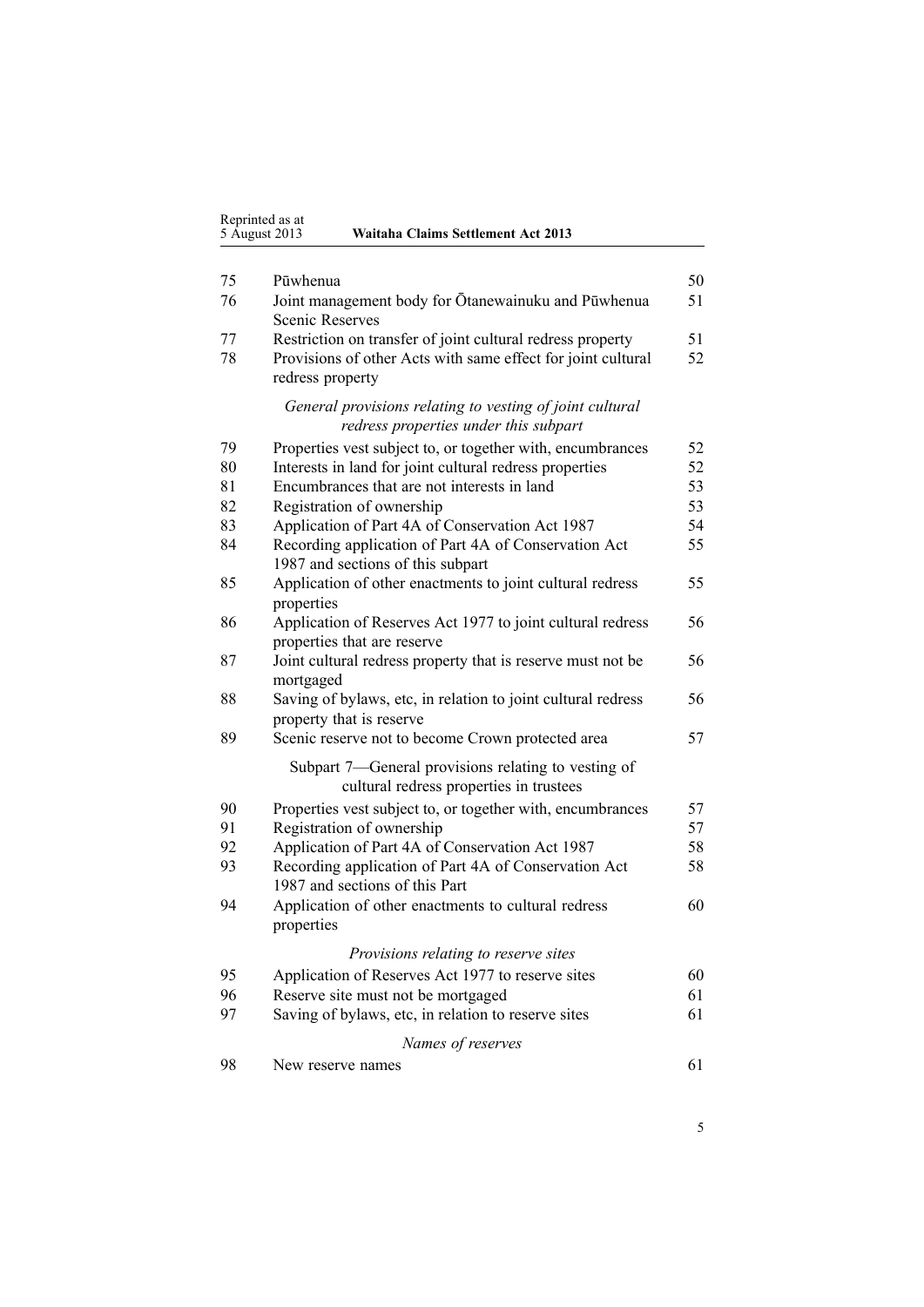|     | Part 3                                                                                   |    |
|-----|------------------------------------------------------------------------------------------|----|
|     | <b>Commercial redress</b>                                                                |    |
| 99  | Authority to transfer commercial redress and deferred<br>purchase properties to Waitaha  | 62 |
| 100 | Contingent authority to transfer balance of Te Houhou                                    | 62 |
| 101 | Contingent authority to transfer Te Puke properties                                      | 63 |
| 102 | Registrar-General to create computer freehold register                                   | 63 |
| 103 | Authorised person may grant covenant for later creation<br>of computer freehold register | 64 |
| 104 | Application of other enactments                                                          | 64 |
|     | Schedule 1                                                                               | 66 |
|     | <b>Statutory areas of Waitaha</b>                                                        |    |
|     | <b>Schedule 2</b><br>Te Whakairinga Kōrero sites                                         | 67 |
|     | <b>Schedule 3</b>                                                                        | 68 |
|     | <b>Cultural redress properties</b>                                                       |    |
|     | Schedule 4                                                                               | 70 |
|     | Ngā pae maunga: Joint cultural redress properties                                        |    |

Reprinted as at 5 August 2013

<span id="page-5-0"></span>Preamble **Waitaha Claims Settlement Act 2013**

# **Preamble**

- (1) Recitals(2) to (12) of this Preamble present, in summary form, the historical account set out in the deed of settlement entered into by Waitaha and the Crown:
- (2) Waitaha are an ancient iwi who descend from Hei and his son Waitaha who arrived on the waka Te Arawa. Their area of interest extends from Waimapu to Mauao along the coastline to Maketu, and inland to Ōtanewainuku. By the 1840s, Waitaha primarily occupied the land between Tauranga harbour and Te Puke. During the 1840s and 1850s, the Waitaha leader and prophet, Hakaraia, preached peaceful engagemen<sup>t</sup> with Pākehā:
- (3) When Crown forces invaded the Waikato in July 1863 <sup>a</sup> number of Waitaha fought for the Kīngitanga, while some sided with the Crown. Others remained neutral. These internal divisions created enmity amongs<sup>t</sup> Waitaha and also with neighbouring iwi: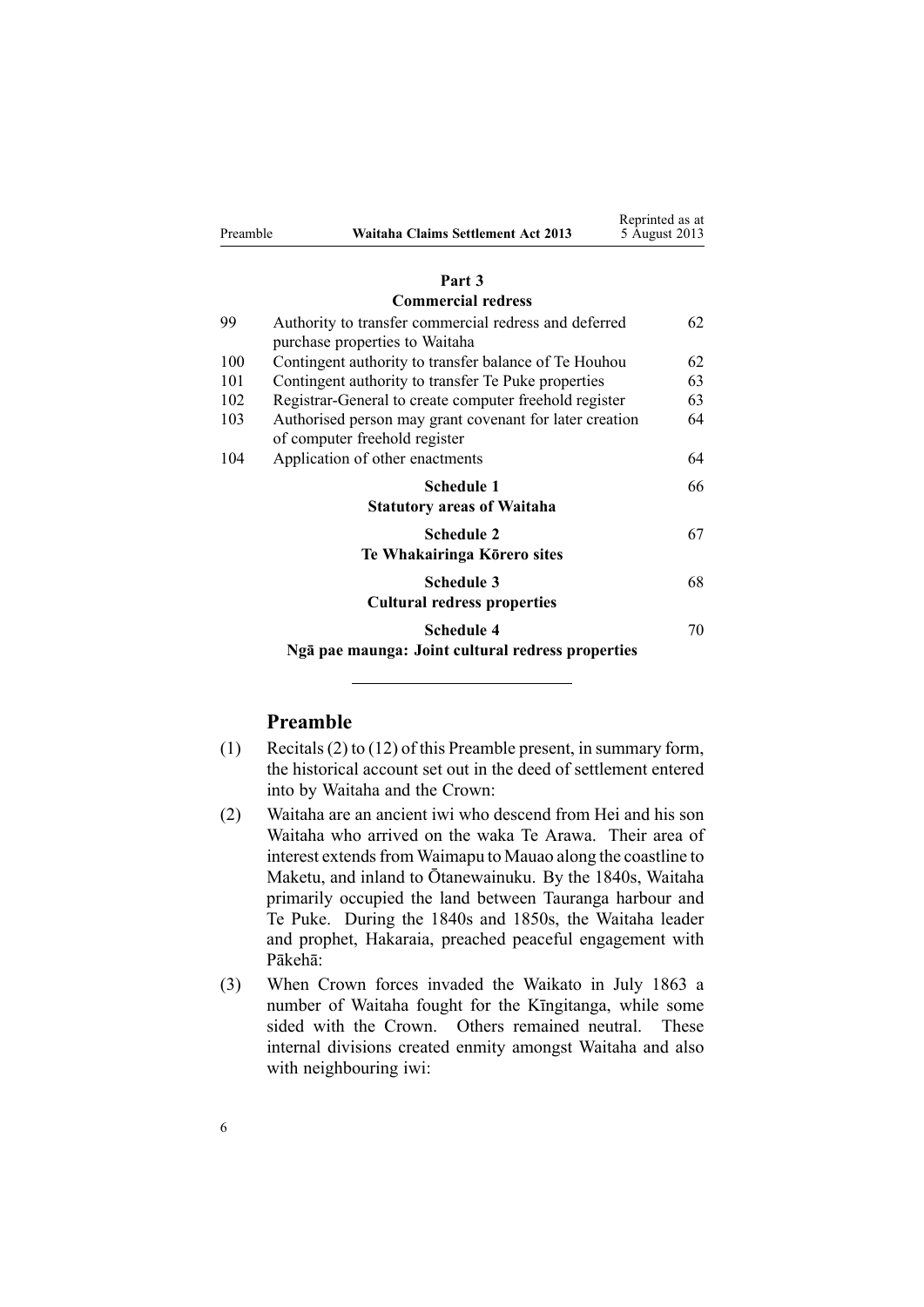- (4) War came to Tauranga in 1864. Hakaraia was <sup>a</sup> spiritual leader for the Māori force which defeated Crown troops at Gate Pā in April. When Crown troops defeated Kīngitanga Māori at Te Ranga in June, Waitaha men were among the casualties:
- (5) The Crown regarded those Māori who fought at Gate Pā and Te Ranga as rebels. In May 1865, the Crown confiscated 214 000 acres of land around Tauranga including land in which Waitaha had customary interests. The Crown announced that it would retain only <sup>a</sup> quarter of the confiscated land and that the remainder would be returned to Māori:
- (6) Hakaraia rose to prominence as <sup>a</sup> leader of the resistance to the survey of confiscated land to be retained by the Crown. In January 1867, using scorched earth tactics, governmen<sup>t</sup> forces assaulted Waitaha settlements near Te Puke, destroying houses, crops, and livestock as "a special punishment" for Hakaraia. The Crown pursued Hakaraia and ultimately took his life in 1870:
- (7) In 1868, the Crown extended the boundary of the confiscation district by 75 000 acres to include much land claimed by Waitaha and also Ōtawa, <sup>a</sup> maunga sacred to Waitaha. The Crown accepted the ancestral claims of Waitaha to approximately 25 000 acres in the confiscation district but decided to retain much of this "in paymen<sup>t</sup> for the sin" of Hakaraia:
- (8) The Crown opened negotiations with Waitaha for land at Te Puke in 1873 before the Native Land Court had determined the land's ownership. The court, which was created under the native land laws introduced by the Crown in the 1860s, was established to convert customary title, which was communal and fluid, into individualised and permanen<sup>t</sup> titles derived from the Crown:
- (9) Waitaha did not initially wish to sell or lease its land at Te Puke. However, in September 1873, rival claims over the land motivated Waitaha to sell par<sup>t</sup> of the block. The Crown pressured Waitaha into selling more land and told Waitaha the block would be mortgaged to the governmen<sup>t</sup> if they did not sell, on account of <sup>a</sup> survey debt owed by another claimant to Te Puke: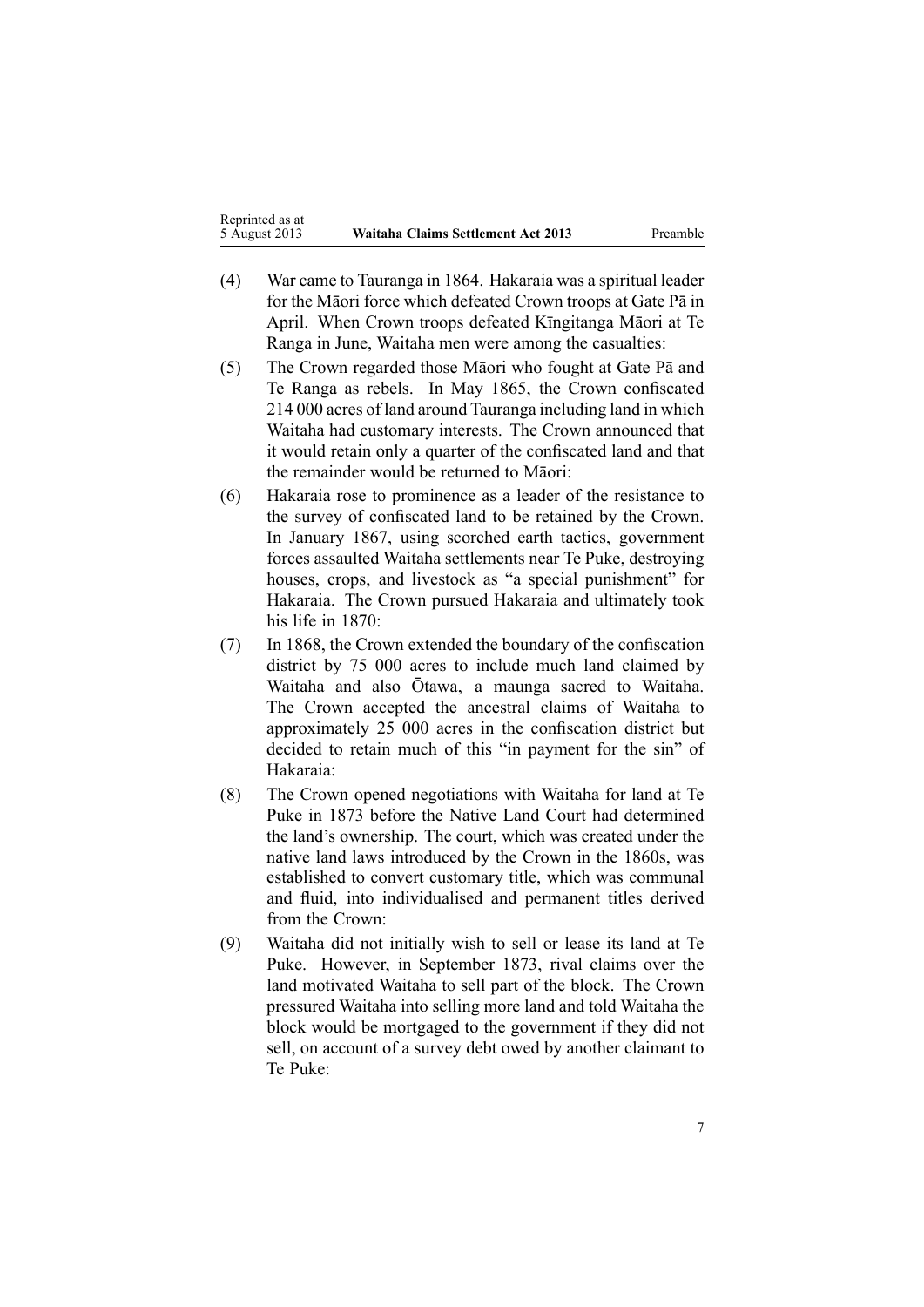<span id="page-7-0"></span>

|       |                                    | Reprinted as at |
|-------|------------------------------------|-----------------|
| .s. 1 | Waitaha Claims Settlement Act 2013 | 5 August 2013   |

- (10) Waitaha were by this time suffering grea<sup>t</sup> economic hardship and wanted the Crown to pay the balance of the purchase money without waiting for the court to determine title. When the Crown refused, Waitaha tried to withdraw from the sale in order to sell to <sup>a</sup> private party. The Crown would not relinquish its purchase and barred private parties from attempting to acquire the land. The Native Land Court eventually awarded title to Te Puke to Waitaha in October 1878. The Crown completed its purchase over the next 8 years:
- (11) Waitaha took par<sup>t</sup> in many Native Land Court hearings in the 1880s and early 1890s. Most of the land Waitaha were awarded was sold in the 1880s and 1890s, largely to the Crown:
- (12) By the end of the 19th century Waitaha were virtually landless and had insufficient resources to sustain themselves. According to Waitaha, this forced some members of the iwi to follow other tribal affiliations. Waitaha express this impact in the whakataukī, "Kō Waitaha te iwi, he tangata ngākaurua": Waitaha were once <sup>a</sup> powerful tribe, but because of the loss of land they became fragmented and have never been able to unite again:

#### **The Parliament of New Zealand therefore enacts as follows:**

**1 Title**

This Act is the Waitaha Claims Settlement Act 2013.

#### **2 Commencement**

This Act comes into force on the day after the date on which it receives the Royal assent.

#### **Part 1**

# **Preliminary provisions, acknowledgements and apology,**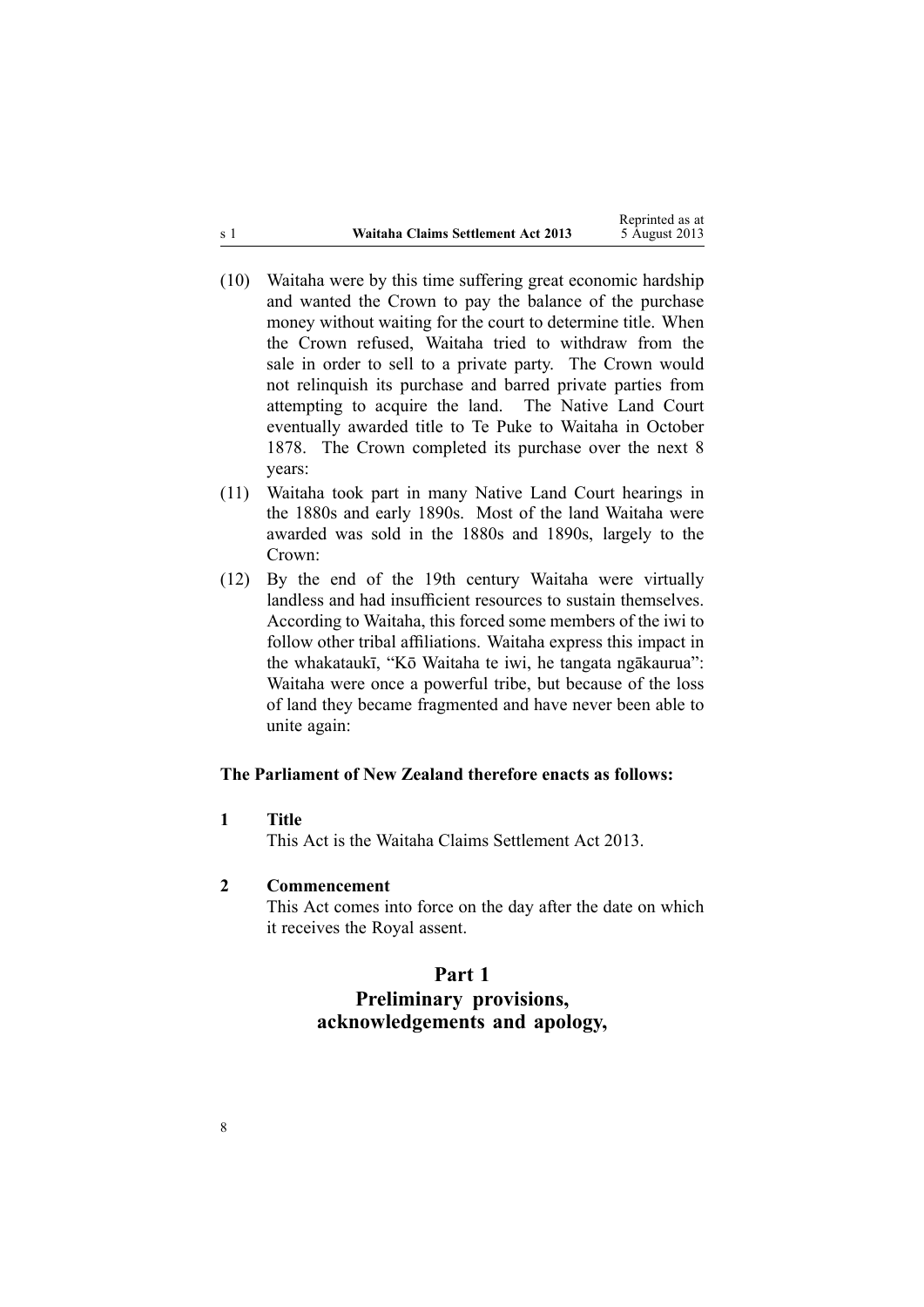# <span id="page-8-0"></span>**settlement of historical claims, and miscellaneous matters**

Subpart 1—Preliminary provisions, acknowledgements and apology

## **3 Purpose**

The purpose of this Act is to give effect to certain provisions of the deed of settlement, which is <sup>a</sup> deed to settle the historical claims of Waitaha.

#### **4 Act binds the Crown**

This Act binds the Crown.

#### **5 Outline**

- (1) This section is <sup>a</sup> guide to the overall scheme and effect of this Act, but does not affect the interpretation or application of this Act or of the deed of settlement.
- (2) This Part—
	- (a) sets out the purpose of the Act, records the acknowledgements and apology given by the Crown to Waitaha, and specifies that it binds the Crown; and
	- (b) defines terms used in the Act, including key terms such as Waitaha and historical claims; and
	- (c) provides that the settlement of the historical claims is final; and
	- (d) provides for—
		- (i) the effect of the settlement on the jurisdiction of <sup>a</sup> court, tribunal, or other judicial body to consider the historical claims; and
		- (ii) <sup>a</sup> consequential amendment to the [Treaty](http://www.legislation.govt.nz/pdflink.aspx?id=DLM435367) of Wai[tangi](http://www.legislation.govt.nz/pdflink.aspx?id=DLM435367) Act 1975; and
		- (iii) the effect of the settlement on certain memorials; and
		- (iv) the exclusion of the law against perpetuities, the timing of actions or matters provided for in this Act, and access to the deed of settlement.
- (3) [Part](#page-25-0) 2 provides for cultural redress, including—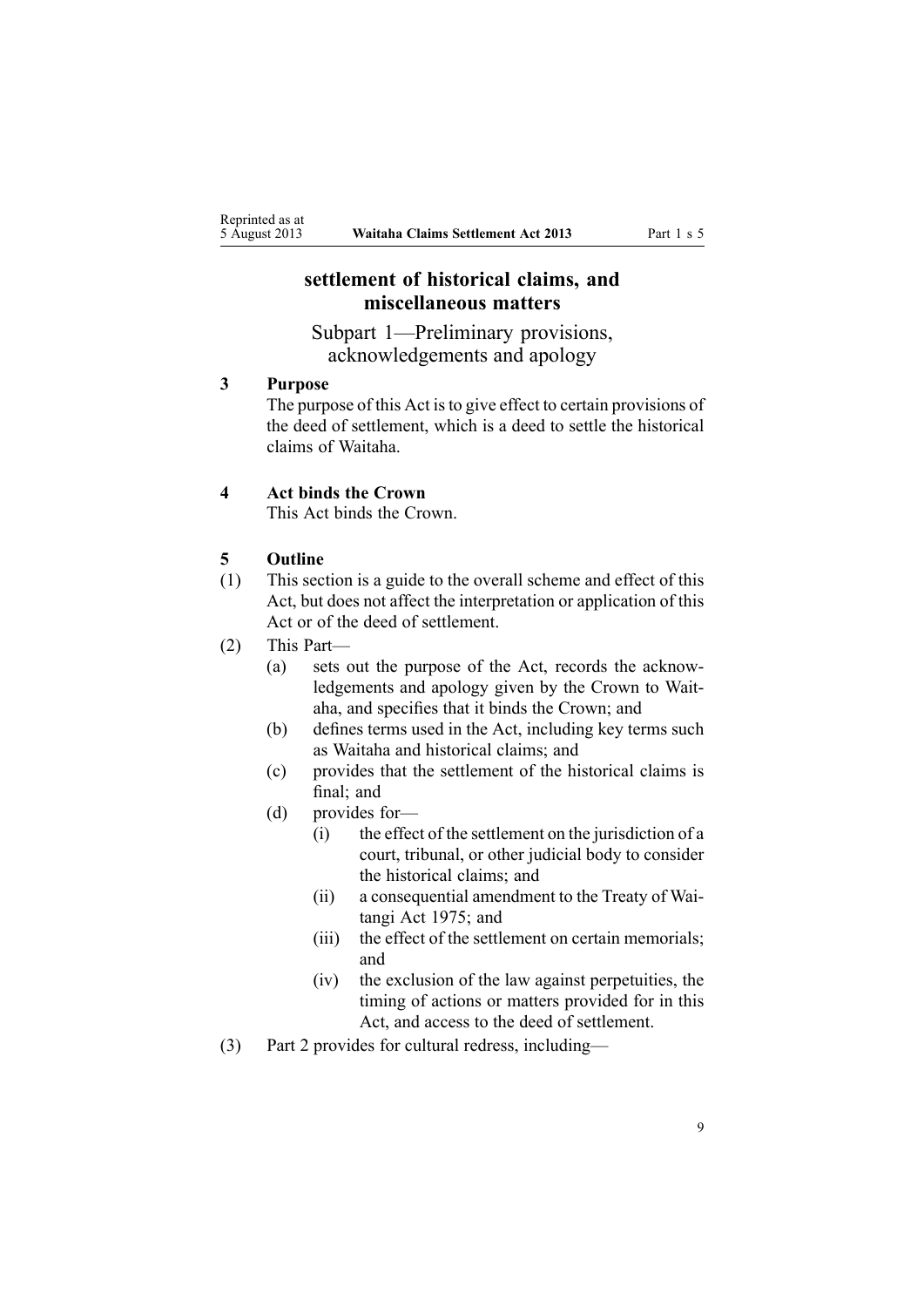- (a) protocols to be issued to the trustees by the Minister of Conservation, the Minister of Energy and Resources, and the Minister for Arts, Culture and Heritage; and
- (b) an acknowledgement by the Crown of the statements made by Waitaha of their cultural, spiritual, historical, and traditional association with 16 statutory areas and the effect of that acknowledgement; and
- (c) <sup>a</sup> deed of recognition to be made by the Minister of Conservation and the Director-General in relation to 5 of the statutory areas; and
- (d) the acknowledgement of Waitaha values in relation to Ōtawa and Te Ara <sup>a</sup> Hei by means of Te Whakairinga Kōrero; and
- (e) the vesting in the trustees of the fee simple in 6 cultural redress properties, 2 of which will be reserves; and
- (f) the vesting in the trustees of the improvements on land that are known as the kaumātua flats; and
- (g) the delayed and contingent vesting of 2 joint cultural redress properties in the trustees of Te Kapu <sup>o</sup> Waitaha and the trustees or entities representing 5 other iwi as tenants in common in equal shares.
- (4) [Part](#page-61-0) 3 provides for commercial redress, including—
	- (a) the transfer to the trustees of 6 commercial redress properties, 5 of which are to be leased back to the Crown; and
	- (b) the transfer of 2 properties to the trustees if those properties are selected by the trustees; and
	- (c) <sup>a</sup> contingent right for the trustees to purchase land at Te Houhou if the land becomes available for settlement; and
	- (d) <sup>a</sup> contingent right for the trustees to purchase 8 properties in Te Puke in the event that the properties become available for settlement; and
	- (e) the creation of computer registers, and the effect of registration, in relation to the commercial redress properties; and
	- (f) the application of other enactments in relation to the transfer of commercial redress properties.
- (5) There are 4 schedules, as follows: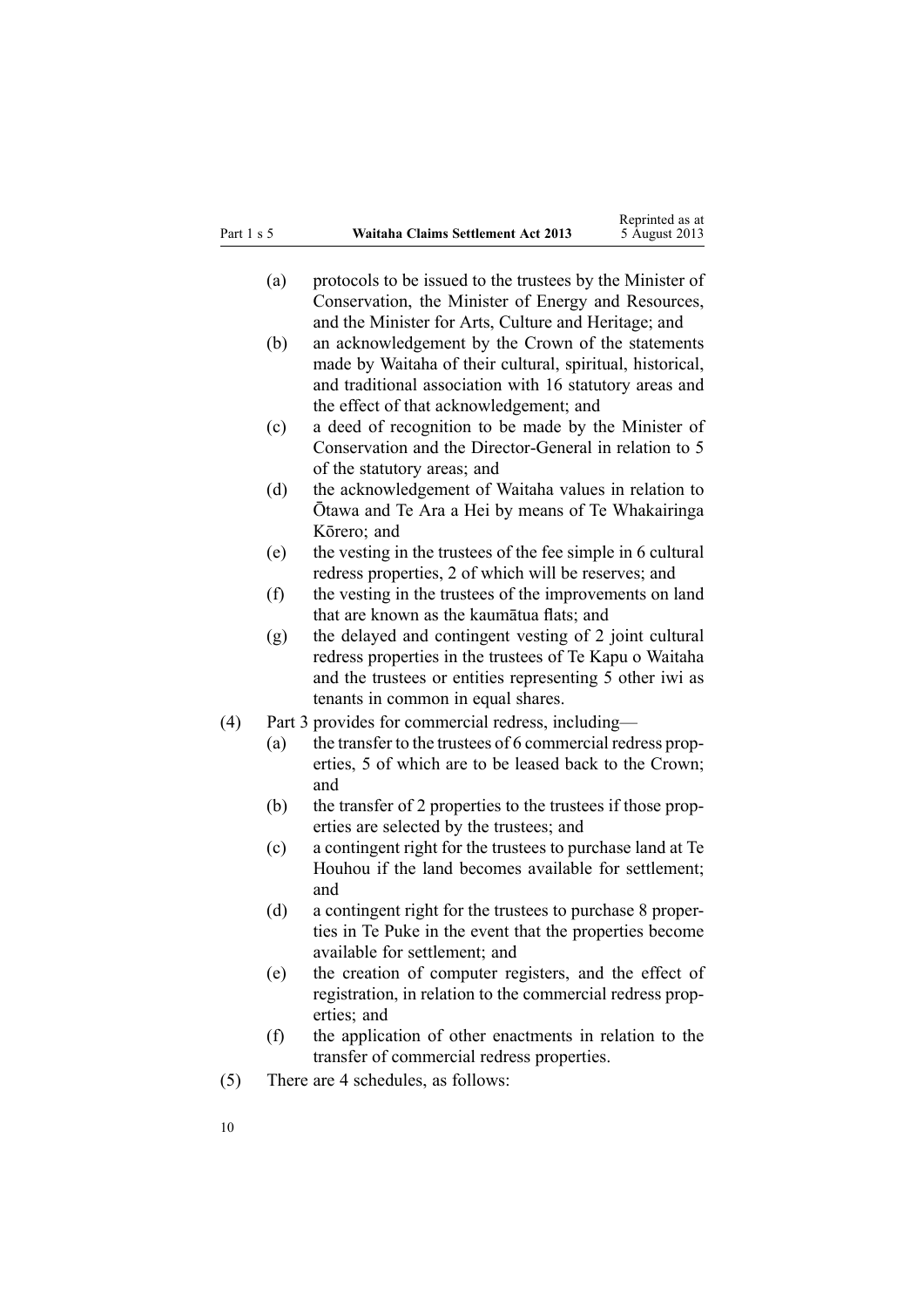- <span id="page-10-0"></span>(a) [Schedule](#page-65-0) 1 describes the statutory areas to which the statutory acknowledgement relates and, in some cases, for which deeds of recognition may be issued:
- (b) [Schedule](#page-66-0) 2 identifies the 2 Te Whakairinga Kōrero sites:
- (c) [Schedule](#page-67-0) 3 describes the 6 cultural redress properties:
- (d) [Schedule](#page-69-0) 4 describes the 2 joint cultural redress properties.

# **6 Acknowledgements by the Crown**

The text of the acknowledgements made by the Crown, as set out in the deed of settlement, is as follows:

- (1) The Crown acknowledges that Waitaha, an ancient iwi descending from Hei and Waitaha of the waka Te Arawa, has long sought acknowledgement and redress for its grievances. The Crown has failed to deal with these grievances in an appropriate way. The Crown hereby recognises the legitimacy of the historical grievances of Waitaha and makes the following acknowledgements.
- (2) The Crown acknowledges that the coming of war to the Bay of Plenty in the 1860s split Waitaha internally. Individuals and hapū were compelled to align themselves with different sides in the conflict and this caused discord and enmity within the iwi, and in the relationships Waitaha had with other iwi and with the Crown.
- (3) The Crown acknowledges that—
	- (a) the Waitaha rangatira Hakaraia Mahika initially promoted peaceful engagemen<sup>t</sup> with Pākehā; and
	- (b) in his suppor<sup>t</sup> for the Kīngitanga, Hakaraia sought to halt the sale of Māori land, and that he escalated his opposition only after Crown forces invaded the Waikato.
- (4) The Crown acknowledges that—
	- (a) Waitaha warriors, including Hakaraia, took par<sup>t</sup> in the battles at Pukehinahina and Te Ranga in April and June 1864; and
	- (b) members of Waitaha were killed by Crown troops at Te Ranga; and
	- (c) the Crown was ultimately responsible for the outbreak of war in Tauranga and the resulting loss of life, and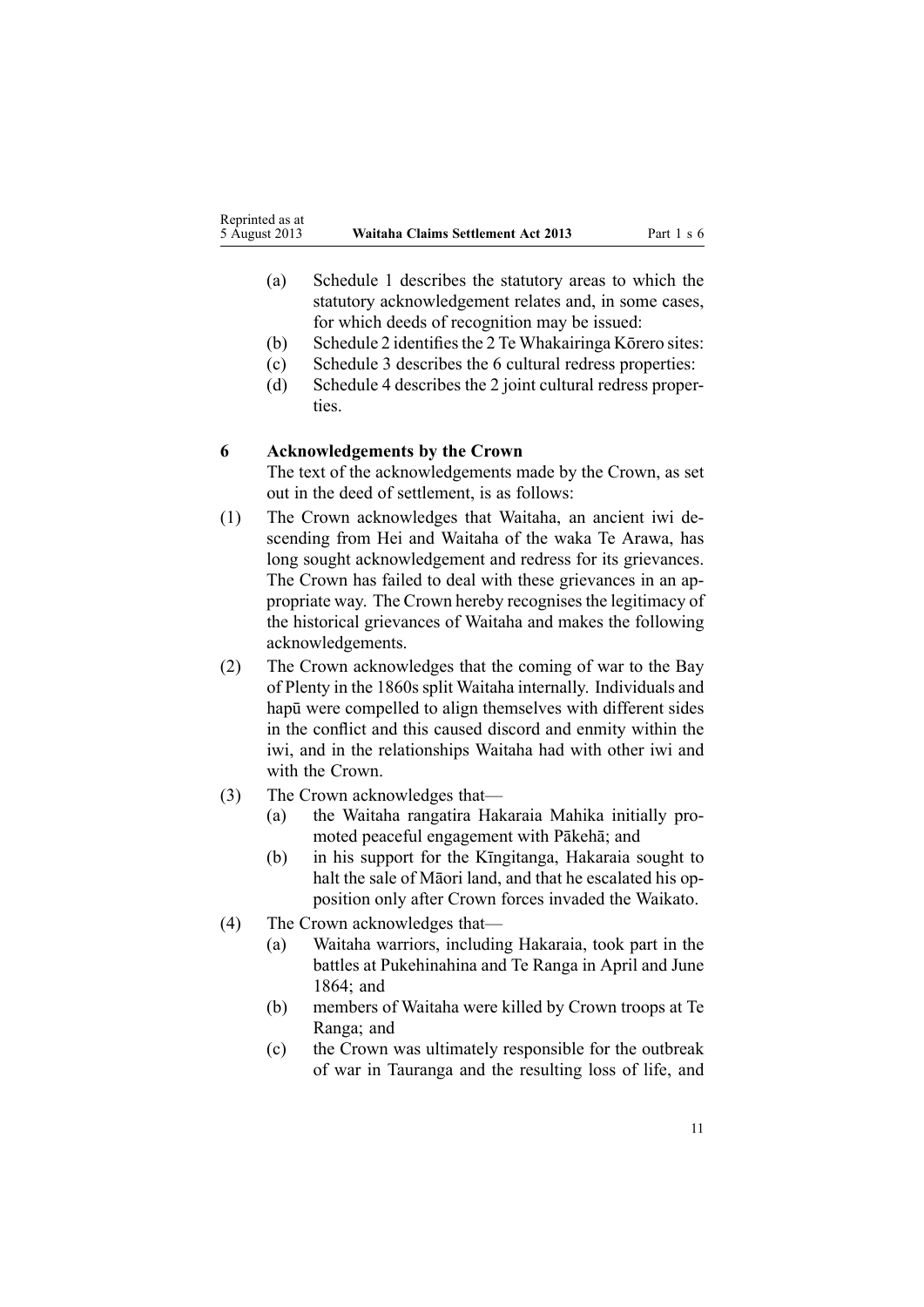that its actions were <sup>a</sup> breach of Te Tiriti <sup>o</sup> Waitangi/the Treaty of Waitangi and its principles.

- (5) The Crown acknowledges that, taken together, the Tauranga confiscation/raupatu and the subsequent Tauranga District Lands Acts 1867 and 1868—
	- (a) affected all Waitaha, including those who had not opposed the Crown; and
	- (b) included Ōtawa, <sup>a</sup> maunga sacred to all the descendants of Hei and Waitaha; and
	- (c) compulsorily extinguished customary title in the land within the extended confiscation/raupatu district.
- (6) The Crown further acknowledges that it—
	- (a) returned land to Waitaha in the form of individualised title rather than Māori customary title; and
	- (b) wrongfully retained land in order to punish Waitaha for the actions of Hakaraia, whom it deemed to be <sup>a</sup> rebel.
- (7) The Crown acknowledges that the confiscation/raupatu and the subsequent Tauranga District Lands Acts 1867 and 1868—
	- (a) had <sup>a</sup> detrimental effect on the welfare and economy of Waitaha and deprived the iwi of wāhi tapu, access to natural resources and opportunities for development; and
	- (b) prevented Waitaha from exercising mana and rangatiratanga over land and resources within the Tauranga confiscation district.
- (8) The Crown acknowledges that in its effects on Waitaha, the confiscation/raupatu and the subsequent Tauranga District Lands Acts 1867 and 1868 were unjust, indiscriminate, and <sup>a</sup> breach of Te Tiriti <sup>o</sup> Waitangi/the Treaty of Waitangi and its principles.
- (9) The Crown acknowledges that—
	- (a) it inflicted <sup>a</sup> scorched earth policy in its assaults on Waitaha settlements during the bush campaign; and
	- (b) the resulting destruction further devastated the welfare and economy of Waitaha; and
	- (c) Waitaha were forced to flee their settlements and were unable to return for many years.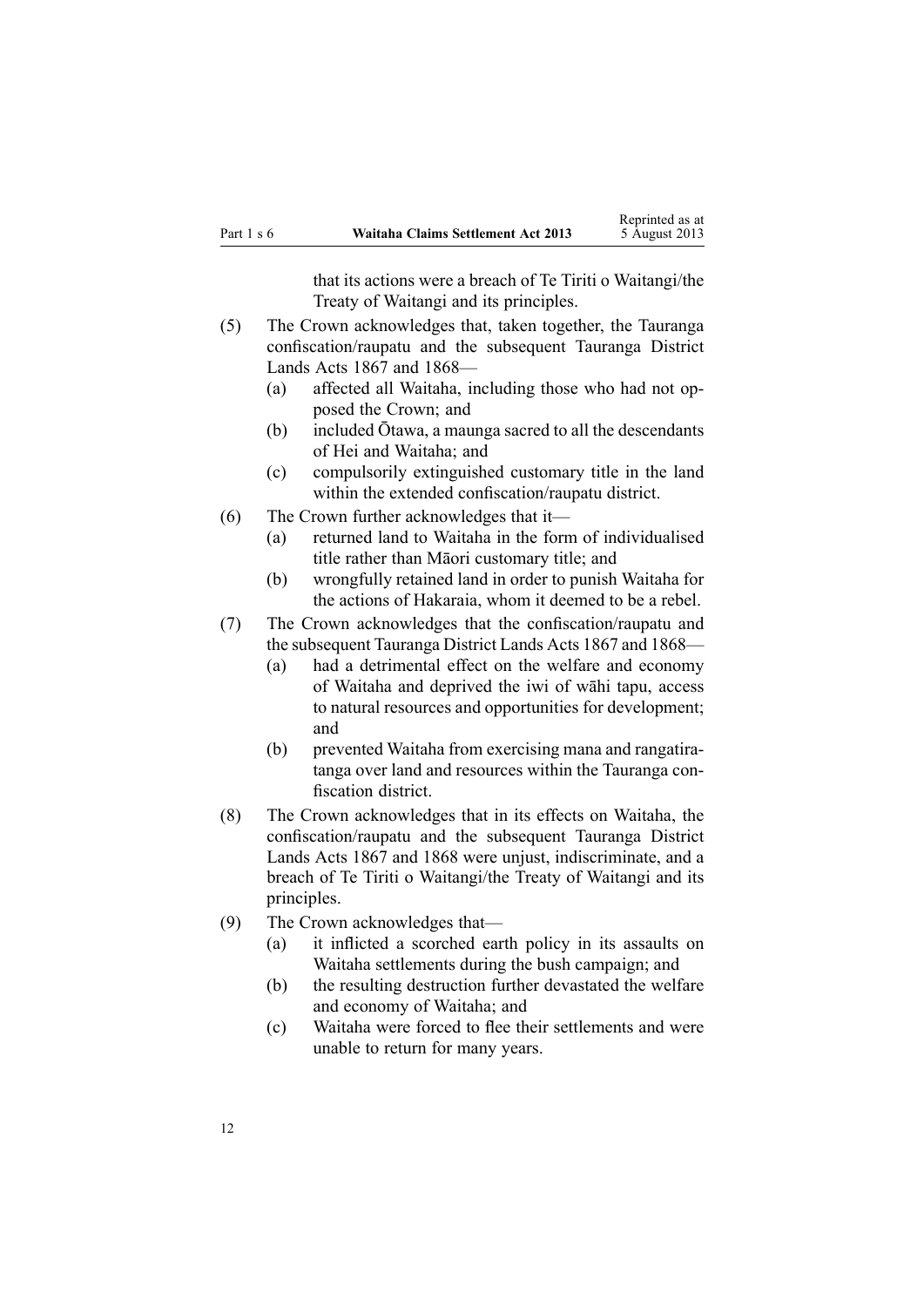- (10) The Crown acknowledges that the treatment that Waitaha received from the Crown during the bush campaign was unreasonable, inflicted considerable unnecessary harm on Waitaha, and was <sup>a</sup> breach of Te Tiriti <sup>o</sup> Waitangi/the Treaty of Waitangi and its principles.
- (11) The Crown acknowledges that—
	- (a) it did not consult with Waitaha on the Native Land Acts of 1862 and 1865; and
	- (b) the workings of the native land laws, in particular in the awarding of land to individuals rather than iwi or hapū and the enabling of individuals to deal with that land without reference to the iwi or hapū, made the lands of Waitaha more susceptible to alienation. As <sup>a</sup> result, the traditional social structures, mana and rangatiratanga of Waitaha were eroded. The Crown acknowledges it failed to take adequate steps to protect these structures, and this was <sup>a</sup> breach of Te Tiriti <sup>o</sup> Waitangi/the Treaty of Waitangi and its principles.
- (12) The Crown acknowledges that it exploited inter-iwi competition over Te Puke block and used outstanding survey charges and the threat of mortgage to pressure Waitaha into selling the land. The Crown used the Native Lands Act 1877 to preven<sup>t</sup> Waitaha from selling the land to private parties. The combined effect of these aggressive purchase techniques meant that the Crown failed actively to protect the interests of Waitaha in the land they wished to retain and this was <sup>a</sup> breach of Te Tiriti <sup>o</sup> Waitangi/the Treaty of Waitangi and its principles.
- (13) The Crown acknowledges further land was lost to Waitaha during the nineteenth and twentieth centuries through purchases by private parties of land originally intended to be inalienable, additional Crown purchases and public works takings. These losses came at <sup>a</sup> time when Waitaha were already experiencing grea<sup>t</sup> economic hardship.
- (14) The Crown acknowledges that the cumulative effect of its actions has rendered Waitaha virtually landless. By 1900, members of the iwi held only <sup>a</sup> fraction—approximately 2.5 per cent—of their former rohe. While the land and resources alienated from Waitaha have benefited the nation as <sup>a</sup> whole, the reserves created for Waitaha from Te Puke block, includ-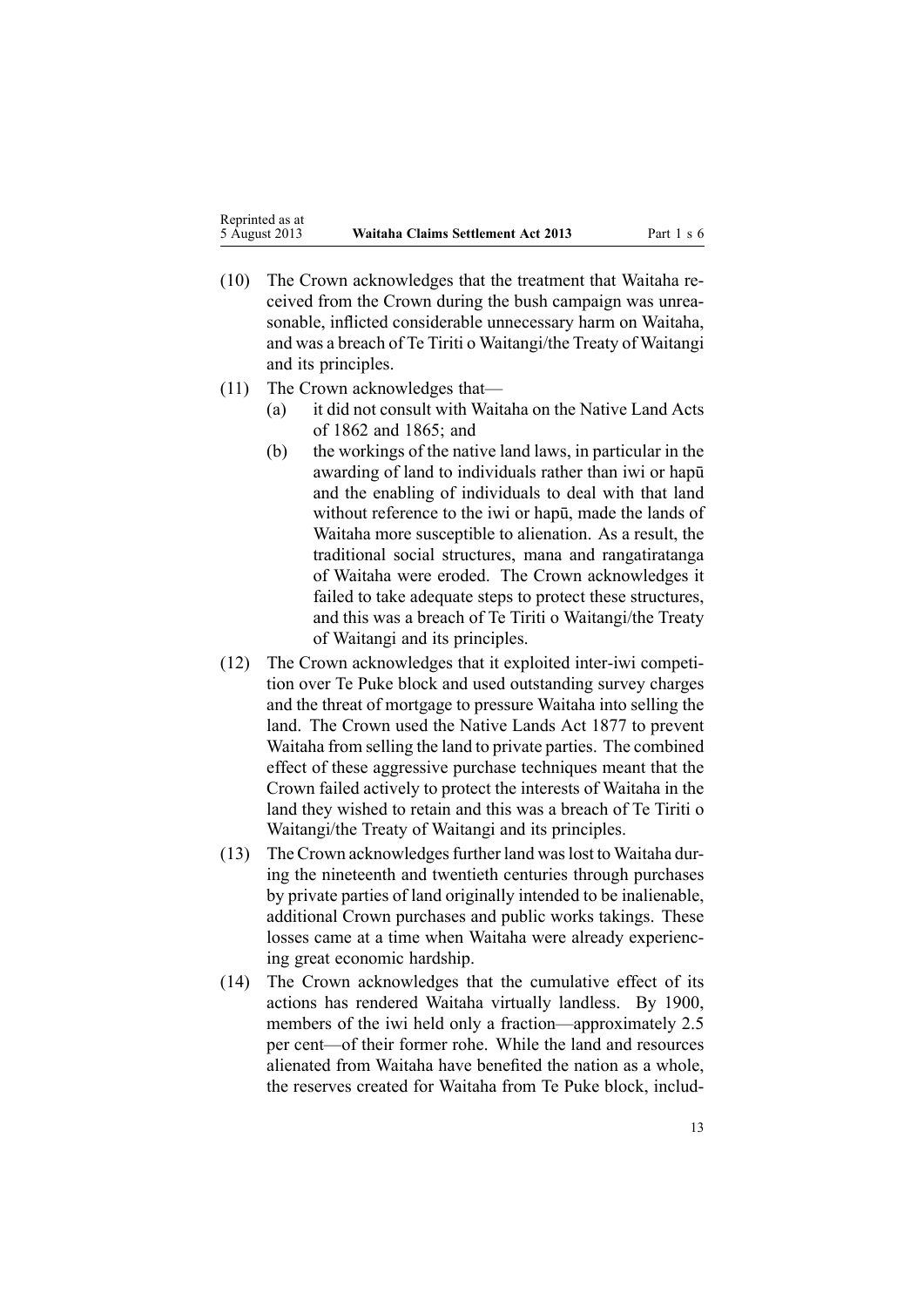<span id="page-13-0"></span>

|            |                                    | Reprinted as at |
|------------|------------------------------------|-----------------|
| Part 1 s 7 | Waitaha Claims Settlement Act 2013 | 5 August 2013   |

ing "Manoeka", were insufficient to suppor<sup>t</sup> or sustain the iwi's members. This forced some Waitaha to follow their other tribal affiliations, weakening the identity of Waitaha as an iwi. The Crown's failure to ensure that Waitaha were left with sufficient land for their presen<sup>t</sup> and future needs was <sup>a</sup> breach of Te Tiriti <sup>o</sup> Waitangi/the Treaty of Waitangi and its principles.

(15) The Crown acknowledges that the cumulative effect of its breaches of Te Tiriti <sup>o</sup> Waitangi/the Treaty of Waitangi and its principles undermined the physical, cultural, social, economic and spiritual well-being of Waitaha to the point where the iwi itself nearly vanished. The suffering and marginalisation caused to Waitaha over the generations have continued to the presen<sup>t</sup> day.

#### **7 Apology by the Crown to Waitaha**

The text of the apology offered by the Crown to Waitaha, as set out in the deed of settlement, is as follows:

- (1) The Crown makes the following apology to the descendants of Hei and Waitaha known as Waitaha.
- (2) The Crown is deeply sorry that it has failed to fulfil its obligations to Waitaha under Te Tiriti <sup>o</sup> Waitangi/the Treaty of Waitangi.
- (3) The Crown's acts and omissions have severed you from almost all of your traditional lands and driven your ancient iwi to the point where it nearly ceased to exist. For these acts and omissions, and for the suffering they caused and continue to cause, the Crown apologises.
- (4) The Tauranga confiscation/raupatu was unjust and Hakaraia Mahika opposed it. For this, the Crown labelled him <sup>a</sup> rebel. In seeking to punish him, the Crown destroyed your houses, crops and livestock, and ultimately took his life. The Crown inflicted further punishment even after his death by unfairly withholding <sup>a</sup> large amount of land from you. For these misdeeds the Crown apologises to Waitaha and to Hakaraia.
- (5) The stigma of rebellion has diminished the mana of Waitaha and forced deep divisions among you, and between you and your neighbours. The Crown recognises that this burden has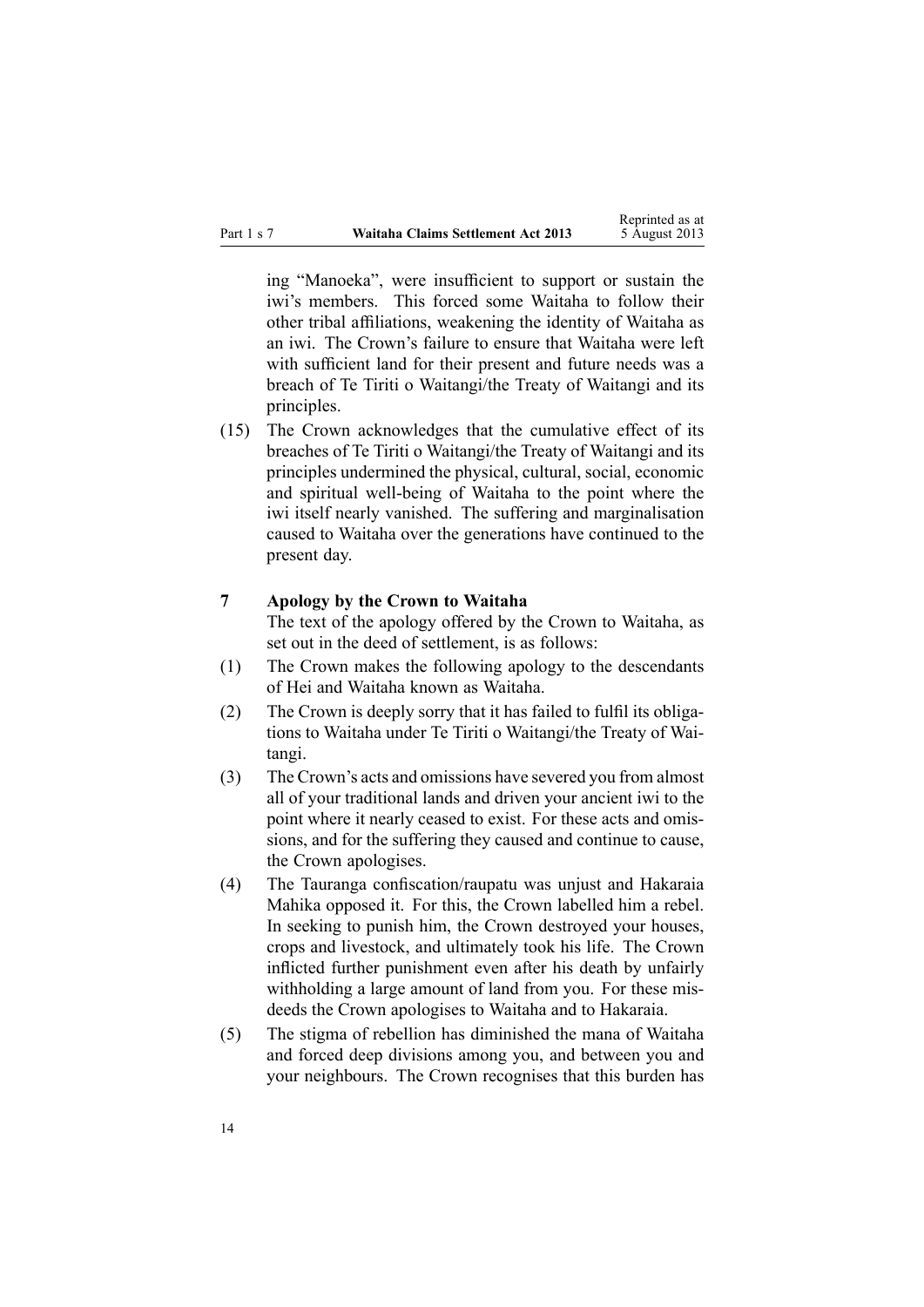<span id="page-14-0"></span>pressed most heavily on the descendants of Hakaraia, but has affected all of Waitaha. The Crown regrets that you have been forced to bear this stigma, and wishes the mana and reputation of Hakaraia and Waitaha to be restored. Accordingly, the Crown apologises for the par<sup>t</sup> it played in placing this burden upon you.

(6) The Crown wishes to restore its own tarnished honour too and hopes that this apology will mark the beginning of <sup>a</sup> stronger relationship with Waitaha, <sup>a</sup> relationship based on trust, co-operation, and respec<sup>t</sup> for Te Tiriti <sup>o</sup> Waitangi/the Treaty of Waitangi. Accordingly, the Crown echoes the following Waitaha whakatauki:

| Kua tau te rangimārie  | The peace has been settled |
|------------------------|----------------------------|
| Ki te whare o Hakaraia | In the house of Hakaraia   |
| Āke, āke, āke.         | Now and forever more.      |

#### Subpart 2—Interpretation

# **8 Interpretation generally**

It is the intention of Parliament that the provisions of this Act be interpreted in <sup>a</sup> manner that best furthers the agreements expressed in the deed of settlement.

#### **9 Interpretation**

In this Act, unless the context otherwise requires,—

**affected person** has the meaning given by [section](http://www.legislation.govt.nz/pdflink.aspx?id=DLM2408220) 2AA of the Resource Management Act 1991

#### **authorised person**,—

- (a) in respec<sup>t</sup> of <sup>a</sup> cultural redress property, hasthe meaning given in [section](#page-56-0) 91(7); and
- (b) in respec<sup>t</sup> of <sup>a</sup> joint cultural redress property, has the meaning given in [section](#page-52-0) 82(5); and
- (c) in respec<sup>t</sup> of <sup>a</sup> commercial redress property, has the meaning given in section [102\(3\)](#page-62-0)

**balance of Te Houhou** means the land described as <sup>a</sup> second right of purchase Te Houhou property in subpart B of par<sup>t</sup> 3 of the property redress schedule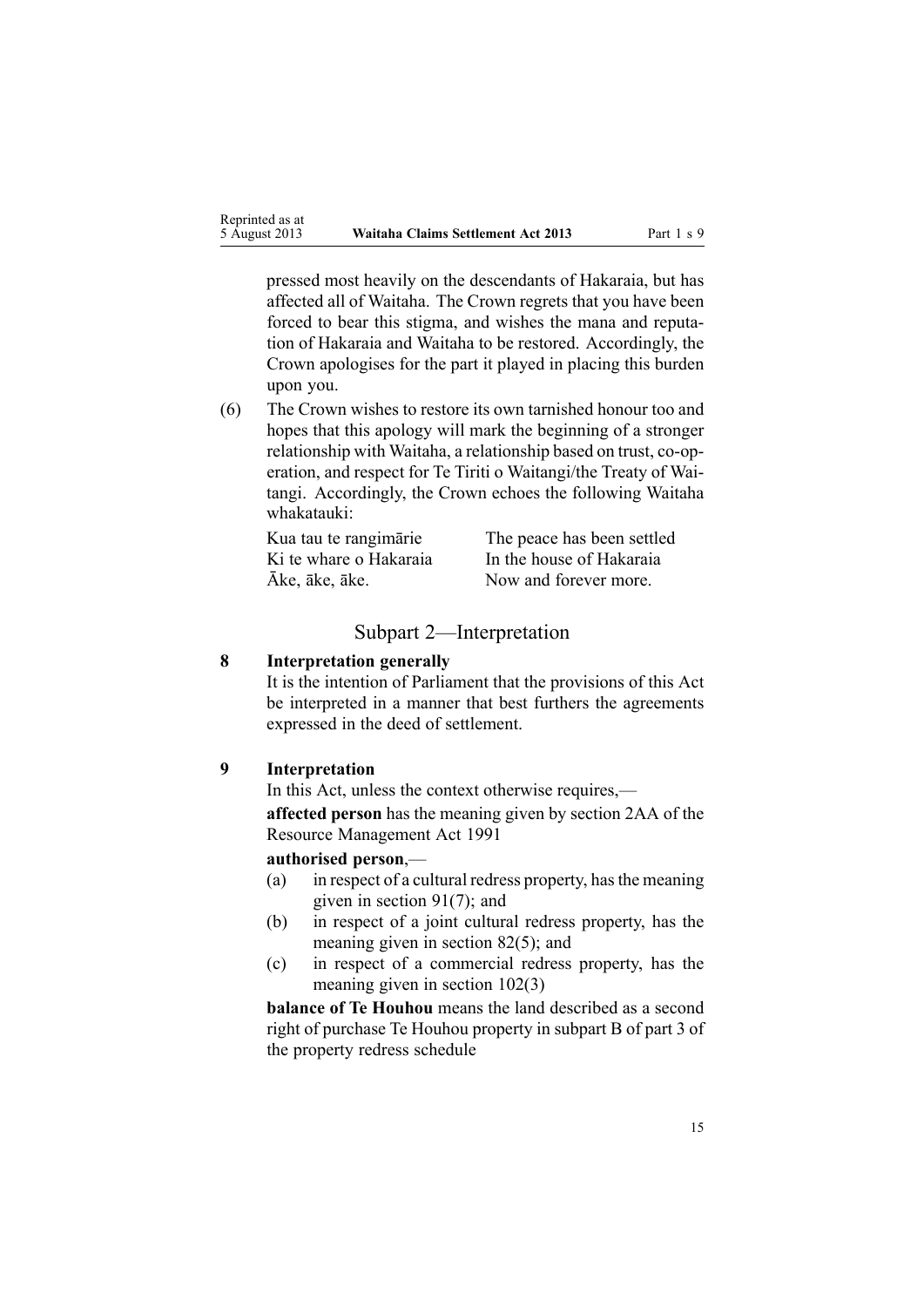**business day** means the period from 9 am to 5 pm on any day of the week other than—

- (a) Saturday, Sunday, Waitangi Day, Good Friday, Easter Monday, Anzac Day, the Sovereign's birthday, and Labour Day; and
- (b) <sup>a</sup> day in the period commencing with 25 December in any year and ending with the close of 15 January in the following year; and
- (c) the day observed as the anniversary of the province of Wellington; and
- (d) the day observed as the anniversary of the province of Auckland, being the day that is locally observed in the Bay of Plenty as that province's anniversary

**coastal marine area** has the meaning given in [section](http://www.legislation.govt.nz/pdflink.aspx?id=DLM230272) 2(1) of the Resource Management Act 1991

**commercial redress property** means <sup>a</sup> property described in par<sup>t</sup> 1 of the property redress schedule

**conservation managemen<sup>t</sup> plan** has the meaning given in [section](http://www.legislation.govt.nz/pdflink.aspx?id=DLM103616) 2(1) of the Conservation Act 1987

**conservation managemen<sup>t</sup> strategy** has the meaning given in [section](http://www.legislation.govt.nz/pdflink.aspx?id=DLM103616) 2(1) of the Conservation Act 1987

**Crown** has the meaning given in [section](http://www.legislation.govt.nz/pdflink.aspx?id=DLM160819) 2(1) of the Public Finance Act 1989

**Crown minerals protocol**—

(a) means <sup>a</sup> protocol issued by the Minister of Energy and Resources under section  $19(1)(a)$ ; and

(b) includes any amendments made under section  $19(1)(b)$ 

**Crown minerals protocol area** means the area shown on the map attached to the Crown minerals protocol and includes the adjacent waters

**cultural redress property** has the meaning given in [section](#page-43-0) [62](#page-43-0)

**deed of recognition** means <sup>a</sup> deed entered into by the Crown in favour of the trustees under [section](#page-33-0) 36

**deed of settlement** and **deed**—

(a) mean the deed of settlement dated 20 September 2011 and signed by—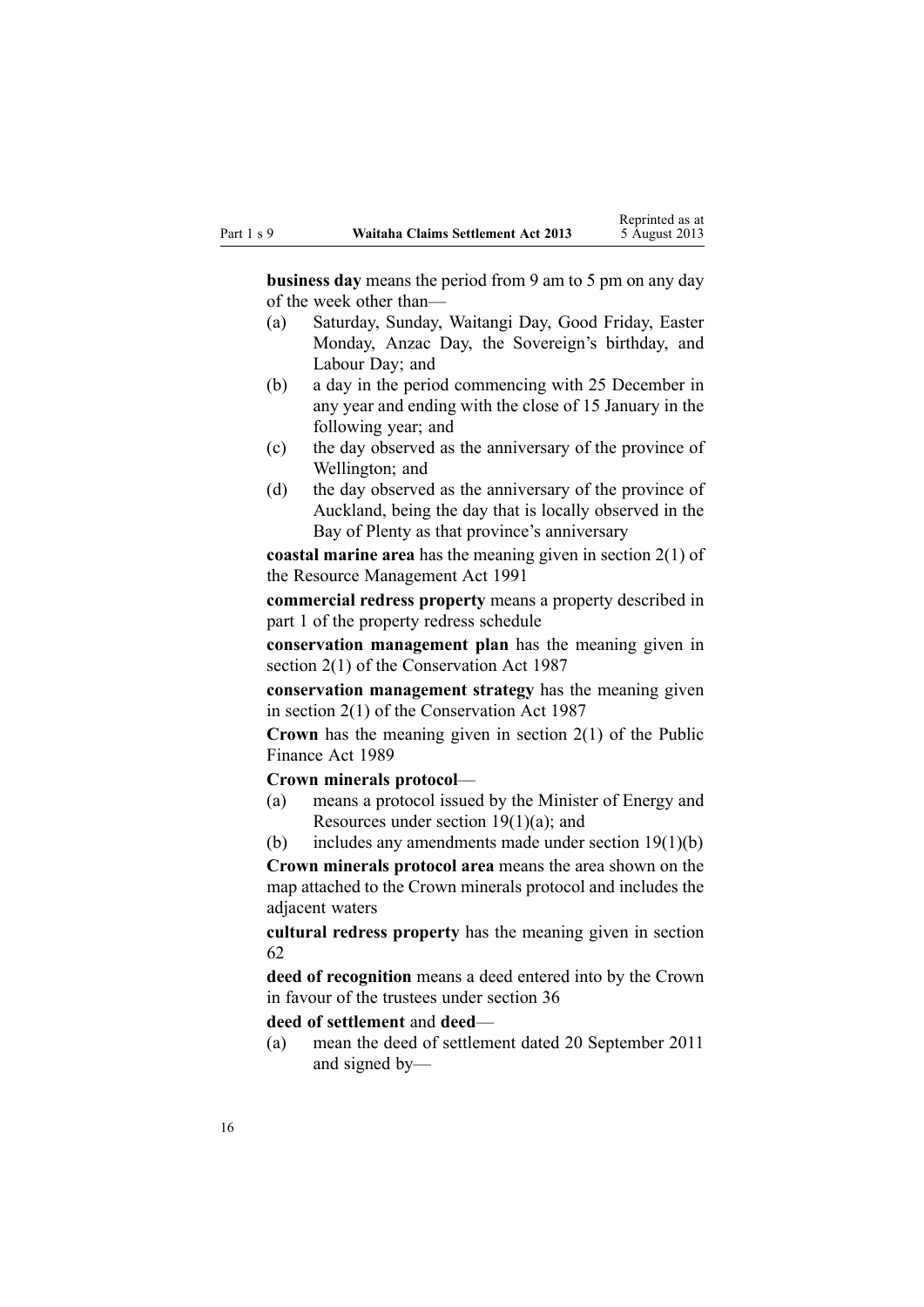- (i) the Minister for Treaty of Waitangi Negotiations, the Honourable Christopher Finlayson, and the Minister of Finance, the Honourable Simon William English, on behalf of the Crown; and
- (ii) Frank Puroku Grant, Areta Donna Gray, Tonty Tapua Te Amo, Bernard Te Huaki Whareaorere, and George Wehi Clarke as trustees of Te Kapu <sup>o</sup> Waitaha; and
- (b) include—
	- (i) the general mattersschedule, the property redress schedule, the documents schedule, the legislative matters schedule, and any attachments to the deed; and
	- (ii) any amendments to the deed, its schedules, or attachments

**deed plan** means <sup>a</sup> deed plan in par<sup>t</sup> 2 of the attachments to the deed of settlement that generally indicates the location of an area or the route of an easement referred to in this Act

**deferred purchase property** means <sup>a</sup> property described in par<sup>t</sup> 2 of the property redress schedule—

- (a) that the trustees of the relevant settlement trust have elected to purchase from the Crown by giving notice under paragraph 6.7 of par<sup>t</sup> 6 of that schedule; and
- (b) in respec<sup>t</sup> of which the agreemen<sup>t</sup> for sale and purchase (formed under paragraph 6.9 of that par<sup>t</sup> 6) has not been cancelled

**Director-General** means the Director-General of Conservation

#### **DOC protocol**—

- (a) means <sup>a</sup> protocol issued by the Minister of Conservation under section  $19(1)(a)$ ; and
- (b) includes any amendments made under section [19\(1\)\(b\)](#page-25-0)

**DOC protocol area** means the area shown on the map attached to the DOC protocol

**documents schedule** means the schedule of that name that forms par<sup>t</sup> of the deed of settlement

**effective date** means the date that is 6 months after the settlement date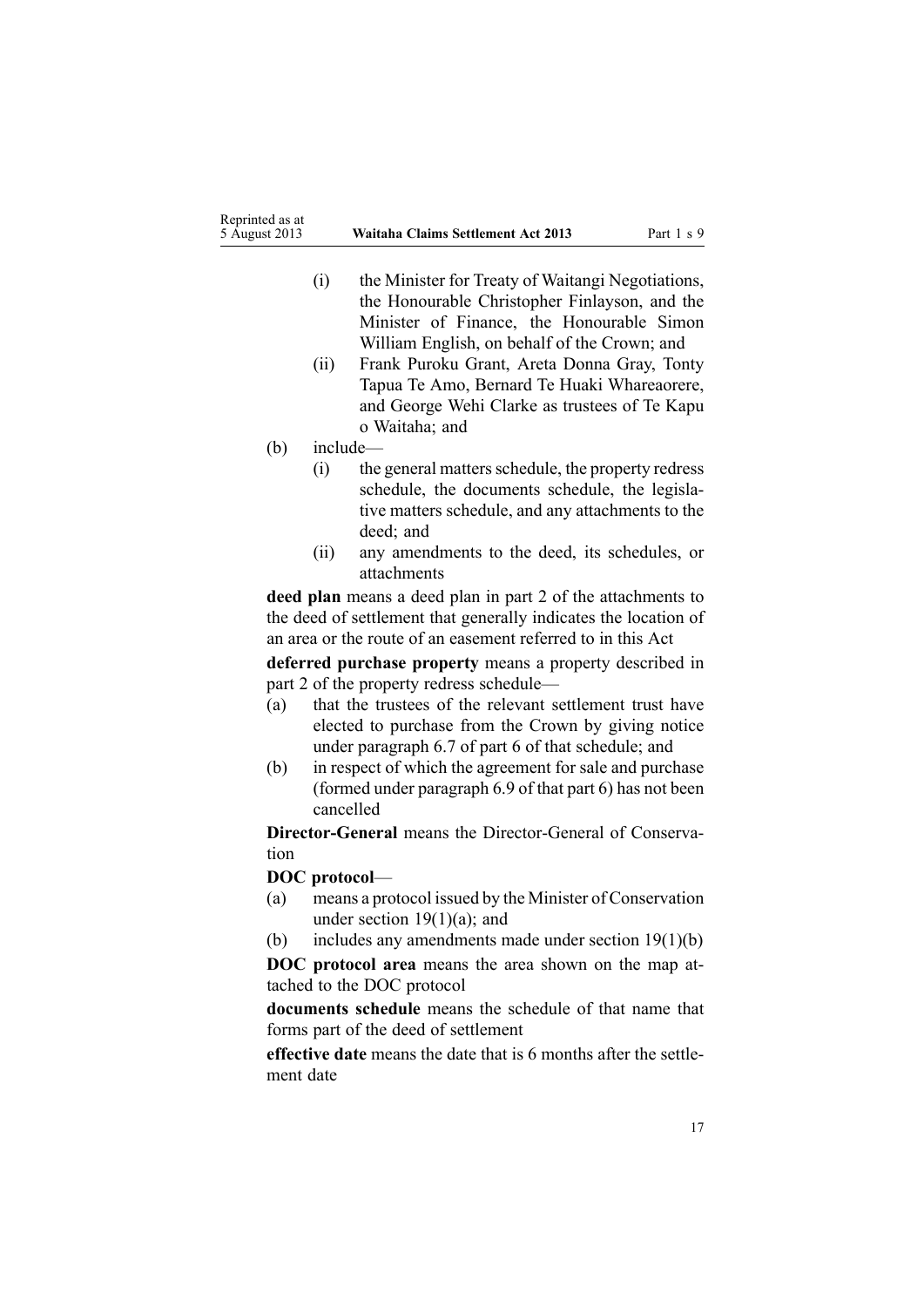**encumbrance** means <sup>a</sup> lease, tenancy, licence, licence to occupy, easement, covenant, or other right or obligation affecting <sup>a</sup> property

**general matters schedule** means the schedule of that name that forms par<sup>t</sup> of the deed of settlement

**Historic Places Trust** meansthe New Zealand Historic Places Trust (Pouhere Taonga) continued by [section](http://www.legislation.govt.nz/pdflink.aspx?id=DLM300681) 38 of the Historic Places Act 1993

**historical claims** has the meaning given in [section](#page-21-0) 11

**joint cultural redress property** has the meaning given in [sec](#page-47-0)[tion](#page-47-0) 72

**land holding agency**, in relation to—

- (a) <sup>a</sup> commercial redress property, means the Office of Treaty Settlements in relation to Te Houhou, and otherwise means the Ministry of Education:
- (b) <sup>a</sup> cultural redress property, means the Department of Conservation in relation to the Maungaruahine Pā Historic Reserve and the par<sup>t</sup> of the Otawa Scenic Reserve to become the Ōtara Scenic Reserve, and otherwise means the Office of Treaty Settlements:
- (c) <sup>a</sup> deferred purchase property, meansthe Office of Treaty Settlements:
- (d) Te Puke Police Station, means the New Zealand Police:
- (e) <sup>a</sup> Te Puke property and the balance of Te Houhou, means the Office of Treaty Settlements

**LINZ** means Land Information New Zealand

**local authority** has the meaning given in [section](http://www.legislation.govt.nz/pdflink.aspx?id=DLM170881) 5(1) of the Local Government Act 2002

**member of Waitaha** means every individual referred to in section  $10(1)(a)$ 

**property redress schedule** means the schedule of that name that forms par<sup>t</sup> of the deed of settlement

**protection principles** has the meaning given in [section](#page-35-0) 41(2) **protocol** means a protocol issued under section [19\(1\)\(a\)](#page-25-0), including any amendments made under section [19\(1\)\(b\)](#page-25-0)

**regional council** has the meaning given in [section](http://www.legislation.govt.nz/pdflink.aspx?id=DLM230272) 2(1) of the Resource Management Act 1991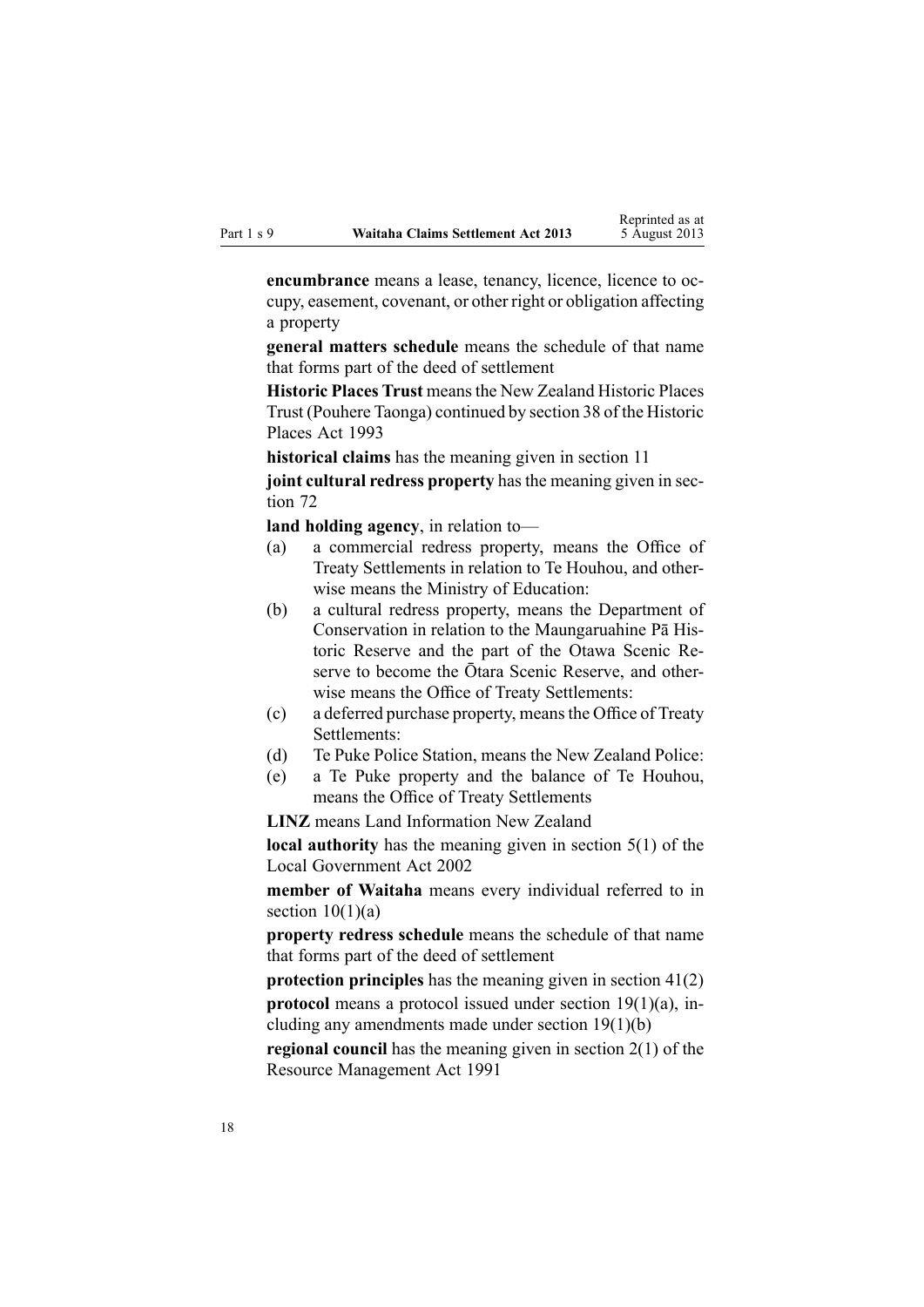**Registrar-General** means the Registrar-General of Land appointed under [section](http://www.legislation.govt.nz/pdflink.aspx?id=DLM270019) 4 of the Land Transfer Act 1952

**relevant consent authority**, in relation to <sup>a</sup> statutory area, means <sup>a</sup> consent authority of <sup>a</sup> region or district that contains, or is adjacent to, the statutory area

**representative entity** means—

- (a) the trustees; and
- (b) any person (including any trustees) acting for, or on behalf of,—
	- (i) the collective group referred to in section 10(1); or
	- (ii) 1 or more of the whānau, hapū, or groups that together form that collective group; or
	- (iii) 1 or more members of Waitaha

**reserve site** has the meaning given in [section](#page-43-0) 62

**resource consent** has the meaning given in [section](http://www.legislation.govt.nz/pdflink.aspx?id=DLM230272) 2(1) of the Resource Management Act 1991

**responsible department** means, as the case requires, one of the following departments of State:

- (a) for <sup>a</sup> conservation protocol, the Department of Conservation:
- (b) for <sup>a</sup> taonga tūturu protocol, the Ministry for Culture and Heritage:
- (c) for <sup>a</sup> Crown minerals protocol, the Ministry of Business, Innovation, and Employment:
- (d) any other department of State authorised by the Prime Minister to exercise powers or perform functions and duties under [subpart](#page-25-0) 1 of Part 2

**responsible Minister** means, as the case requires, 1 of the following Ministers:

- (a) for <sup>a</sup> conservation protocol, the Minister of Conservation:
- (b) for <sup>a</sup> taonga tūturu protocol, the Minister for Arts, Culture and Heritage:
- (c) for <sup>a</sup> Crown minerals protocol, the Minister of Energy and Resources: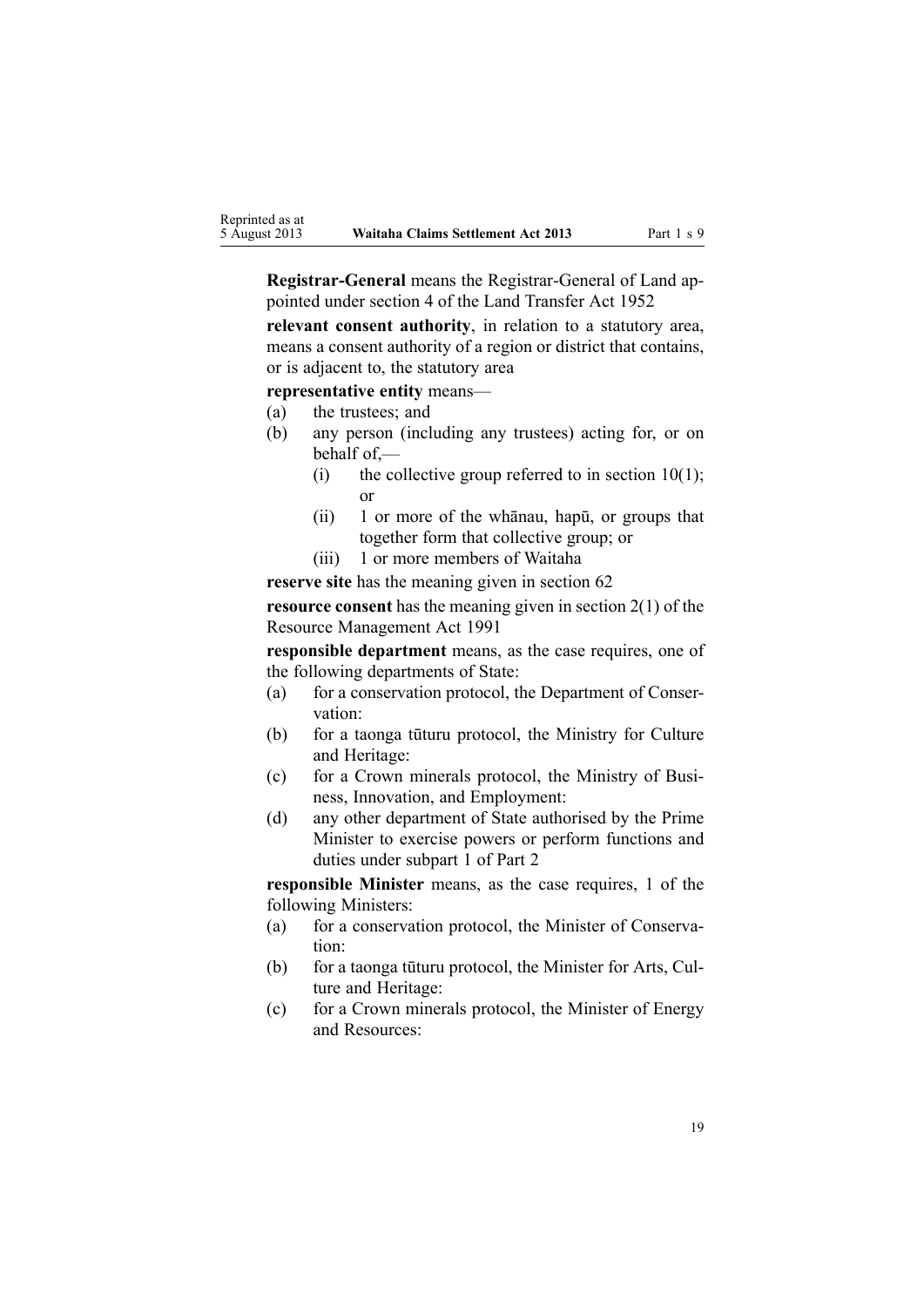(d) any other Minister of the Crown authorised by the Prime Minister to exercise powers and perform functions and duties under [subpart](#page-25-0) 1 of Part 2

**settlement date** means the date that is 20 business days after the date on which this Act comes into force

**statements of association** hasthe meaning given in [section](#page-28-0) 25 **statutory acknowledgement** means the acknowledgement made by the Crown in [section](#page-28-0) 26 in respec<sup>t</sup> of each statutory area, on the terms set out in [subpart](#page-28-0) 2 of Part 2

**statutory area** means an area described in [Schedule](#page-65-0) 1 whose general location is indicated on, but whose precise boundaries are not established by, the deed plan referred to in relation to that area in that schedule

#### **statutory plan**—

- (a) means <sup>a</sup> district plan, regional coastal plan, regional plan, regional policy statement, or proposed policy statement as defined in [section](http://www.legislation.govt.nz/pdflink.aspx?id=DLM2412743) 43AA of the Resource Management Act 1991; and
- (b) includes <sup>a</sup> proposed plan as defined in section [43AAC](http://www.legislation.govt.nz/pdflink.aspx?id=DLM2412769) of the Resource Management Act 1991

**subsidiary** has the meaning given in [section](http://www.legislation.govt.nz/pdflink.aspx?id=DLM319999) 5 of the Companies Act 1993

**taonga tūturu**—

- (a) has the meaning given in [section](http://www.legislation.govt.nz/pdflink.aspx?id=DLM432125) 2(1) of the Protected Objects Act 1975; and
- (b) includes ng<sup>ā</sup> taonga tūturu (which has the meaning given in [section](http://www.legislation.govt.nz/pdflink.aspx?id=DLM432125) 2(1) of that Act)

#### **taonga tūturu protocol**—

- (a) means <sup>a</sup> protocol issued by the Minister for Arts, Culture and Heritage under section [19\(1\)\(a\)](#page-25-0); and
- (b) includes any amendments made under section [19\(1\)\(b\)](#page-25-0)

**Te Kapu <sup>o</sup> Waitaha** means the trust established by the Te Kapu <sup>o</sup> Waitaha Deed of Trust dated 20 September 2011

**Te Puke property** means <sup>a</sup> property described as <sup>a</sup> second right of purchase Te Puke property in subpart A of par<sup>t</sup> 3 of the property redress schedule

**Te Whakairinga Kōrero** has the meaning given in [sec](#page-35-0)tion  $41(1)$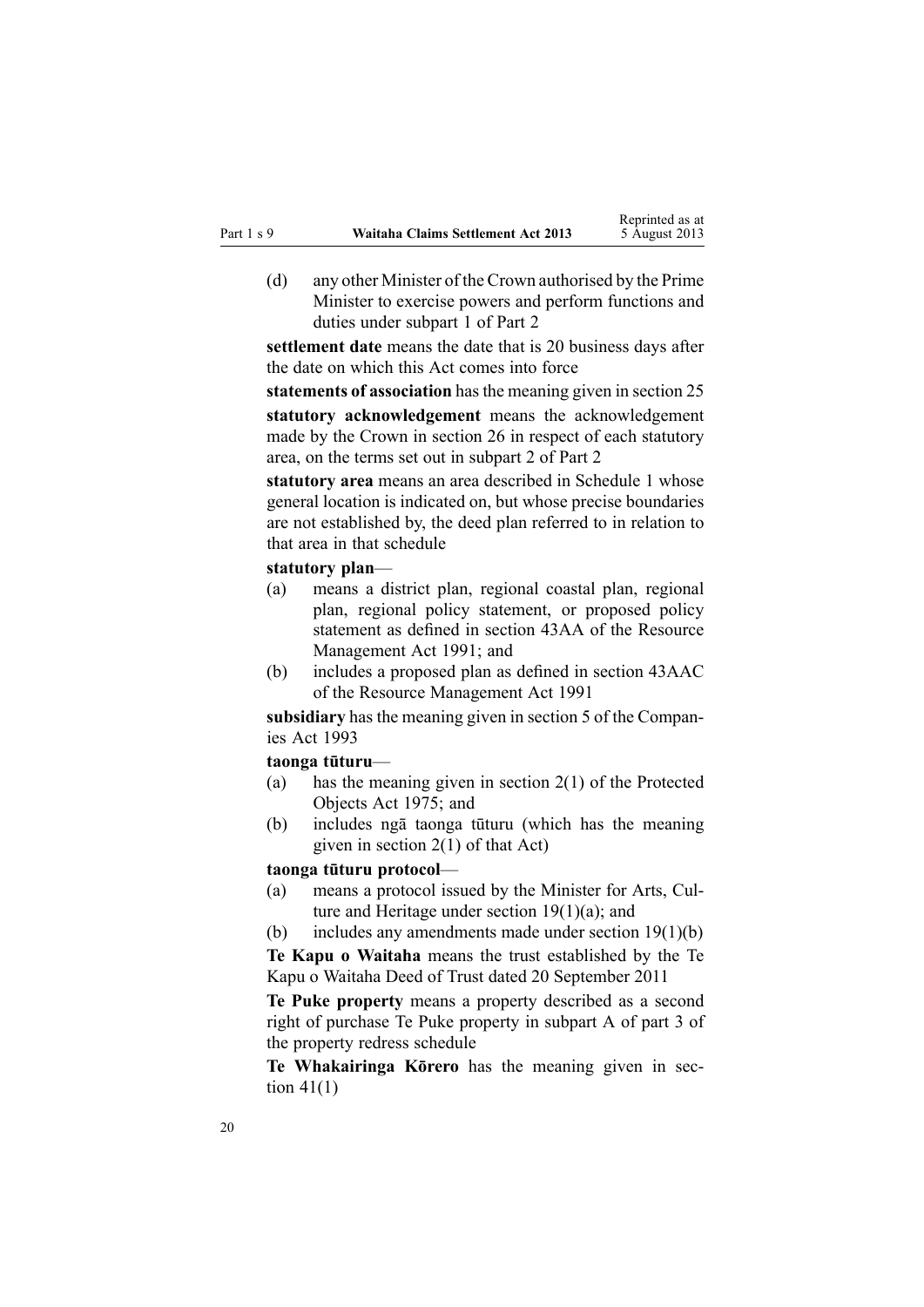<span id="page-20-0"></span>**Te Whakairinga Kōrero site** hasthe meaning given in [section](#page-35-0) [41\(2\)](#page-35-0)

**tikanga of Waitaha** meansthe customary values and practices of Waitaha

**trustees of Te Kapu <sup>o</sup> Waitaha** and **trustees** mean the trustees, in their capacity as trustees, of Te Kapu <sup>o</sup> Waitaha

**vesting date** has the meaning given in [section](#page-47-0) 72

**Waitaha** has the meaning given in section 10

**Waitaha area of interest** and **area of interest** mean the area that Waitaha identifies as its area of interest, as set out in par<sup>t</sup> 1 of the attachments to the deed of settlement

**Waitaha values** has the meaning given in section [41\(2\)](#page-35-0).

# **10 Meaning of Waitaha**

- (1) In this Act, unless the context otherwise requires, **Waitaha**
	- (a) means the collective group composed of individuals who are descended from <sup>a</sup> tupuna of Waitaha; and
	- (b) includes those individuals; and
	- (c) includes any whānau, hapū, or group to the extent that it is composed of those individuals.
- (2) In this section,—

**customary rights** means rights according to the tikanga of Waitaha, including—

- (a) rights to occupy land; and
- (b) rights in relation to the use of land or other natural or physical resources; and
- (c) rights to affiliate to <sup>a</sup> marae; and
- (d) rights of burial

**descended** meansthat <sup>a</sup> person is descended from another person by—

- (a) birth:
- (b) legal adoption:
- (c) Māori customary adoption in accordance with the tikanga of Waitaha

**tupuna of Waitaha** means an individual—

- (a) who exercised customary rights by virtue of being descended from—
	- (i) Hei; and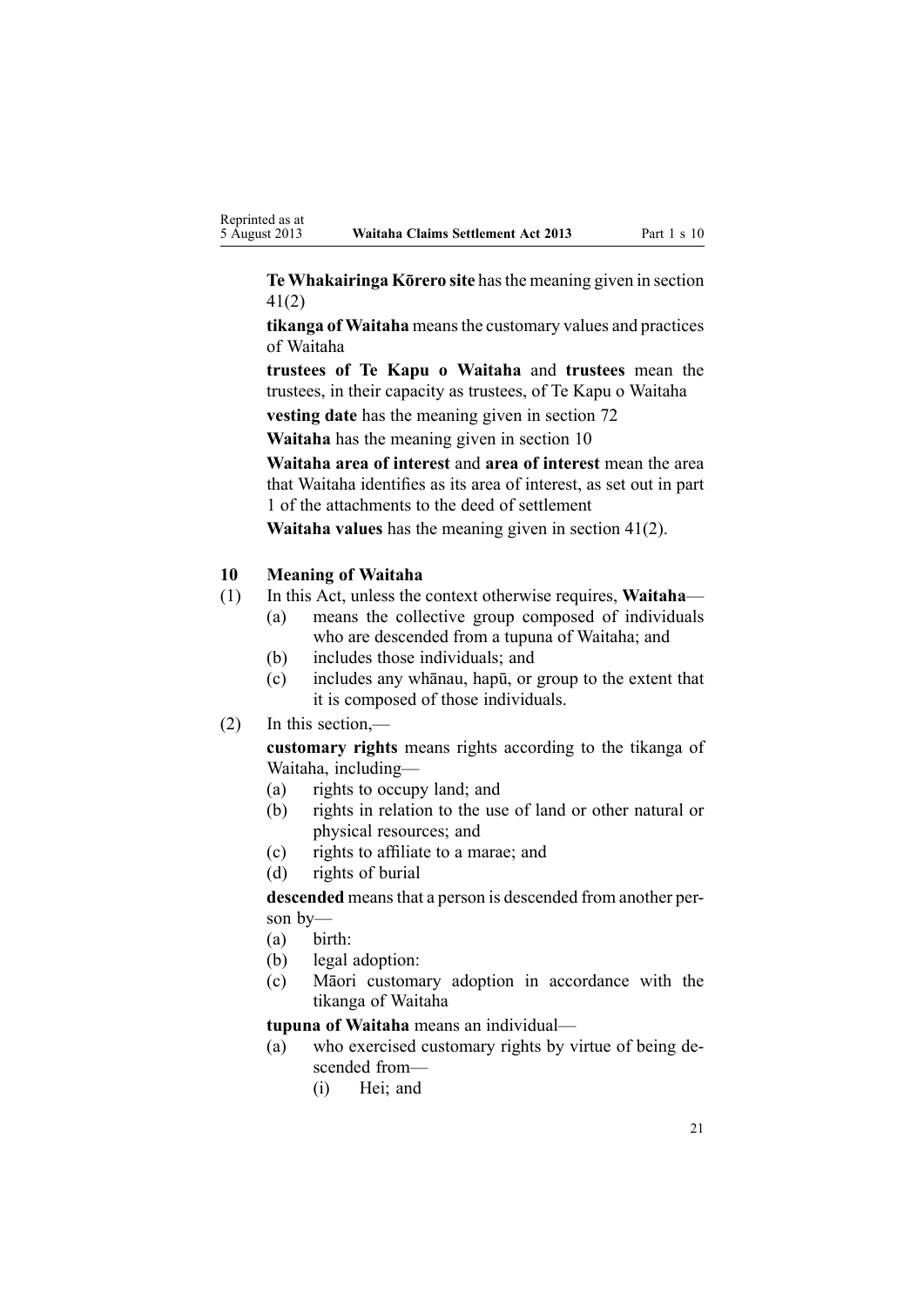- (ii) Waitaha (an individual); and
- <span id="page-21-0"></span>(b) who exercised the customary rights predominantly within the Waitaha area of interest on or after 6 February 1840.

#### **11 Meaning of historical claims**

- (1) In this Act (other than in [subpart](#page-47-0) 6 of Part 2), **historical claims**—
	- (a) means the claims described in subsection (2); and
	- (b) includes the claims described in subsection (3); but
	- (c) does not include the claims described in subsection (4).
- (2) The historical claims are every claim (whether or not the claim has arisen or been considered, researched, notified, or made by or on the settlement date) that Waitaha (or <sup>a</sup> representative entity) had at, or at any time before, the settlement date, or may have after the settlement date, and that—
	- (a) is founded on <sup>a</sup> right arising—
		- (i) from the Treaty of Waitangi or its principles; or
		- (ii) under legislation; or
		- (iii) at common law (including aboriginal title or customary law); or
		- (iv) from fiduciary duty; or
		- (v) otherwise; and
	- (b) arises from or relates to acts or omissions before 21 September 1992—
		- (i) by, or on behalf of, the Crown; or
		- (ii) by or under legislation.
- (3) The historical claims include—
	- (a) every claim to the Waitangi Tribunal to which subsection (2) applies that relates exclusively to Waitaha or <sup>a</sup> representative entity, including—
		- (i) Wai 664—Waitaha tribal estate claim; and
		- (ii) Wai 702—Waitaha hapū lands and resources claim; and
		- (iii) Wai 1178—Ngāti Te Puku <sup>o</sup> Hākoma claim; and
	- (b) every other claim to the Waitangi Tribunal to which subsection (2) applies, so far as it relates to Waitaha or <sup>a</sup> representative entity.
- (4) However, **historical claims** does not include—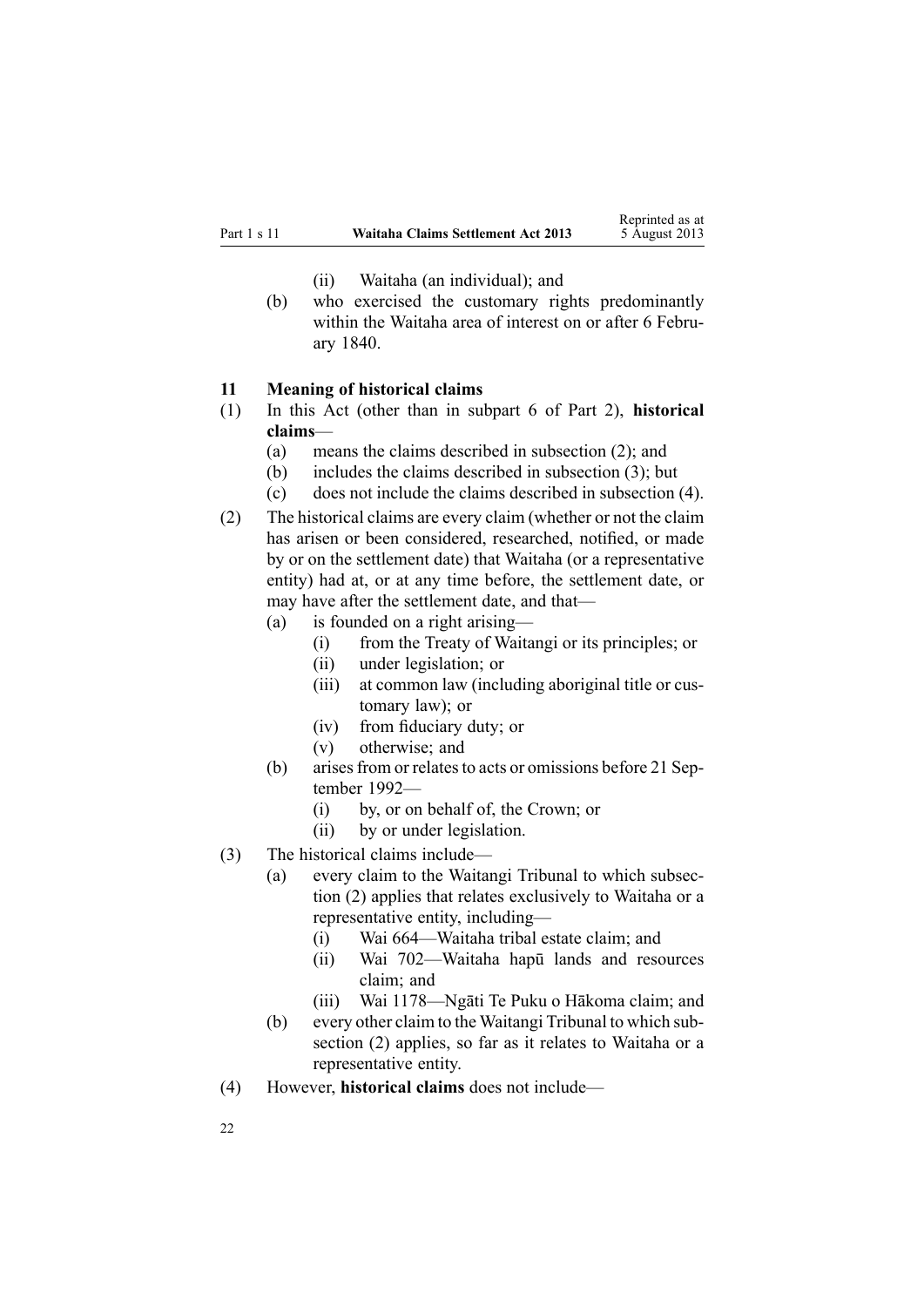- <span id="page-22-0"></span>(a) <sup>a</sup> claim that <sup>a</sup> member of Waitaha, or <sup>a</sup> whānau, hapū, or group referred to in [section](#page-20-0) 10 may have that is founded on <sup>a</sup> right arising as <sup>a</sup> result of being descended from an ancestor who is not referred to in section 10(1); or
- (b) <sup>a</sup> claim that <sup>a</sup> representative entity may have to the extent that the claim is founded on <sup>a</sup> claim referred to in paragraph (a).

# Subpart 3—Settlement of historical claims

*Historical claims settled and jurisdiction of courts, etc, removed*

# **12 Settlement of historical claims final**

- (1) The historical claims are settled.
- (2) The settlement of the historical claimsis final and, on and from the settlement date, the Crown is released and discharged from all obligations and liabilities in respec<sup>t</sup> of those claims.
- (3) Subsections (1) and (2) do not limit the deed of settlement.
- (4) Despite any other enactment or rule of law, on and from the settlement date, no court, tribunal, or other judicial body has jurisdiction (including, without limitation, the jurisdiction to inquire or further inquire into, or to make <sup>a</sup> finding or recommendation) in respec<sup>t</sup> of—
	- (a) the historical claims; or
	- (b) the deed of settlement; or
	- (c) this Act; or
	- (d) the redress provided under the deed of settlement or this Act.
- (5) Subsection (4) does not exclude the jurisdiction of <sup>a</sup> court, tribunal, or other judicial body in respec<sup>t</sup> of the interpretation or implementation of the deed of settlement or this Act.

# *Consequential amendment to Treaty of Waitangi Act 1975*

# **13 Amendment to Treaty of Waitangi Act 1975**

- (1) This section amends the Treaty of [Waitangi](http://www.legislation.govt.nz/pdflink.aspx?id=DLM435367) Act 1975.
- (2) In [Schedule](http://www.legislation.govt.nz/pdflink.aspx?id=DLM1347539) 3, insert in its appropriate alphabetical order "Waitaha Claims Settlement Act 2013, section 12(4) and (5)".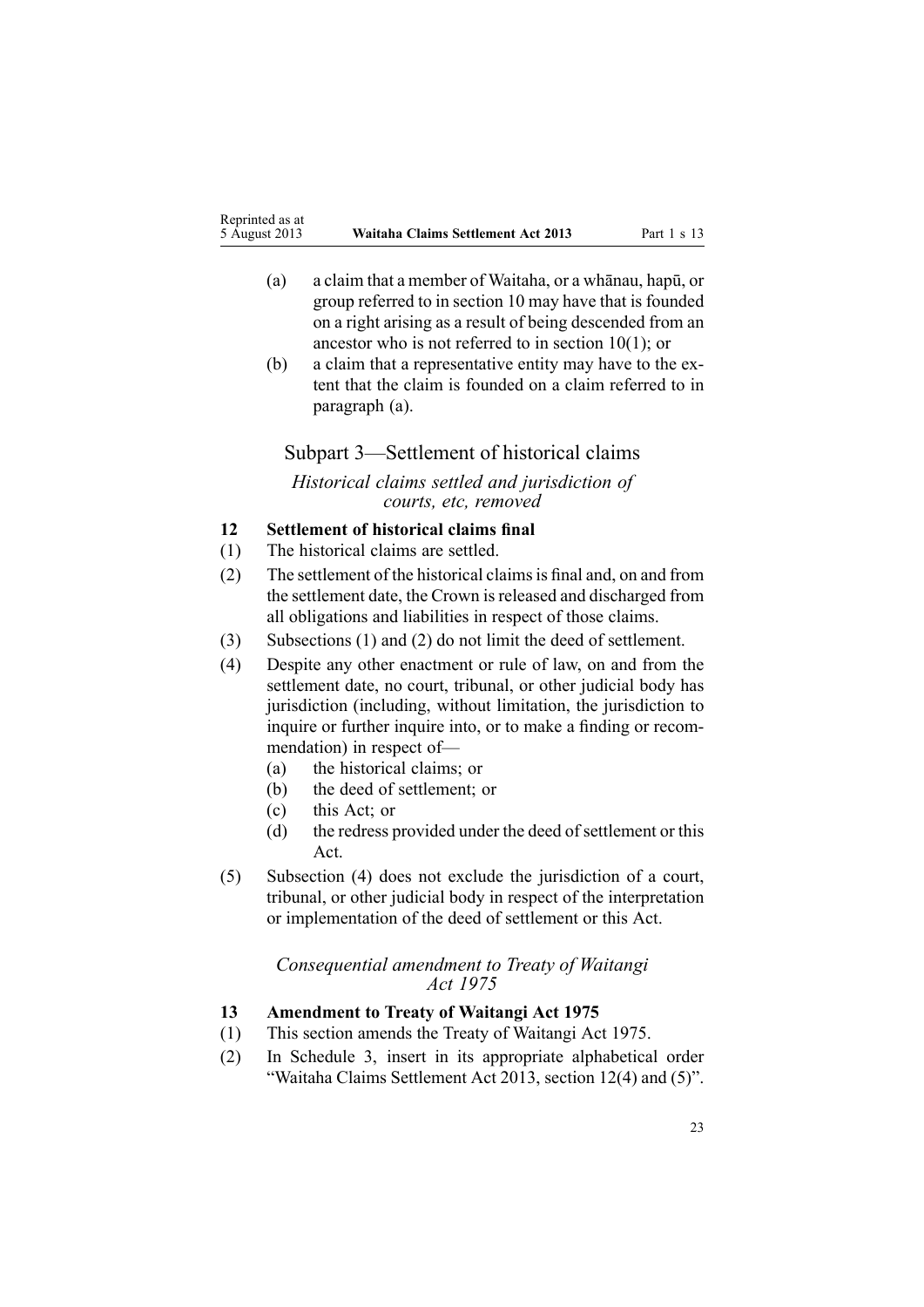*Protections no longer apply*

#### <span id="page-23-0"></span>**14 Certain enactments do not apply**

- (1) The enactments listed in subsection (2) do not apply—
	- (a) to <sup>a</sup> commercial redress property; or
	- (b) to <sup>a</sup> cultural redress property; or
	- (c) to <sup>a</sup> joint cultural redress property, but only on and from the vesting date; or
	- (d) to <sup>a</sup> deferred purchase property, but only on and from the date on which the transfer of the property is settled; or
	- (e) to all or par<sup>t</sup> of the balance of Te Houhou or <sup>a</sup> Te Puke property, but only on and from the date on which the transfer of the property is settled (if it is transferred under this Act); or
	- (f) for the benefit of Waitaha or <sup>a</sup> representative entity.
- (2) The enactments are—
	- (a) [sections](http://www.legislation.govt.nz/pdflink.aspx?id=DLM435544) 8A to 8HJ of the Treaty of Waitangi Act 1975:
	- (b) [sections](http://www.legislation.govt.nz/pdflink.aspx?id=DLM98097) 27A to 27C of the State-Owned Enterprises Act 1986:
	- (c) [sections](http://www.legislation.govt.nz/pdflink.aspx?id=DLM184658) 211 to 213 of the Education Act 1989:
	- (d) [Part](http://www.legislation.govt.nz/pdflink.aspx?id=DLM192356) 3 of the Crown Forest Assets Act 1989:
	- (e) [Part](http://www.legislation.govt.nz/pdflink.aspx?id=DLM223144) 3 of the New Zealand Railways Corporation Restructuring Act 1990.

#### **15 Removal of memorials**

- (1) The chief executive of LINZ must issue to the Registrar-General <sup>a</sup> certificate that identifies (by reference to the relevant legal description, certificate of title, or computer register) each allotment that is—
	- (a) all or par<sup>t</sup> of <sup>a</sup> property described in section 14(1); and
	- (b) contained in <sup>a</sup> certificate of title or computer register that has <sup>a</sup> memorial entered under any enactment referred to in section 14(2).
- (2) The chief executive of LINZ must issue <sup>a</sup> certificate under subsection (1) as soon as is reasonably practicable after—
	- (a) the vesting date, in the case of <sup>a</sup> property described in section  $14(1)(c)$ ; and
	- (b) the date on which the transfer of <sup>a</sup> property described in section  $14(1)(d)$  or (e) is settled; and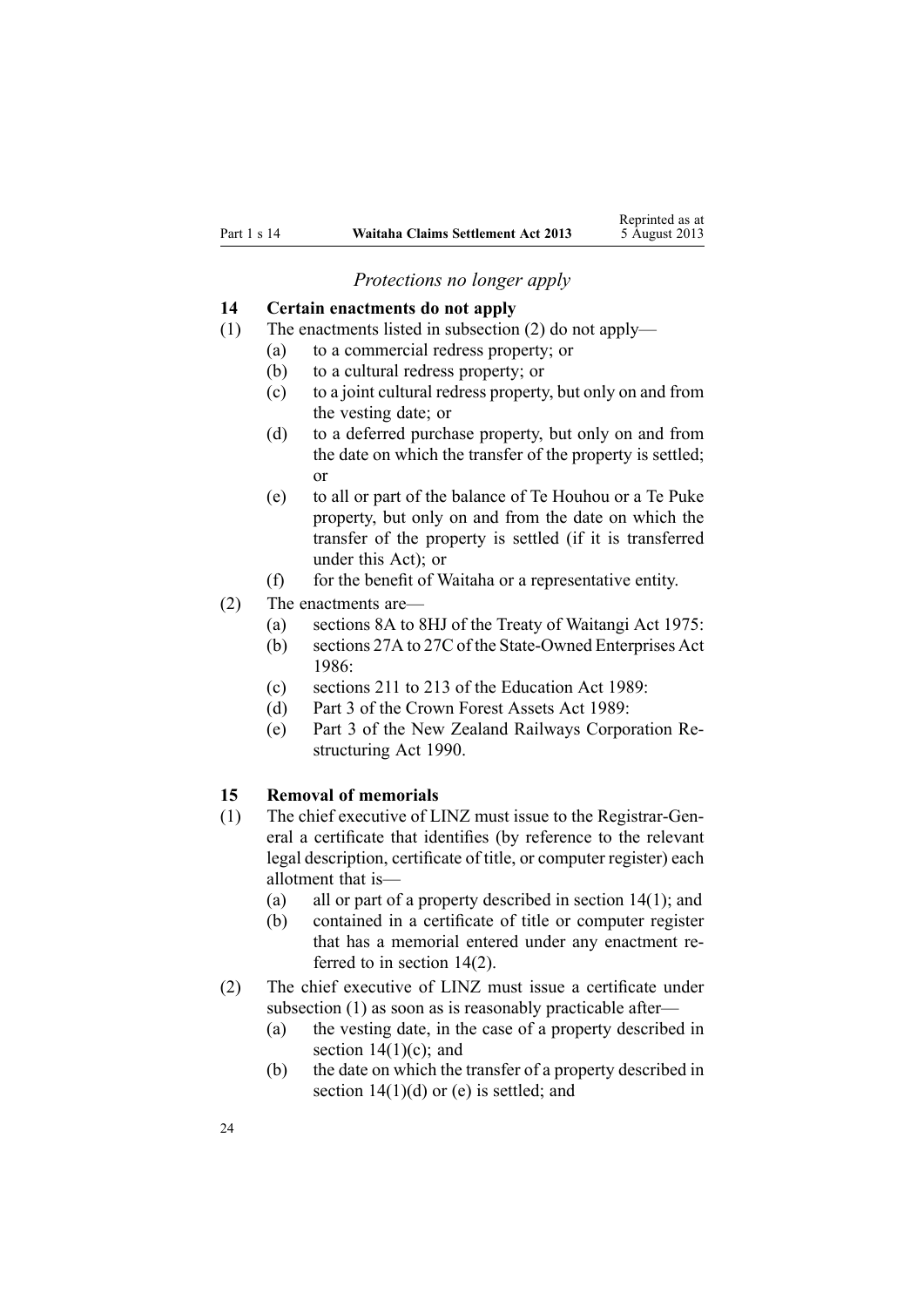- (c) the settlement date, in the case of any other property.
- <span id="page-24-0"></span>(3) Each certificate must state that it is issued under this section.
- (4) The Registrar-General must, as soon as is reasonably practicable after receiving <sup>a</sup> certificate issued under subsection (1),—
	- (a) register the certificate against each certificate of title or computer register identified in the certificate; and
	- (b) cancel, in respec<sup>t</sup> of each allotment identified in the certificate, each memorial that is entered (in accordance with any enactment referred to in [section](#page-23-0) 14(2)) on a certificate of title or computer register identified in the certificate.

# Subpart 4—Miscellaneous matters

# *Perpetuities*

#### **16 Rule against perpetuities does not apply**

- (1) The rule against perpetuities and the provisions of the [Perpetu](http://www.legislation.govt.nz/pdflink.aspx?id=DLM353436)ities Act [1964](http://www.legislation.govt.nz/pdflink.aspx?id=DLM353436) do not—
	- (a) prescribe or restrict the period during which—
		- (i) Te Kapu <sup>o</sup> Waitaha may exist in law; or
		- (ii) the trustees may hold or deal with property (including income derived from property); or
	- (b) apply to <sup>a</sup> protocol, deed of recognition, or other document entered into to give effect to the deed of settlement if the application of that rule or the provisions of that [Act](http://www.legislation.govt.nz/pdflink.aspx?id=DLM353436) would otherwise make the document, or <sup>a</sup> right conferred by the document, invalid or ineffective.
- (2) However, if Te Kapu <sup>o</sup> Waitaha is, or becomes, <sup>a</sup> charitable trust, the application (if any) of the rule against perpetuities or any provision of the [Perpetuities](http://www.legislation.govt.nz/pdflink.aspx?id=DLM353436) Act 1964 to that trust must be determined under the general law.

# *Timing of actions or matters*

# **17 Timing of actions or matters**

- (1) Actions or matters occurring under this Act occur or take effect on and from the settlement date.
- (2) However, if <sup>a</sup> provision of this Act requires an action or <sup>a</sup> matter to occur or take effect on <sup>a</sup> date other than the settlement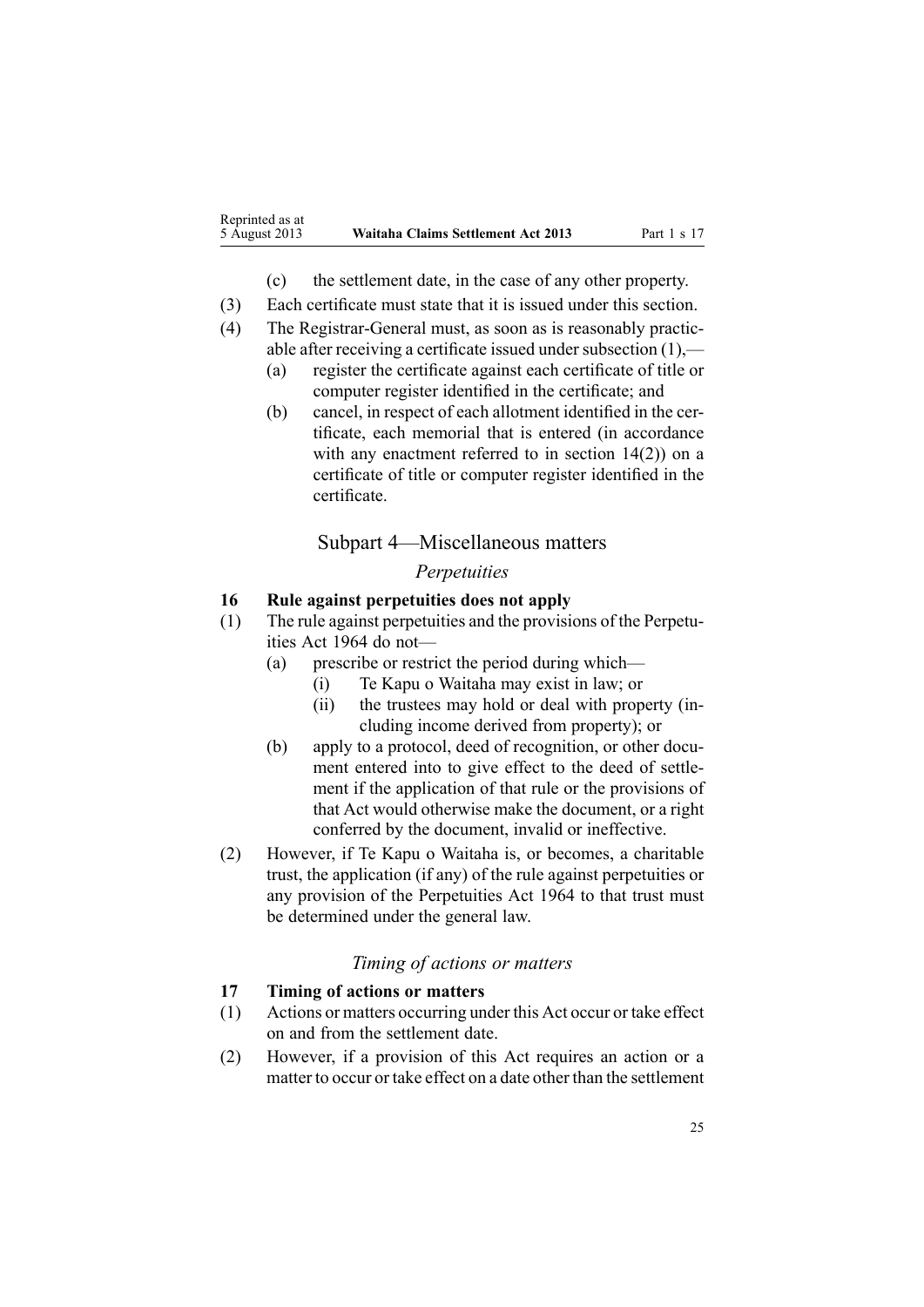<span id="page-25-0"></span>date, that action or matter occurs or takes effect on and from that other date.

Reprinted as at

#### *Access to deed of settlement*

#### **18 Access to deed of settlement**

The chief executive of the Ministry of Justice must make copies of the deed of settlement available—

- (a) for inspection free of charge, and for purchase at <sup>a</sup> reasonable price, at the head office of the Ministry of Justice in Wellington on any business day; and
- (b) free of charge on an Internet site maintained by or on behalf of the Ministry of Justice.

# **Part 2**

# **Cultural redress**

# Subpart 1—Protocols

#### *General provisions*

# **19 Authority to issue, amend, or cancel protocol**

- (1) A responsible Minister may—
	- (a) issue <sup>a</sup> protocol to the trustees in the form set out in par<sup>t</sup> 4, 5, or 6 (as applicable) of the documents schedule; and
		- (b) amend or cancel the protocol.
- (2) A protocol may be amended or cancelled under subsection (1) at the initiative of—
	- (a) the trustees; or
	- (b) the responsible Minister.
- (3) The responsible Minister may amend or cancel <sup>a</sup> protocol only after consulting, and having particular regard to the views of, the trustees.

# **20 Protocols subject to rights, functions, and obligations**

A protocol does not restrict—

- (a) the ability of the Crown to exercise its powers and perform its functions and duties in accordance with the law and governmen<sup>t</sup> policy, which includes the ability to—
	- (i) introduce legislation and change governmen<sup>t</sup> policy; and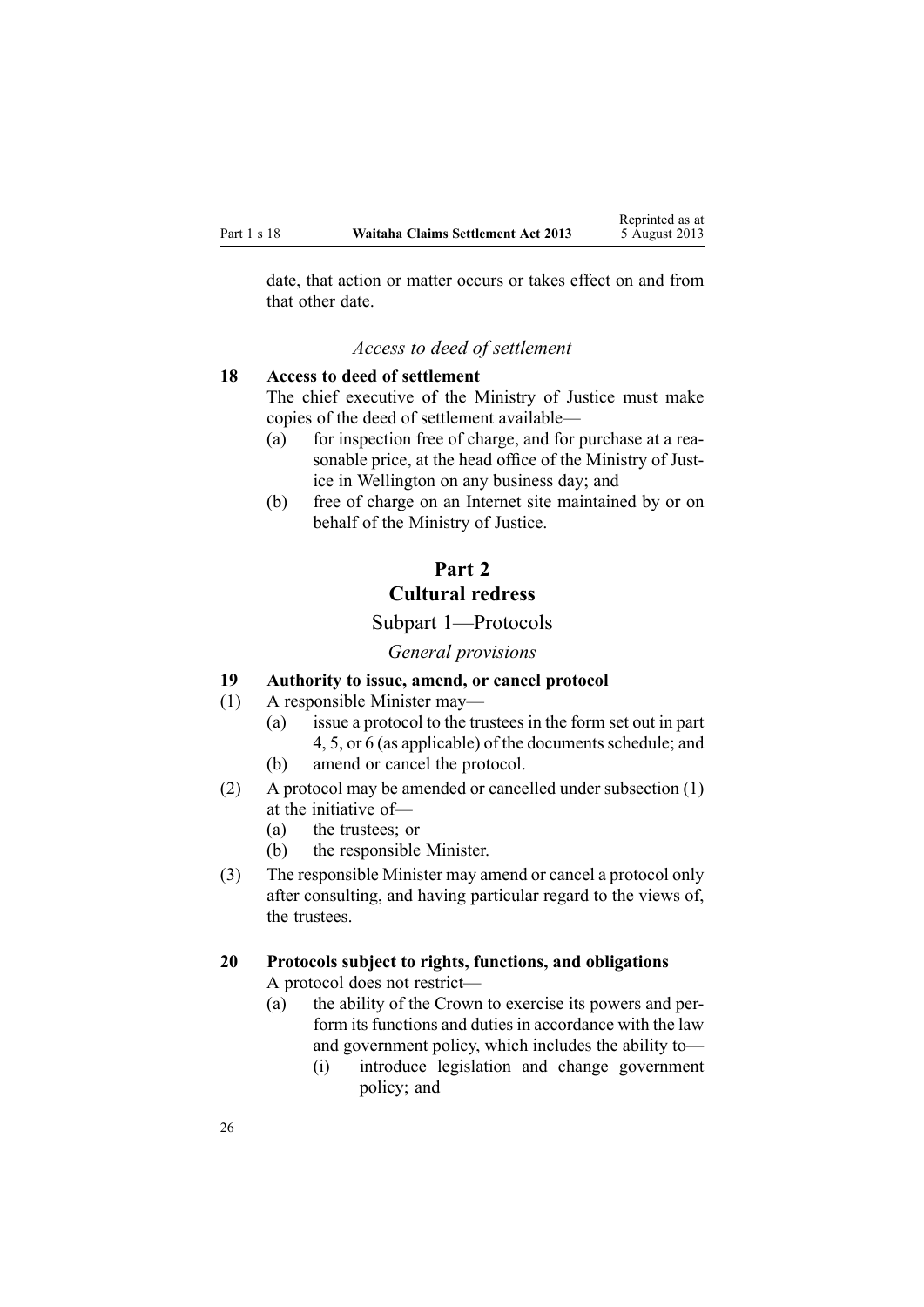- <span id="page-26-0"></span>(ii) interact with or consult <sup>a</sup> person the Crown considers appropriate, including any iwi, hapū, marae, whānau, or other representative of tangata whenua; or
- (b) the responsibilities of the responsible Minister or responsible department; or
- (c) the legal rights of Waitaha or <sup>a</sup> representative entity.

# **21 Enforceability of protocols**

- (1) The Crown must comply with <sup>a</sup> protocol while it is in force.
- (2) If the Crown fails, without good cause, to comply with <sup>a</sup> protocol, the trustees may, subject to the Crown [Proceedings](http://www.legislation.govt.nz/pdflink.aspx?id=DLM261466) Act [1950](http://www.legislation.govt.nz/pdflink.aspx?id=DLM261466), enforce the protocol.
- (3) Despite subsection (2), damages or any form of monetary compensation are not available as <sup>a</sup> remedy for <sup>a</sup> failure by the Crown to comply with <sup>a</sup> protocol.
- (4) To avoid doubt,—
	- (a) subsections (1) and (2) do not apply to guidelines developed for the implementation of <sup>a</sup> protocol; and
	- (b) subsection (3) does not affect the ability of <sup>a</sup> court to award costs incurred by the trustees in enforcing <sup>a</sup> protocol under subsection (2).

#### *Conservation protocol*

## **22 Noting and effect of conservation protocol**

- (1) A summary of the terms of the conservation protocol must be noted in any of the following documents that affect the conservation protocol area:
	- (a) <sup>a</sup> conservation managemen<sup>t</sup> strategy:
	- (b) <sup>a</sup> conservation managemen<sup>t</sup> plan:
	- (c) <sup>a</sup> national park managemen<sup>t</sup> plan.
- (2) The noting of the summary is—
	- (a) for the purpose of public notice only; and
	- (b) not an amendment to the document for the purposes of [section](http://www.legislation.govt.nz/pdflink.aspx?id=DLM104615) 17I of the Conservation Act 1987 or [section](http://www.legislation.govt.nz/pdflink.aspx?id=DLM38204) 46 of the National Parks Act 1980.
- (3) The conservation protocol does not have the effect of granting, creating, or providing evidence of—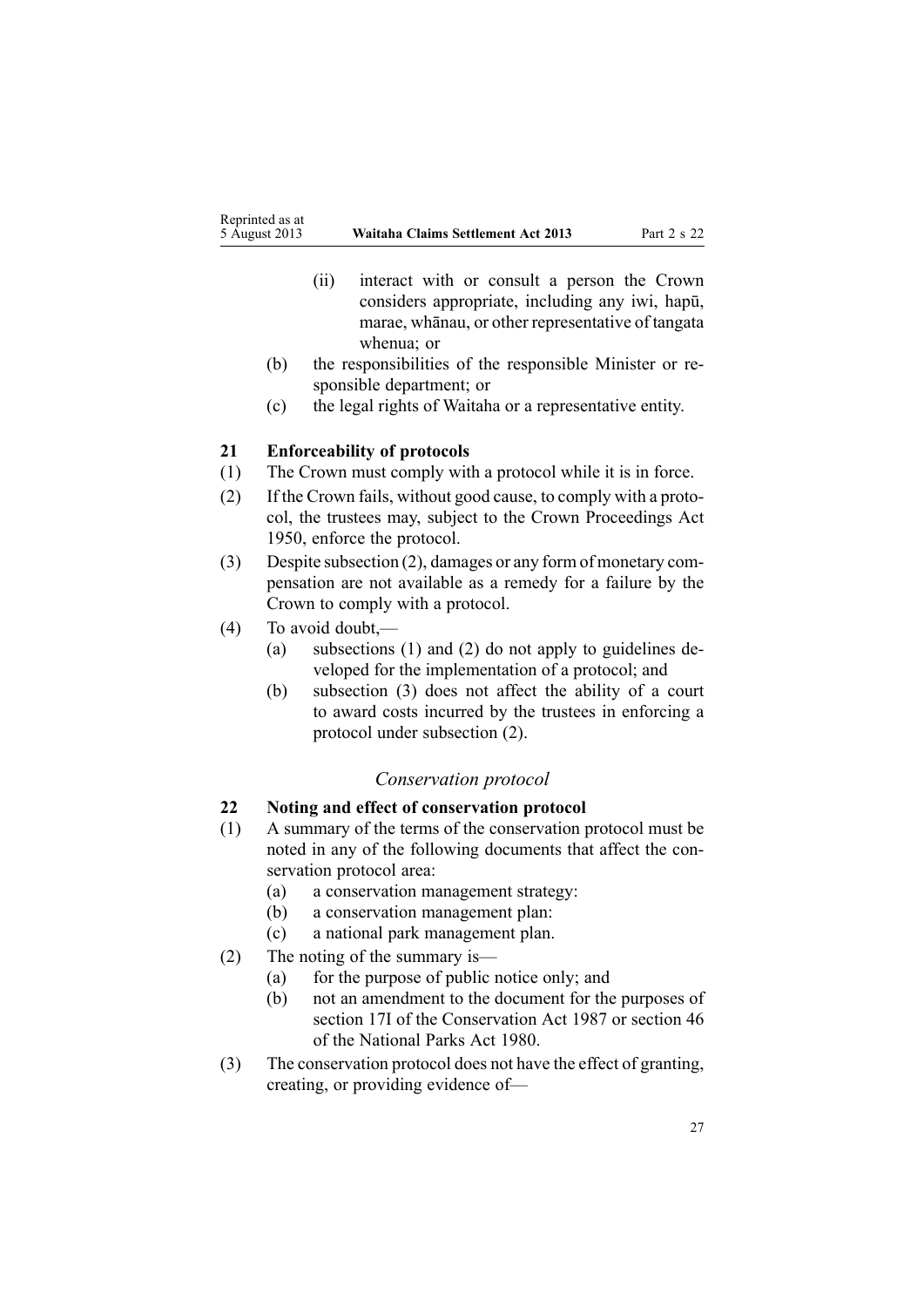- <span id="page-27-0"></span>(a) rights relating to the marine and coastal area (as defined in [section](http://www.legislation.govt.nz/pdflink.aspx?id=DLM3213146) 9(1) of the Marine and Coastal Area (Takutai Moana) Act 2011); or
- (b) an estate or interest in land held, managed, or administered or flora or fauna managed or administered under the [Conservation](http://www.legislation.govt.nz/pdflink.aspx?id=DLM103609) Act 1987 or an enactment listed in [Schedule](http://www.legislation.govt.nz/pdflink.aspx?id=DLM107200) 1 of that Act.

# *Crown minerals protocol*

# **23 Noting and effect of Crown minerals protocol**

- (1) A summary of the terms of the Crown minerals protocol must be noted in—
	- (a) <sup>a</sup> register of protocols maintained by the chief executive of the Ministry of Business, Innovation, and Employment; and
	- (b) the minerals programmes affecting the Crown minerals protocol area when those programmes are replaced.

# (2) The noting of the summary is—

- (a) for the purpose of public notice only; and
- (b) not an amendment to the minerals programme for the purposes of the Crown [Minerals](http://www.legislation.govt.nz/pdflink.aspx?id=DLM242535) Act 1991.
- (3) The Crown minerals protocol does not have the effect of granting, creating, or providing evidence of an estate in, or rights relating to, any Crown owned mineral.
- (4) In this section, **Crown owned mineral** and **minerals programme** have the meanings given to them in [section](http://www.legislation.govt.nz/pdflink.aspx?id=DLM242543) 2(1) of the Crown Minerals Act 1991.

# *Taonga tūturu protocol*

# **24 Taonga tūturu protocol**

The taonga tūturu protocol does not have the effect of granting, creating, or providing evidence of an estate or interest in, or rights relating to, taonga tūturu.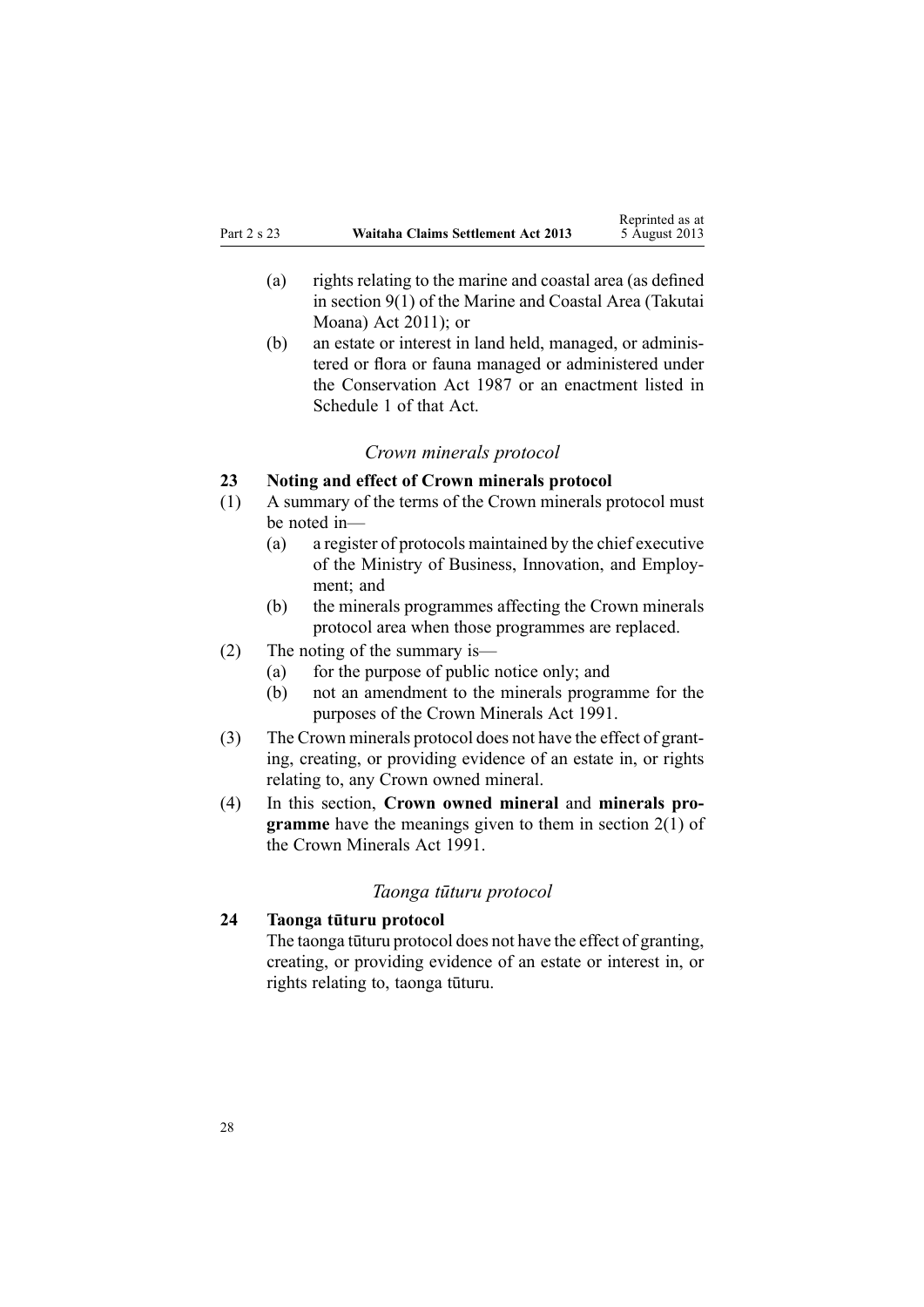# <span id="page-28-0"></span>Subpart 2—Statutory acknowledgement and deed of recognition

# *Statutory acknowledgement*

# **25 Interpretation**

In this subpart,—

**specified freehold land** has the meaning given in [section](http://www.legislation.govt.nz/pdflink.aspx?id=DLM3213146) 9(1) of the Marine and Coastal Area (Takutai Moana) Act 2011

**statements of association** means the statements—

- (a) made by Waitaha of their particular cultural, spiritual, historical, and traditional association with each statutory area; and
- (b) that are in the form set out in par<sup>t</sup> 2 of the documents schedule at the settlement date.

#### **26 Statutory acknowledgement by the Crown**

The Crown acknowledges the statements of association.

#### **27 Purposes of statutory acknowledgement**

The only purposes of the statutory acknowledgement are to—

- (a) require relevant consent authorities, the Environment Court, and the Historic Places Trust to have regard to the statutory acknowledgement, in accordance with sections 28 to 30; and
- (b) require relevant consent authorities to give summaries and notices of resource consent applications to the trustees, in accordance with [section](#page-30-0) 32; and
- (c) enable the trustees and any member of Waitaha to cite the statutory acknowledgement as evidence of the association of Waitaha with the relevant statutory areas, in accordance with [section](#page-31-0) 33.

# **28 Relevant consent authorities to have regard to statutory acknowledgement**

- (1) This section applies in relation to an application for <sup>a</sup> resource consent for an activity within, adjacent to, or directly affecting <sup>a</sup> statutory area.
- (2) On and from the effective date, <sup>a</sup> relevant consent authority must have regard to the statutory acknowledgement relating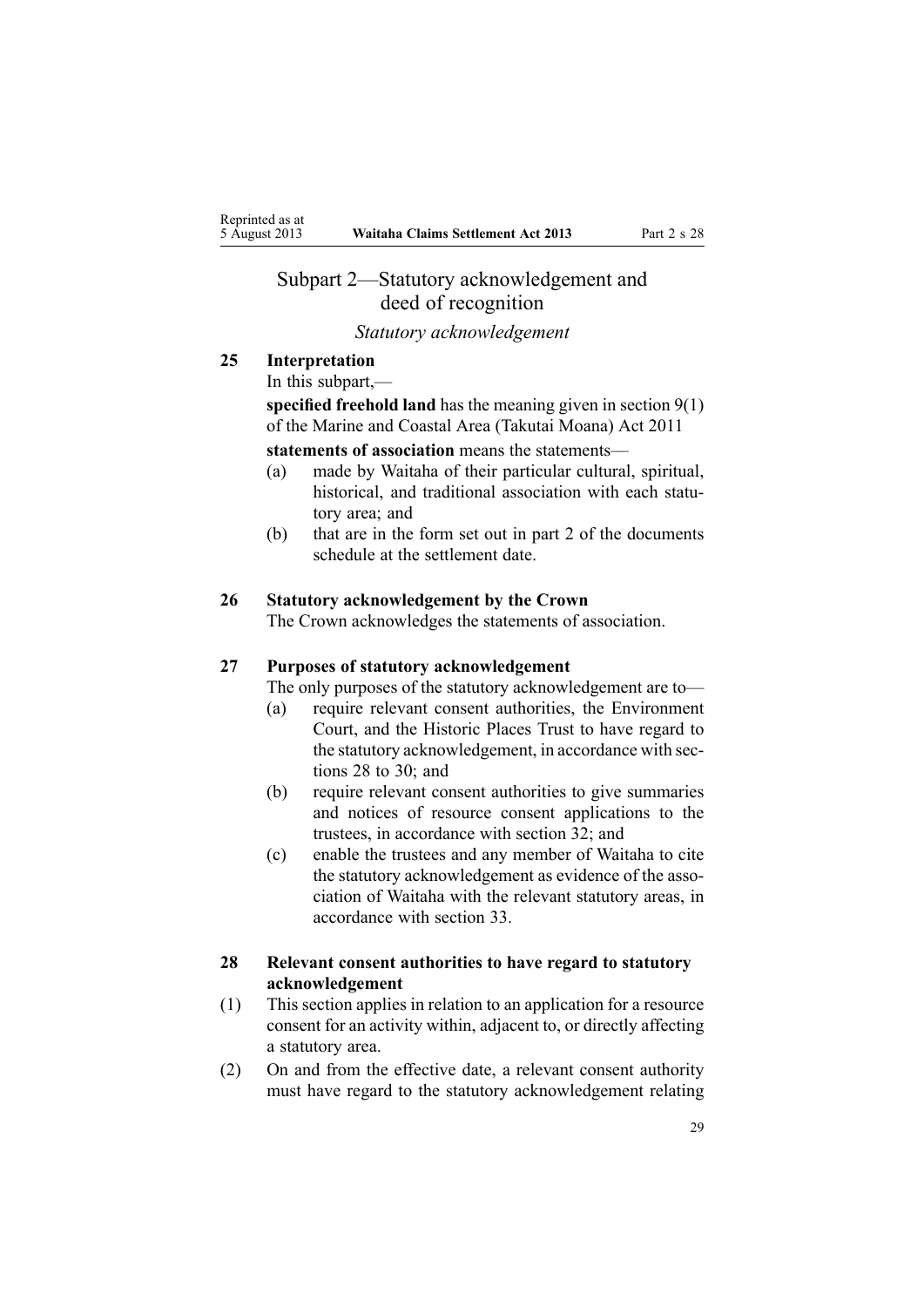<span id="page-29-0"></span>to the statutory area in deciding, under [section](http://www.legislation.govt.nz/pdflink.aspx?id=DLM2416413) 95E of the Resource Management Act 1991, whether the trustees are affected persons in relation to the activity.

Reprinted as at

(3) Subsection (2) does not limit the obligations of <sup>a</sup> relevant consent authority under the Resource [Management](http://www.legislation.govt.nz/pdflink.aspx?id=DLM230264) Act 1991.

#### **29 Environment Court to have regard to statutory acknowledgement**

- (1) This section applies to proceedings before the Environment Court in relation to an application for <sup>a</sup> resource consent for an activity within, adjacent to, or directly affecting the statutory area.
- (2) On and from the effective date, the Environment Court must have regard to the statutory acknowledgement relating to the statutory area in deciding, under [section](http://www.legislation.govt.nz/pdflink.aspx?id=DLM237755) 274 of the Resource Management Act 1991, whether the trustees are persons with an interest in proceedings greater than that of the general public.
- (3) Subsection (2) does not limit the obligations of the Environment Court under the Resource [Management](http://www.legislation.govt.nz/pdflink.aspx?id=DLM230264) Act 1991.

#### **30 Historic Places Trust and Environment Court to have regard to statutory acknowledgement**

- (1) This section applies if, on or after the effective date, an application is made under [section](http://www.legislation.govt.nz/pdflink.aspx?id=DLM300607) 11 or [12](http://www.legislation.govt.nz/pdflink.aspx?id=DLM300608) of the Historic Places Act 1993 for an authority to destroy, damage, or modify an archaeological site within <sup>a</sup> statutory area.
- (2) The Historic Places Trust must have regard to the statutory acknowledgement relating to the statutory area in exercising its powers under [section](http://www.legislation.govt.nz/pdflink.aspx?id=DLM300610) 14 of the Historic Places Act 1993 in relation to the application, including determining under section 14(6)(a) of that Act whether the trustees may be directly affected by an extension of time.
- (3) The Environment Court must have regard to the statutory acknowledgement relating to the statutory area in determining, under [section](http://www.legislation.govt.nz/pdflink.aspx?id=DLM300622) 20 of the Historic Places Act 1993, an appeal against <sup>a</sup> decision of the Historic Places Trust in relation to the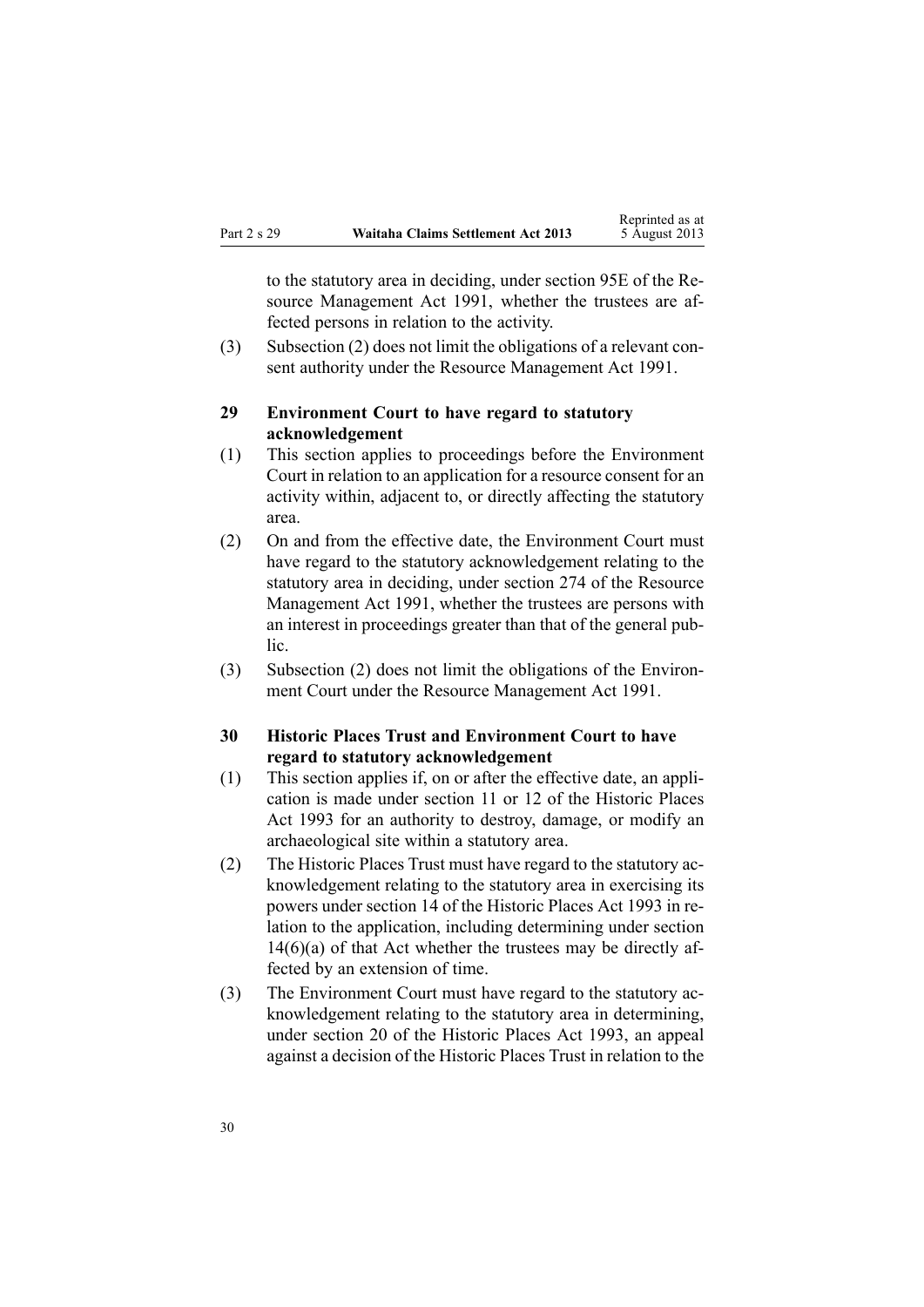<span id="page-30-0"></span>application, including determining whether the trustees are directly affected by the decision.

(4) In this section, **archaeological site** has the meaning given in [section](http://www.legislation.govt.nz/pdflink.aspx?id=DLM300516) 2 of the Historic Places Act 1993.

#### **31 Recording statutory acknowledgement on statutory plans**

- (1) On and from the effective date, each relevant consent authority must attach information recording the statutory acknowledgement to all statutory plans that wholly or partly cover <sup>a</sup> statutory area.
- (2) The information attached to <sup>a</sup> statutory plan must include—
	- (a) the relevant provisions of [sections](#page-28-0) 26 to 30 in full; and
	- (b) the description of the statutory area wholly or partly covered by the plan; and
	- (c) the statement of association for the statutory area.
- (3) The attachment of information to <sup>a</sup> statutory plan under this section is for the purpose of public information only, and the information is not, unless adopted by the relevant consent authority,—
	- (a) par<sup>t</sup> of the statutory plan; or
	- (b) subject to the provisions of [Schedule](http://www.legislation.govt.nz/pdflink.aspx?id=DLM240686) 1 of the Resource Management Act 1991.

# **32 Provision of summaries or notices of resource consent applications to trustees**

- (1) Each relevant consent authority must, for <sup>a</sup> period of 20 years starting on the effective date, give the following to the trustees for each resource consent application for an activity within, adjacent to, or directly affecting <sup>a</sup> statutory area:
	- (a) if the application is received by the consent authority, <sup>a</sup> summary of the application; and
	- (b) if notice of an application for resource consent is served on the consent authority under section [145\(10\)](http://www.legislation.govt.nz/pdflink.aspx?id=DLM235409) of the Resource Management Act 1991, <sup>a</sup> copy of the notice.
- (2) The information provided in <sup>a</sup> summary of an application must be the same as would be given to an affected person by limited notification under [section](http://www.legislation.govt.nz/pdflink.aspx?id=DLM2416410) 95B of the Resource Management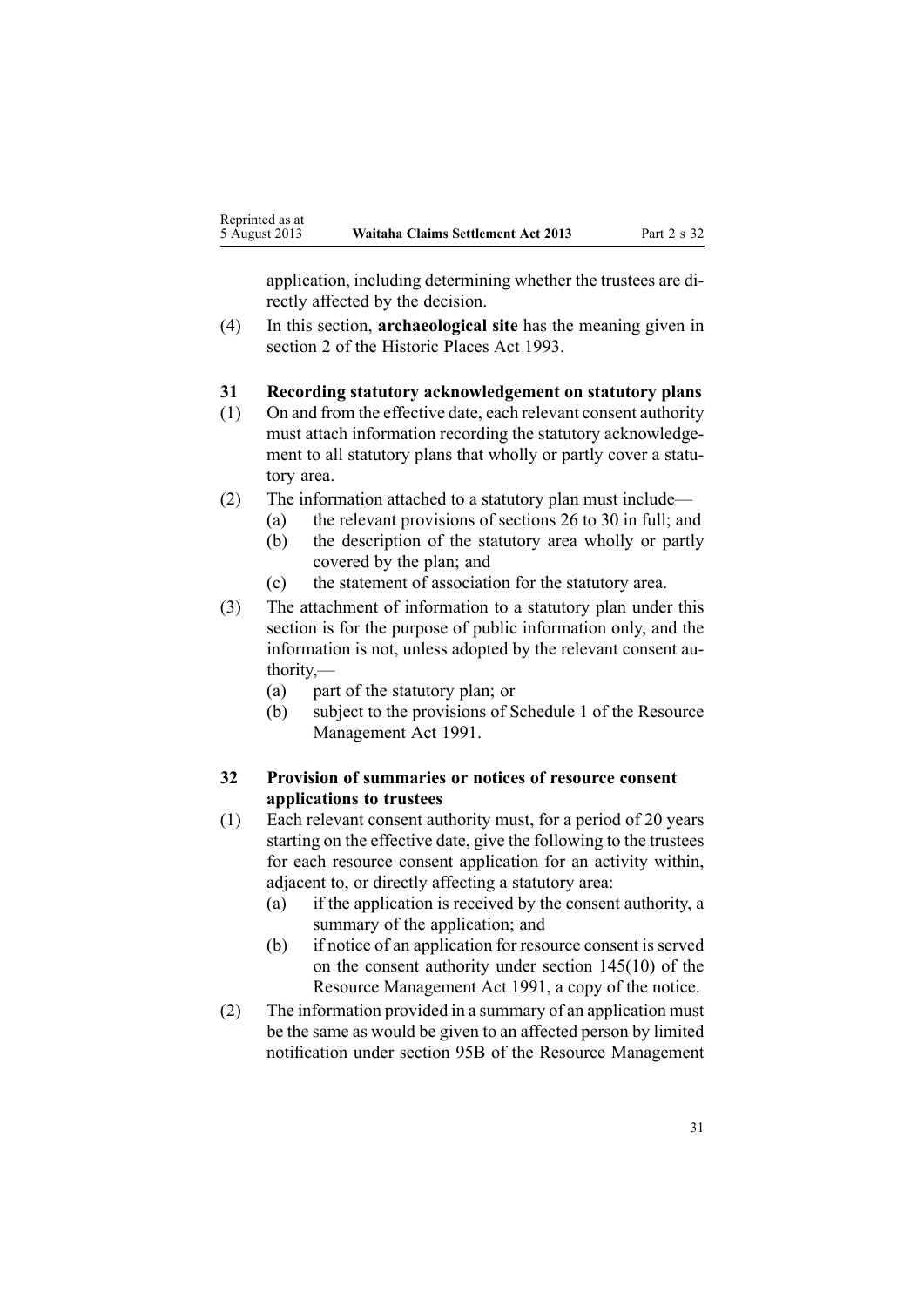<span id="page-31-0"></span>Act 1991, or as may be agreed between the trustees and the relevant consent authority.

- (3) A summary of an application must be given under subsection  $(1)(a)$ —
	- (a) as soon as is reasonably practicable after the relevant consent authority receives the application; and
	- (b) before the consent authority decides under [section](http://www.legislation.govt.nz/pdflink.aspx?id=DLM234326)  $95(a)$ of the Resource Management Act 1991 whether to notify the application.
- (4) A copy of the notice under subsection  $(1)(b)$  must be given no later than 10 business days after the day on which the relevant consent authority receives the notice.
- (5) Thissection does not affect <sup>a</sup> relevant consent authority's obligation—
	- (a) under [section](http://www.legislation.govt.nz/pdflink.aspx?id=DLM234326) 95(a) of the Resource Management Act 1991, to decide whether to notify an application:
	- (b) under [section](http://www.legislation.govt.nz/pdflink.aspx?id=DLM2416413) 95E of that Act, to decide whether the trustees are affected persons in relation to an application.

#### **33 Use of statutory acknowledgement**

- (1) The trustees and any member of Waitaha may, as evidence of the association of Waitaha with <sup>a</sup> statutory area, cite the statutory acknowledgement that relates to that area in submissions to, and in proceedings before, <sup>a</sup> relevant consent authority, the Environmental Protection Authority or <sup>a</sup> board of inquiry under Part [6AA](http://www.legislation.govt.nz/pdflink.aspx?id=DLM2418625) of the Resource Management Act 1991, the Environment Court, or the Historic Places Trust concerning activities within, adjacent to, or directly affecting the statutory area.
- (2) The content of <sup>a</sup> statement of association is not, by virtue of the statutory acknowledgement, binding as fact on—
	- (a) relevant consent authorities:
	- (b) the Environmental Protection Authority or <sup>a</sup> board of inquiry under Part [6AA](http://www.legislation.govt.nz/pdflink.aspx?id=DLM2418625) of the Resource Management Act 1991:
	- (c) the Environment Court:
	- (d) the Historic Places Trust: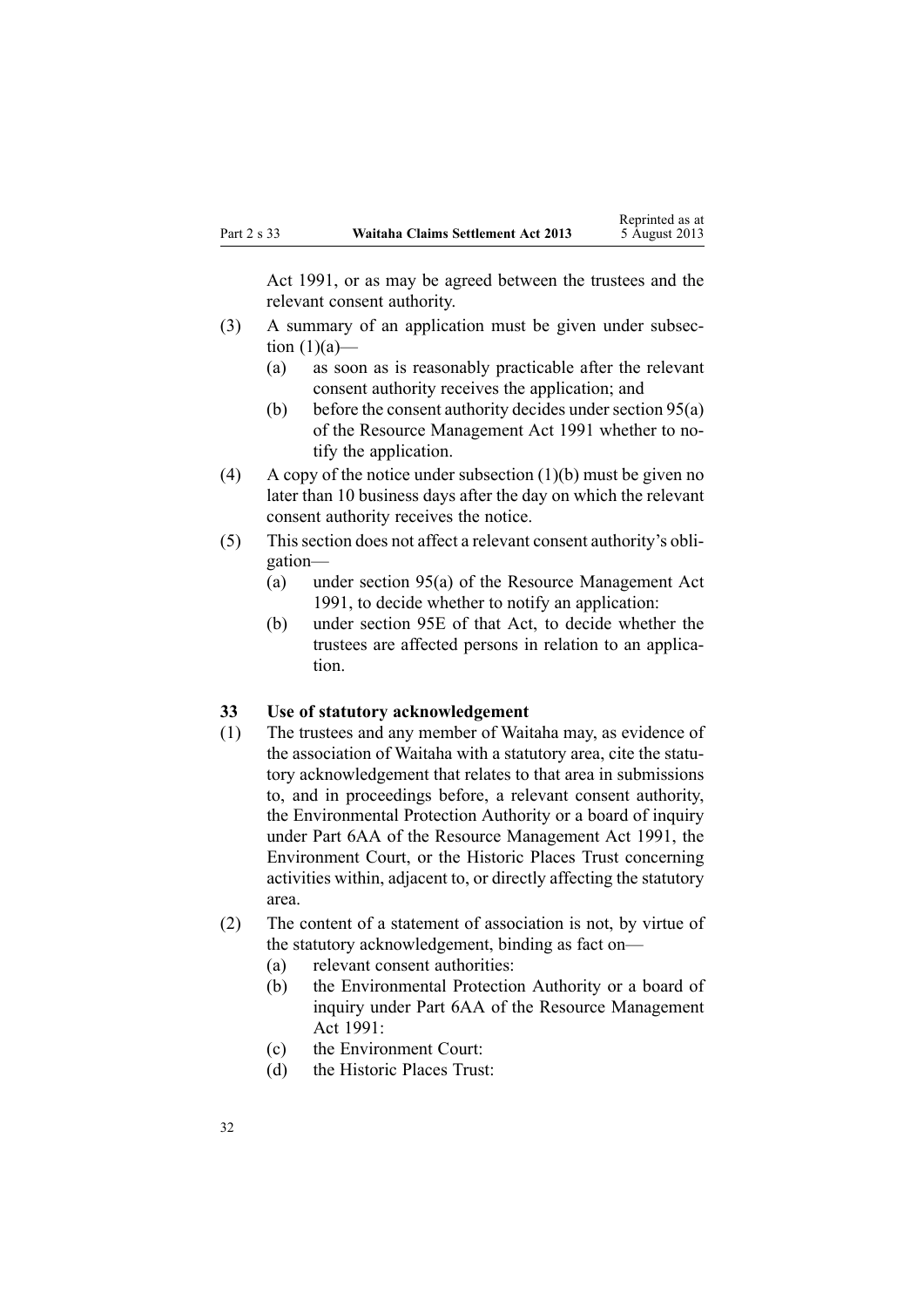- <span id="page-32-0"></span>(e) parties to proceedings before the bodies specified in paragraphs (a) to (d):
- (f) any other person who is entitled to participate in the proceedings.
- (3) Despite subsection (2), the statutory acknowledgement may be taken into account by the bodies and persons specified in that subsection.
- (4) To avoid doubt,—
	- (a) neither the trustees nor members of Waitaha are precluded from stating that Waitaha have an association with <sup>a</sup> statutory area that is not described in the statutory acknowledgement; and
	- (b) the content and existence of the statutory acknowledgement do not limit any statement made.

# **34 Trustees may waive rights**

- (1) The trustees may waive the right to be given summaries, and copies of notices, of resource consent applications under [sec](#page-30-0)[tion](#page-30-0) 32 in relation to <sup>a</sup> statutory area.
- (2) The trustees may waive the right to have <sup>a</sup> relevant consent authority, the Environment Court, or the Historic Places Trust have regard to the statutory acknowledgement under [sections](#page-28-0) 28 to [30](#page-28-0) in relation to <sup>a</sup> statutory area.
- (3) Rights must be waived by written notice to the relevant consent authority, the Environment Court, or the Historic Places Trust, stating—
	- (a) the scope of the waiver; and
	- (b) the period for which it applies.
- (4) An obligation under this subpart does not apply to the extent that the corresponding right has been waived under this section.

# **35 Application of statutory acknowledgement to river, stream, or coastal marine area**

- (1) If <sup>a</sup> statutory acknowledgement applies to <sup>a</sup> river or stream, that par<sup>t</sup> of the acknowledgement—
	- (a) applies only to—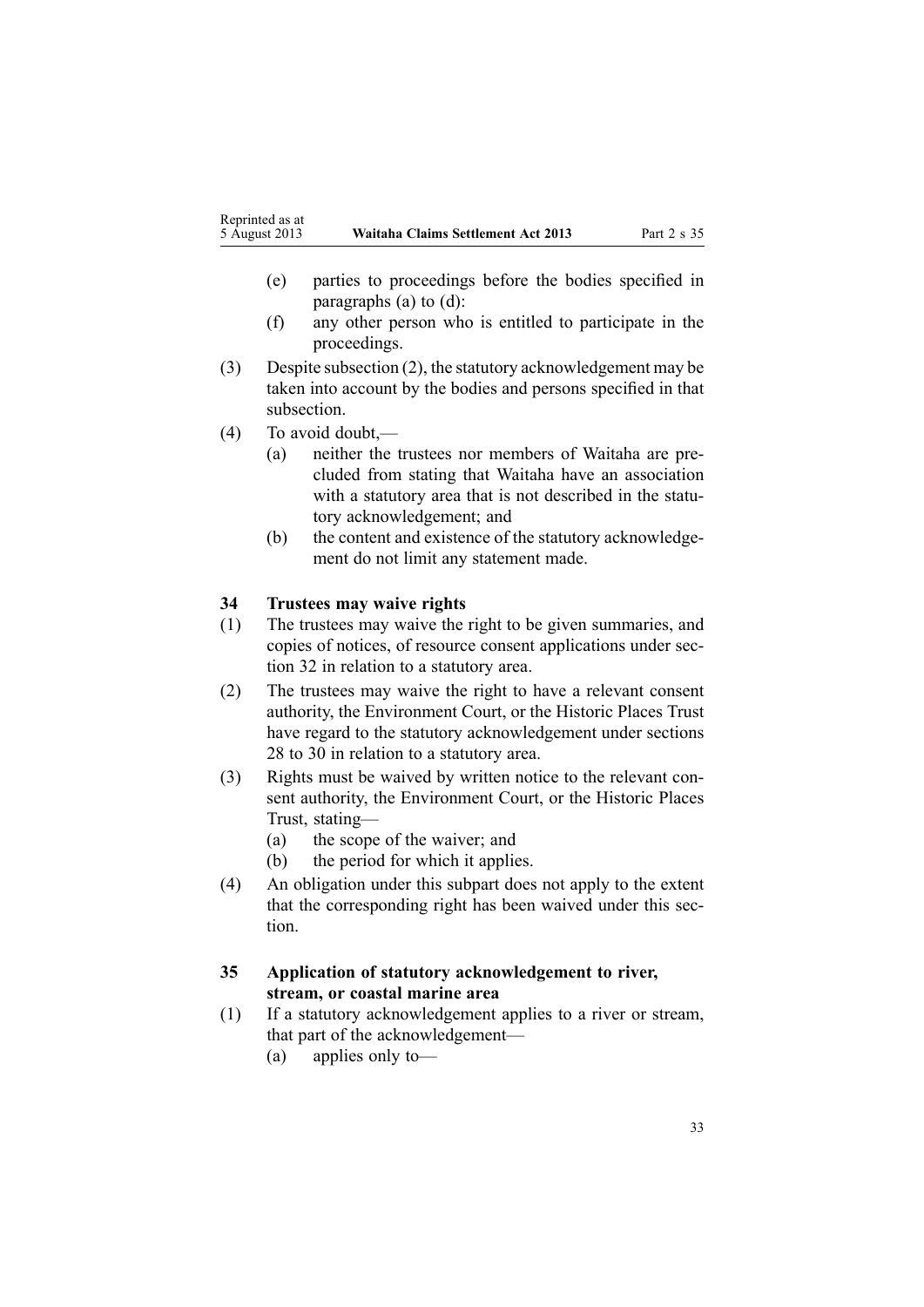- <span id="page-33-0"></span>(i) the continuously or intermittently flowing body of fresh water, including <sup>a</sup> modified watercourse, that comprises the river or stream; and
- (ii) the bed of the river or stream; but
- (b) does not apply to—
	- (i) <sup>a</sup> par<sup>t</sup> of the bed of the river or stream that is not owned by the Crown; or
	- (ii) land that the waters of the river or stream do not cover at their fullest flow without flowing over its banks; or
	- (iii) an artificial watercourse.
- (2) If <sup>a</sup> statutory acknowledgement applies to the coastal marine area, the acknowledgement does not apply to any specified freehold land in the area.

# *Deed of recognition*

#### **36 The Crown may make deed of recognition**

- (1) The Minister of Conservation and the Director-General may—
	- (a) enter into <sup>a</sup> deed of recognition in favour of the trustees in relation to the statutory areas referred to as—
		- (i) Hakoko Creek:
		- (ii) Kaokaonui Kāinga:
		- (iii) Paraiti Creek:
		- (iv) Popaki Creek:
		- (v) Te Raparapa-ā-Hoe; and
		- (b) amend the deed of recognition, but only with the consent of the trustees.
- (2) A deed of recognition must be substantially in the form set out in par<sup>t</sup> 3 of the documents schedule.
- (3) If <sup>a</sup> deed of recognition applies to <sup>a</sup> river or stream, the deed—
	- (a) applies only to the bed of the river or stream; but
	- (b) does not apply to—
		- (i) <sup>a</sup> par<sup>t</sup> of the bed of the river or stream that is not owned by the Crown; or
		- (ii) land that the waters of the river or stream do not cover at their fullest flow without flowing over its banks; or
		- (iii) an artificial watercourse.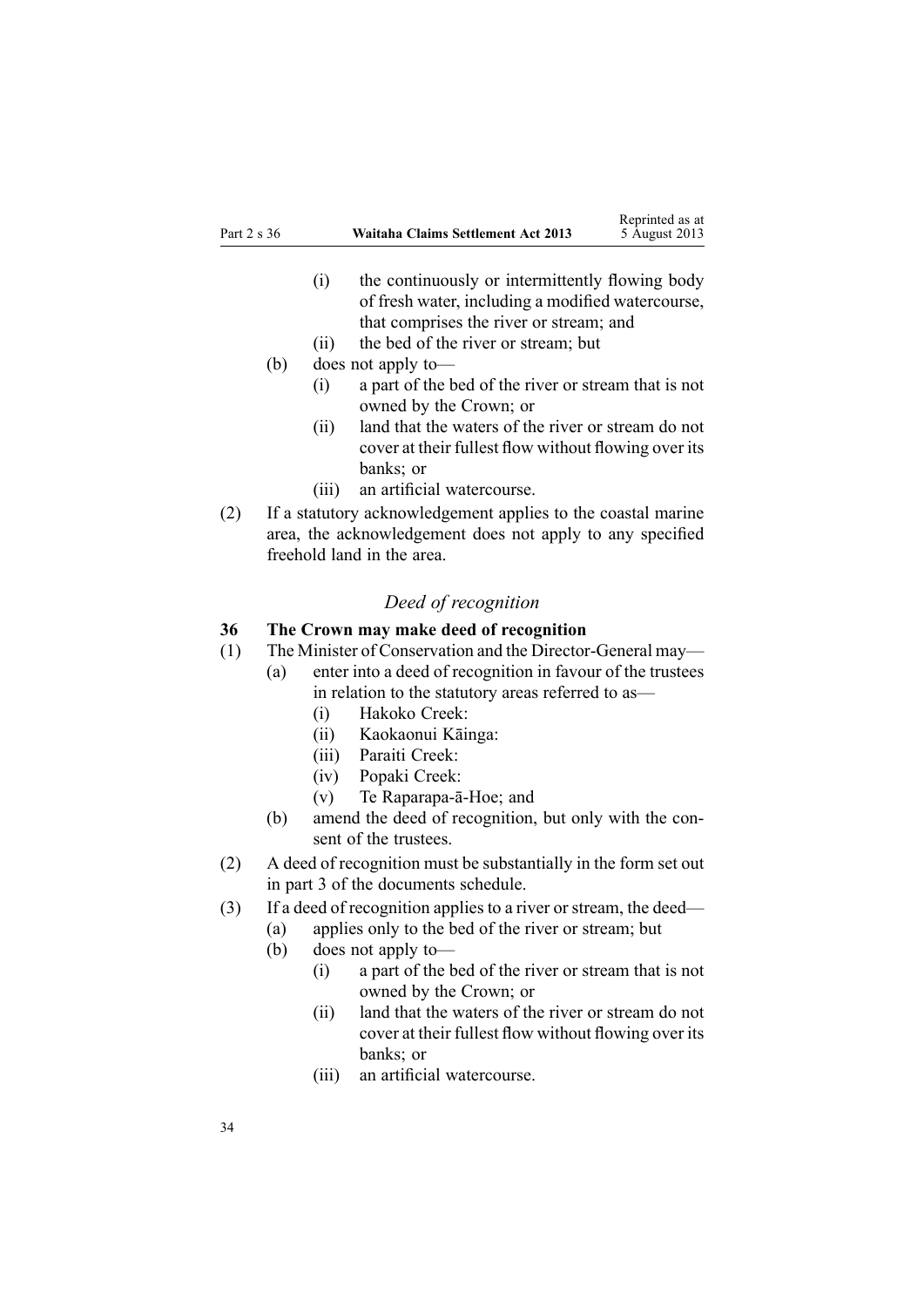<span id="page-34-0"></span>(4) If <sup>a</sup> deed of recognition applies to the coastal marine area, the deed does not apply to any specified freehold land in the area.

# *General provisions*

# **37 Exercise or performance of powers, duties, and functions**

- (1) Except as expressly provided in this subpart,—
	- (a) neither the statutory acknowledgement nor <sup>a</sup> deed of recognition affects, or may be taken into account by, <sup>a</sup> person exercising <sup>a</sup> power or performing <sup>a</sup> function or duty under legislation or <sup>a</sup> bylaw; and
	- (b) no person, in considering <sup>a</sup> matter or making <sup>a</sup> decision or recommendation under legislation or <sup>a</sup> bylaw, may give greater or lesser weight to the association of Waitaha with <sup>a</sup> statutory area than that person would give under the relevant legislation or bylaw if there were no statutory acknowledgement or deed of recognition for the statutory area.
- (2) Subsection (1)(b) does not limit subsection (1)(a).

# **38 Rights not affected**

Except as expressly provided in this subpart, the statutory acknowledgement and the deed of recognition do not affect the lawful rights or interests of any person who is not <sup>a</sup> party to the deed of settlement.

# **39 Limitation of rights**

Except as expressly provided in this subpart, the statutory acknowledgement and the deed of recognition do not have the effect of granting, creating, or providing evidence of an estate or interest in, or rights relating to, <sup>a</sup> statutory area.

#### *Consequential amendment to Resource Management Act 1991*

#### **40 Amendment to Resource Management Act 1991**

- (1) This section amends the Resource [Management](http://www.legislation.govt.nz/pdflink.aspx?id=DLM230264) Act 1991.
- (2) In [Schedule](http://www.legislation.govt.nz/pdflink.aspx?id=DLM242504) 11, insert in its appropriate alphabetical order "Waitaha Claims Settlement Act 2013".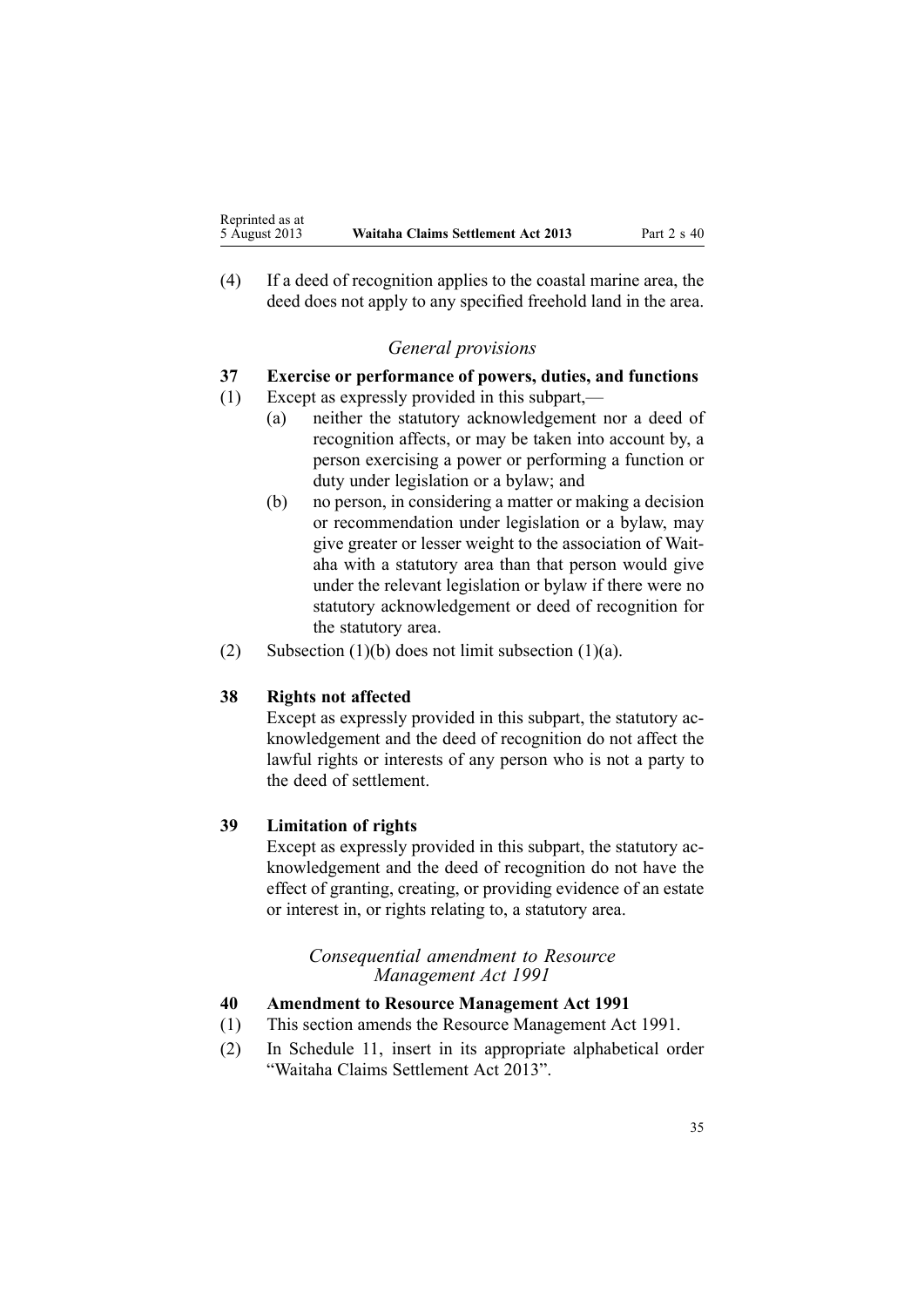#### Subpart 3—Te Whakairinga Kōrero

#### <span id="page-35-0"></span>**41 Interpretation**

- (1) In this Act, **Te Whakairinga Kōrero** means the application of this subpart to Ōtawa and Te Ara <sup>a</sup> Hei.
- (2) In this subpart,—

**conservation board** means <sup>a</sup> board established under [section](http://www.legislation.govt.nz/pdflink.aspx?id=DLM104213) [6L](http://www.legislation.govt.nz/pdflink.aspx?id=DLM104213) of the Conservation Act 1987

**national park managemen<sup>t</sup> plan** means <sup>a</sup> managemen<sup>t</sup> plan for <sup>a</sup> national park prepared under [section](http://www.legislation.govt.nz/pdflink.aspx?id=DLM38202) 45 of the National Parks Act 1980

**New Zealand Conservation Authority** means the authority established under [section](http://www.legislation.govt.nz/pdflink.aspx?id=DLM104086) 6A of the Conservation Act 1987

**ng<sup>ā</sup> tikanga <sup>o</sup> Waitaha** means the statement of ng<sup>ā</sup> tikanga <sup>o</sup> Waitaha set out on pages 1 and 2 of par<sup>t</sup> 1 of the documents schedule

**protection principles**,—

- (a) for Ōtawa, means the protection principles set out in relation to Ōtawa on pages <sup>4</sup> and <sup>5</sup> of par<sup>t</sup> <sup>1</sup> of the documents schedule at the settlement date, including any amendments made to the principles under section 45(4) or  $(5)$ :
- (b) for Te Ara <sup>a</sup> Hei, means the protection principles set out in relation to Te Ara <sup>a</sup> Hei on pages 7 and 8 of par<sup>t</sup> 1 of the documents schedule at the settlement date, including any amendments made to the principles under [section](#page-36-0)  $45(4)$  or  $(5)$

#### **statement of Waitaha values**,—

- (a) for  $\bar{O}$ tawa, means the statement of values made by Waitaha in relation to Ōtawa and set out in par<sup>t</sup> <sup>1</sup> of the documents schedule:
- (b) for Te Ara <sup>a</sup> Hei, means the statement of values made by Waitaha in relation to Te Ara <sup>a</sup> Hei and set out in par<sup>t</sup> 1 of the documents schedule

#### **Te Whakairinga Kōrero site**—

(a) means <sup>a</sup> site that is declared under [section](#page-36-0) 42 to be subject to Te Whakairinga Kōrero; but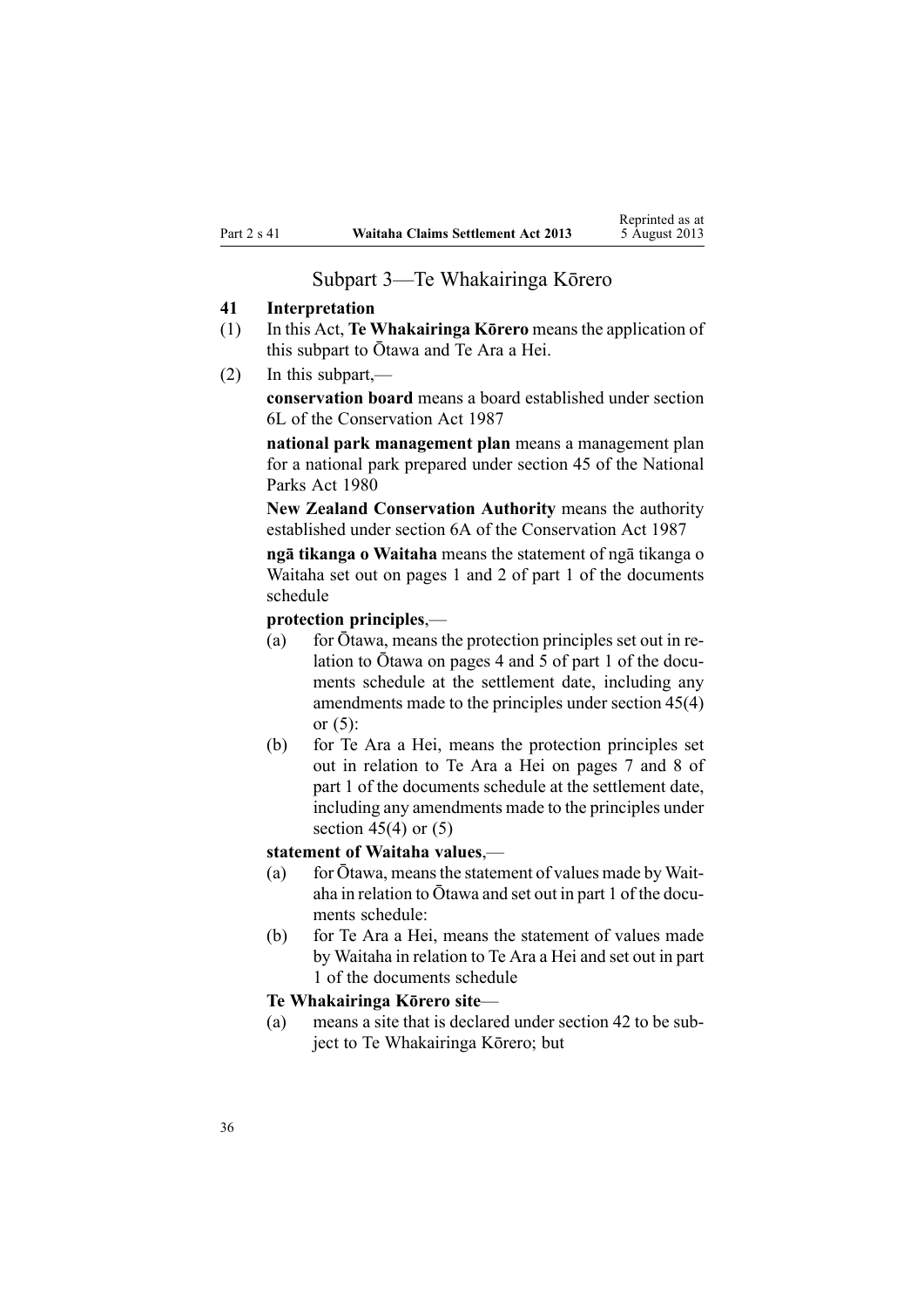<span id="page-36-0"></span>(b) does not include an area that is declared under [sec](#page-41-0)tion [57\(1\)](#page-41-0) to be no longer subject to Te Whakairinga Kōrero

#### **Waitaha values**,—

- (a) for Ōtawa, means the values set out in the statement of Waitaha values for Ōtawa:
- (b) for Te Ara <sup>a</sup> Hei, means the values set out in the statement of Waitaha values for Te Ara <sup>a</sup> Hei.

# **42 Declaration of Te Whakairinga Kōrero**

- (1) The following sites are subject to an overlay classification called Te Whakairinga Kōrero:
	- (a) Ōtawa:
	- (b) Te Ara <sup>a</sup> Hei.
- (2) The sites are described in [Schedule](#page-66-0) 2.

#### **43 The Crown's acknowledgement of Waitaha values**

The Crown acknowledges the statements of Waitaha values relating to Ōtawa and Te Ara <sup>a</sup> Hei respectively.

#### **44 Purposes of Te Whakairinga Kōrero**

The only purposes of the declaration of Te Whakairinga Kōrero and of the Crown's acknowledgement of Waitaha values in relation to Ōtawa and Te Ara <sup>a</sup> Hei are—

- (a) to require the New Zealand Conservation Authority and relevant conservation boards to have particular regard to—
	- (i) Waitaha values and the protection principles in accordance with [section](#page-37-0) 46; and
	- (ii) the views of the trustees under [section](#page-37-0) 47:
- (b) to require the New Zealand Conservation Authority to give the trustees an opportunity to make submissions, as provided for in [section](#page-38-0) 48:
- (c) to enable the taking of action under [sections](#page-39-0) 51 to 54.

# **45 Agreement on protection principles**

(1) The trustees and the Crown may agree on and publicise protection principles.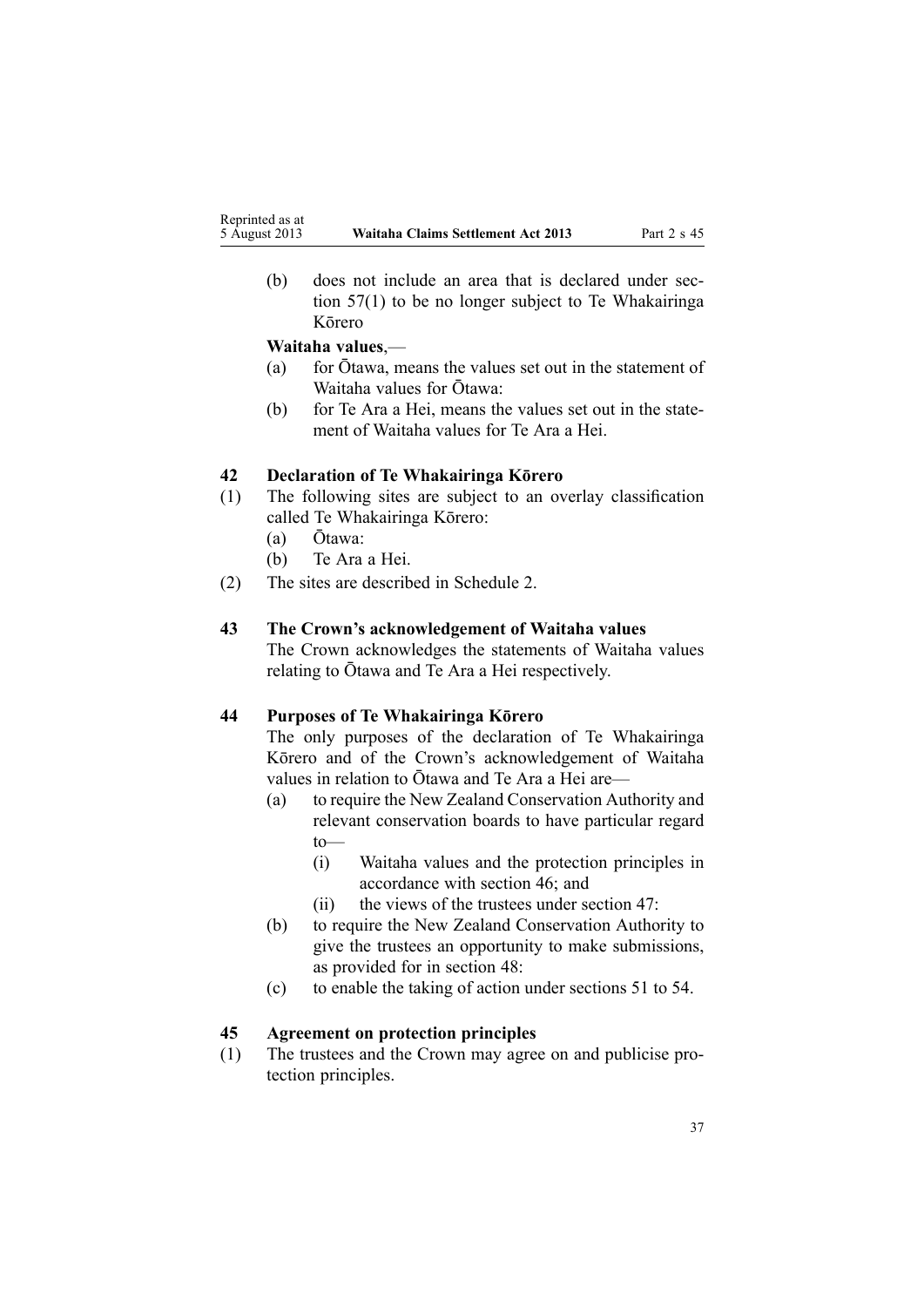- <span id="page-37-0"></span>(2) The purpose of the protection principles is to assist the Minister of Conservation in avoiding—
	- (a) harming Waitaha values or ng<sup>ā</sup> tikanga <sup>o</sup> Waitaha in relation to Ōtawa and Te Ara <sup>a</sup> Hei; and
	- (b) diminishing Waitaha values or ng<sup>ā</sup> tikanga <sup>o</sup> Waitaha in relation to Ōtawa and Te Ara <sup>a</sup> Hei.
- (3) The protection principles set out in par<sup>t</sup> 1 of the documents schedule in relation to Ōtawa and Te Ara <sup>a</sup> Hei at the settlement date are to be treated as having been agreed by the trustees and the Crown under subsection (1).
- (4) The trustees and the Crown may amend the protection principles by agreemen<sup>t</sup> in writing.
- (5) Despite subsection (3), the Crown may amend the protection principles to take account of <sup>a</sup> deed of settlement entered into by the Crown with another person or group with an interest in Ōtawa or Te Ara <sup>a</sup> Hei.
- (6) However, before amending the protection principles under subsection (5), the Crown must consult the trustees.

# **46 Duties of New Zealand Conservation Authority and conservation boards in relation to Waitaha values and protection principles**

- (1) This section applies when the New Zealand Conservation Authority or <sup>a</sup> conservation board considers or approves <sup>a</sup> conservation managemen<sup>t</sup> strategy, <sup>a</sup> conservation managemen<sup>t</sup> plan, or <sup>a</sup> national park managemen<sup>t</sup> plan in relation to <sup>a</sup> Te Whakairinga Kōrero site.
- (2) The New Zealand Conservation Authority or the conservation board must have particular regard to—
	- (a) the applicable statement of Waitaha values; and
	- (b) the applicable protection principles.

# **47 Duty of New Zealand Conservation Authority and conservation boards to consult trustees**

(1) Thissection applies before the New Zealand Conservation Authority or <sup>a</sup> conservation board approves <sup>a</sup> conservation managemen<sup>t</sup> strategy, <sup>a</sup> conservation managemen<sup>t</sup> plan, or <sup>a</sup> na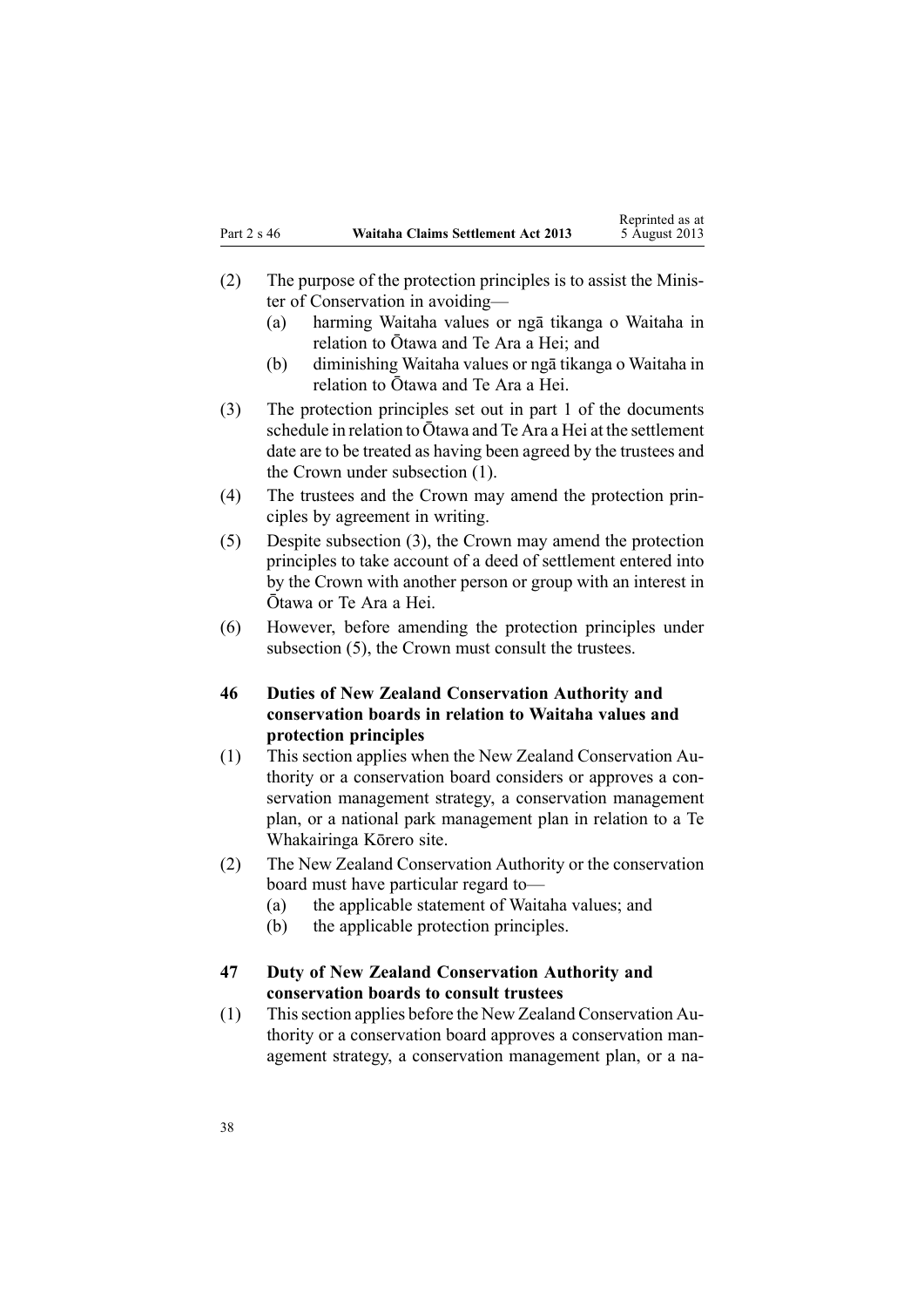<span id="page-38-0"></span>tional park managemen<sup>t</sup> plan in relation to <sup>a</sup> Te Whakairinga Kōrero site.

- (2) The New Zealand Conservation Authority or the conservation board must—
	- (a) consult the trustees; and
	- (b) have particular regard to the views of the trustees as to the effect of the strategy or plan on—
		- (i) Waitaha values for the Te Whakairinga Kōrero site; and
		- (ii) the protection principles for the site.

## **48 Opportunity to make submissions on draft conservation management strategy**

- (1) This section applies if the trustees advise the New Zealand Conservation Authority in writing that they have significant concerns about <sup>a</sup> draft conservation managemen<sup>t</sup> strategy that relates to <sup>a</sup> Te Whakairinga Kōrero site.
- (2) The New Zealand Conservation Authority must, before approving the strategy, give the trustees an opportunity to make submissions in relation to their concerns.

#### **49 Noting of Te Whakairinga Kōrero**

- (1) The declaration of Te Whakairinga Kōrero must be noted in the following documents if the documents affect a Te Whakairinga Kōrero site:
	- (a) <sup>a</sup> conservation managemen<sup>t</sup> strategy:
	- (b) <sup>a</sup> conservation managemen<sup>t</sup> plan:
	- (c) <sup>a</sup> national park managemen<sup>t</sup> plan.
- (2) The noting of Te Whakairinga Kōrero under subsection (1)—
	- (a) is for the purpose of public notice only; and
	- (b) is not an amendment to <sup>a</sup> document for the purposes of section 17I of the Conservation Act 1987 or [section](http://www.legislation.govt.nz/pdflink.aspx?id=DLM38204) 46 of the National Parks Act 1980.

#### **50 Notification of actions in** *Gazette*

(1) As soon as practicable after the settlement date, the Minister of Conservation must notify in the *Gazette*—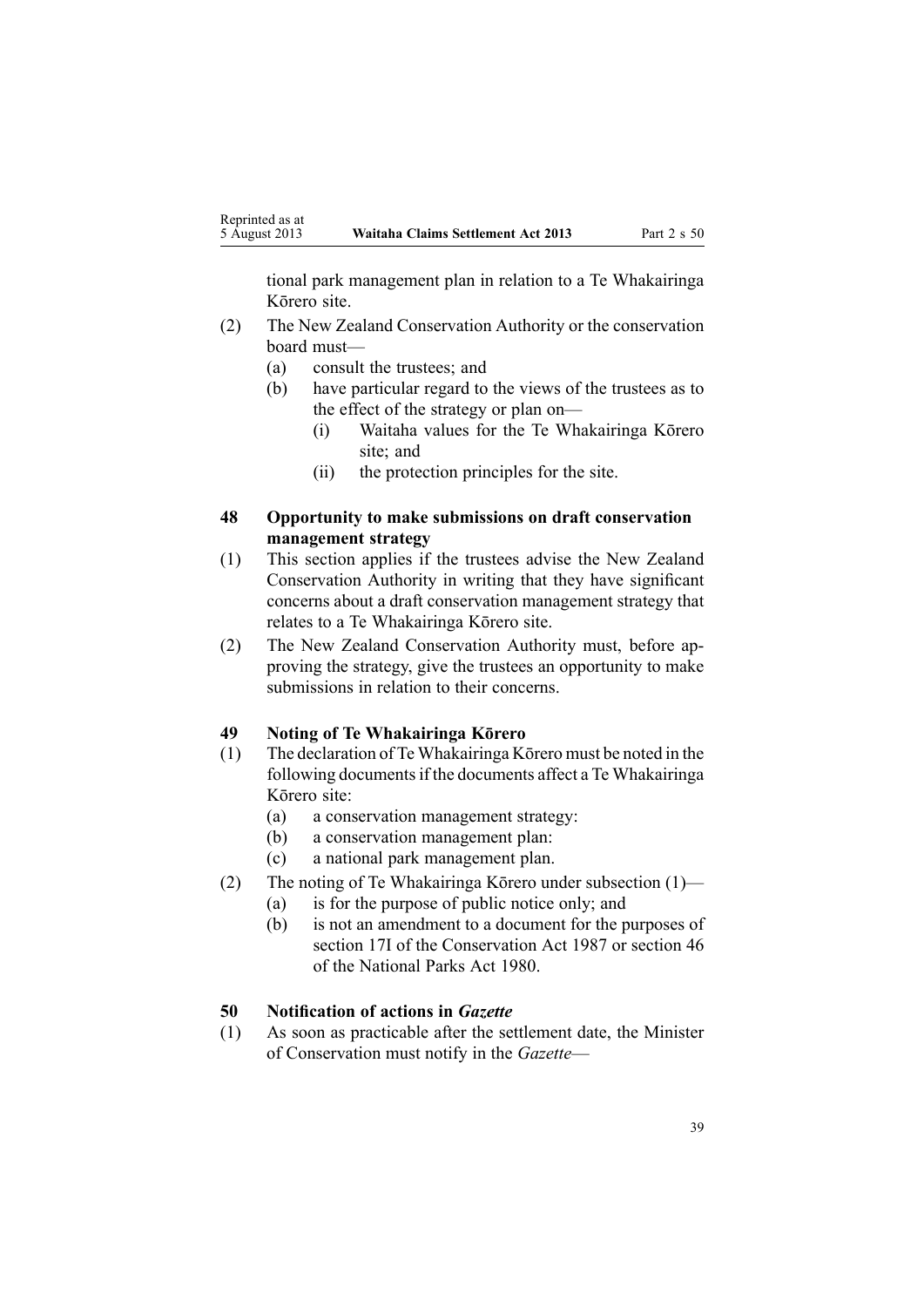- <span id="page-39-0"></span>(a) the declaration that Ōtawa and Te Ara <sup>a</sup> Hei are subject to Te Whakairinga Kōrero; and
- (b) the protection principles and amendments to the principles.
- (2) The Minister of Conservation must notify any amendments to the protection principles made under [section](#page-36-0) 45 in the *Gazette* as soon as practicable after the amendment has been made.
- (3) The Director-General may, at his or her discretion, notify in the *Gazette* any action taken or intended to be taken under any of sections 51 to 54.

#### **51 Actions by Director-General**

- (1) Following notification in the *Gazette* of the protection principles, the Director-General—
	- (a) must take action (as described in par<sup>t</sup> 1 of the documents schedule) in relation to those principles; and
	- (b) may take any other action in relation to those principles.
- (2) The Director-General retains <sup>a</sup> complete discretion to determine the method and extent of the action to be taken.
- (3) The Director-General must notify the trustees of any action the Director-General intends to take.
- (4) If requested in writing by the trustees, the Director-General must not take action in respec<sup>t</sup> of the protection principles to which the request relates.
- (5) Subsection (1) applies subject to subsections (2) to (4).

# **52 Amendment of conservation documents**

- (1) The Director-General may initiate an amendment to <sup>a</sup> conservation managemen<sup>t</sup> strategy or plan, or <sup>a</sup> national park managemen<sup>t</sup> plan to incorporate objectives relating to the protection principles (including incorporating <sup>a</sup> recommendation to promulgate regulations or make bylaws).
- (2) The Director-General must consult affected conservation boards before initiating an amendment under subsection (1).
- $(3)$  An amendment initiated under subsection  $(1)$  is an amendment for the purposes of section  $17I(1)$  to (3) of the Conservation Act 1987 or [section](http://www.legislation.govt.nz/pdflink.aspx?id=DLM38204) 46(1) to (4) of the National Parks Act 1980, as the case requires.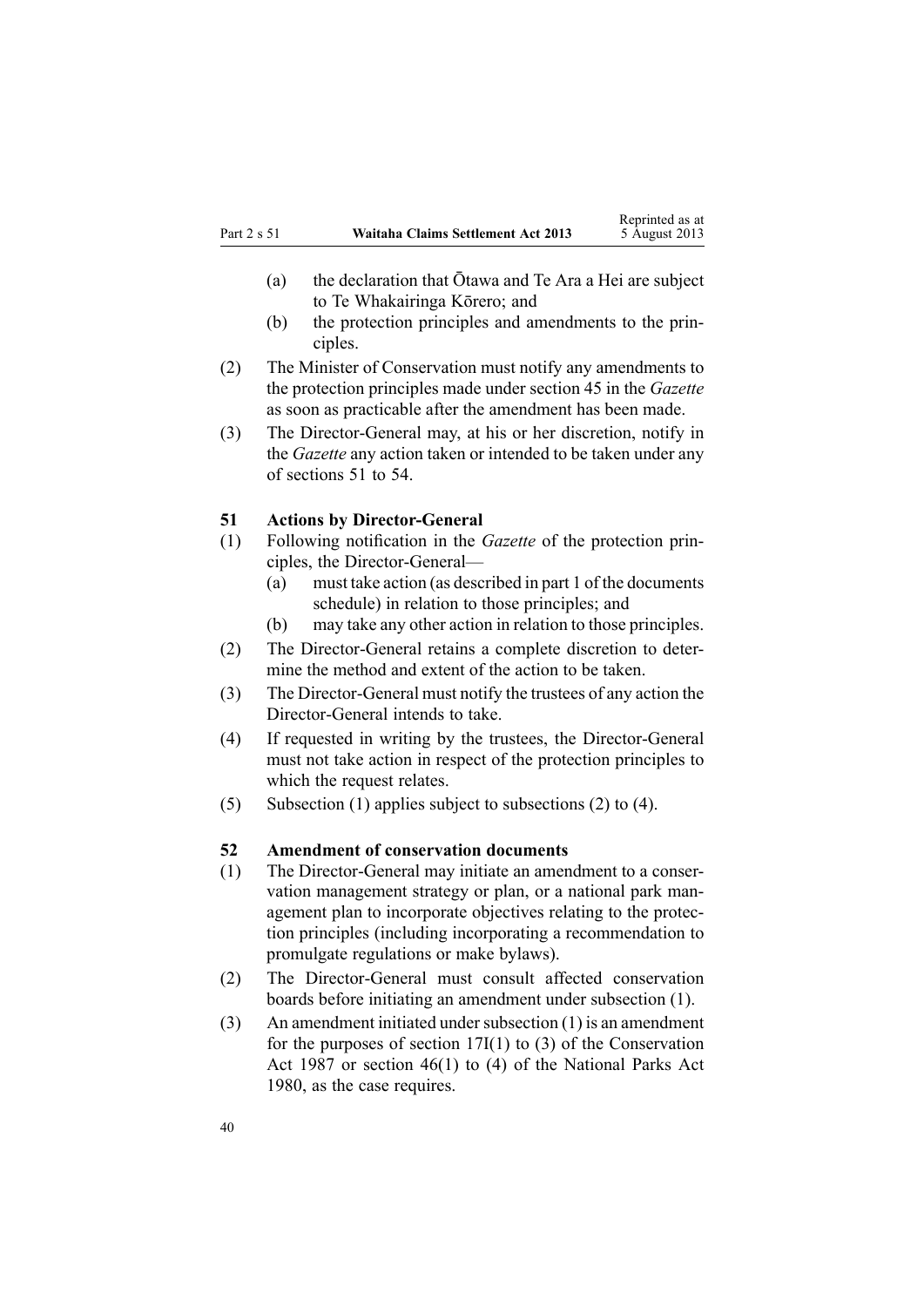<span id="page-40-0"></span>(4) This section does not limit [section](#page-39-0) 51(2).

#### **53 Regulations**

The Governor-General may, by Order in Council made on the recommendation of the Minister of Conservation, make regulations for the following purposes:

- (a) to provide for the implementation of objectives incorporated in <sup>a</sup> strategy or plan under [section](#page-39-0) 52(1):
- (b) to regulate or prohibit activities by or conduct of members of the public on <sup>a</sup> Te Whakairinga Kōrero site:
- (c) to create offences for breaches of regulations made under paragraph (b):
- (d) to provide for the following fines to be imposed:
	- (i) for an offence referred to in paragraph (c), <sup>a</sup> fine not exceeding \$5,000; and
	- (ii) for <sup>a</sup> continuing offence, an additional amount not exceeding \$50 for every day during which the offence continues.

#### **54 Bylaws**

- (1) The Minister of Conservation may make bylaws for the following purposes:
	- (a) to provide for the implementation of objectives incorporated in <sup>a</sup> strategy or plan under [section](#page-39-0) 52(1):
	- (b) to regulate or prohibit activities by or conduct of members of the public on <sup>a</sup> Te Whakairinga Kōrero site:
	- (c) to create offences for breaches of bylaws made under paragraph (b):
	- (d) to provide for the following fines to be imposed:
		- (i) for an offence referred to in paragraph  $(c)$ , a fine not exceeding \$1,000; and
		- (ii) for <sup>a</sup> continuing offence, an additional amount not exceeding \$50 for every day during which the offence continues.
- (2) Bylaws made under this section—
	- (a) are <sup>a</sup> legislative instrument and <sup>a</sup> disallowable instrument for the purposes of the [Legislation](http://www.legislation.govt.nz/pdflink.aspx?id=DLM2997643) Act 2012; and
	- (b) must be presented to the House of Representatives under [section](http://www.legislation.govt.nz/pdflink.aspx?id=DLM2998573) 41 of that Act.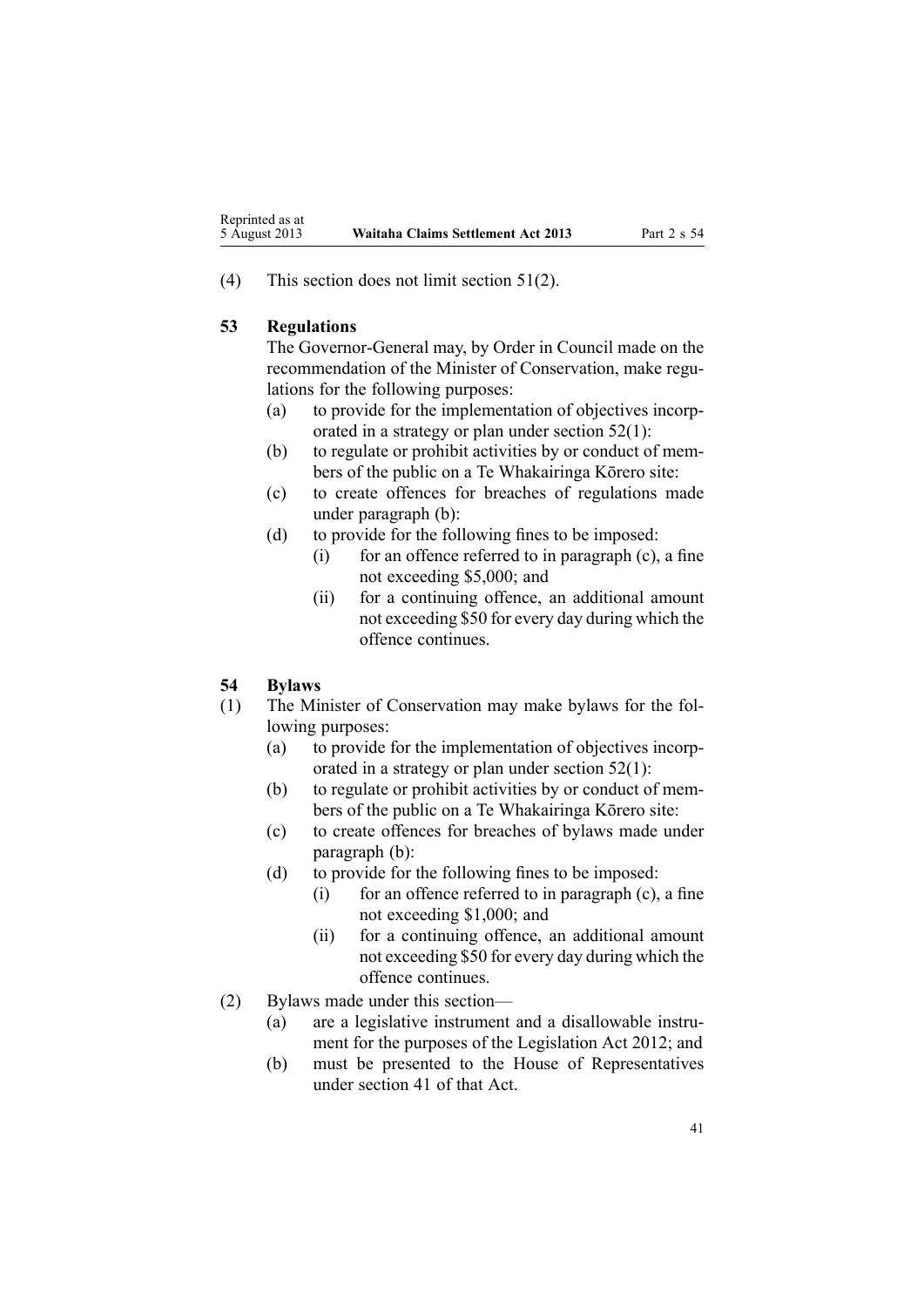<span id="page-41-0"></span>Section 54(2): replaced, on 5 August 2013, by [section](http://www.legislation.govt.nz/pdflink.aspx?id=DLM5072308) 55.

#### **55 Amendment relating to Legislation Act 2012**

- (1) This section amends this Act and takes effect on the repeal by the [Legislation](http://www.legislation.govt.nz/pdflink.aspx?id=DLM2997643) Act 2012 of the Acts and [Regulations](http://www.legislation.govt.nz/pdflink.aspx?id=DLM195097) Publication Act [1989](http://www.legislation.govt.nz/pdflink.aspx?id=DLM195097) and the Regulations [\(Disallowance\)](http://www.legislation.govt.nz/pdflink.aspx?id=DLM195534) Act 1989.
- (2) *Amendment(s) incorporated in the [Act\(s\)](#page-40-0)*.

#### **56 Existing classification of Te Whakairinga Kōrero**

- (1) This section applies if Te Whakairinga Kōrero applies to any land in—
	- (a) <sup>a</sup> national park under the [National](http://www.legislation.govt.nz/pdflink.aspx?id=DLM36962) Parks Act 1980; or
	- (b) <sup>a</sup> conservation area under the [Conservation](http://www.legislation.govt.nz/pdflink.aspx?id=DLM103609) Act 1987; or
	- (c) <sup>a</sup> reserve under the [Reserves](http://www.legislation.govt.nz/pdflink.aspx?id=DLM444304) Act 1977.
- (2) Te Whakairinga Kōrero does not affect—
	- (a) the purpose of the national park, conservation area, or reserve; or
	- (b) the classification of the land as <sup>a</sup> national park, conservation area, or reserve.

#### **57 Termination of Te Whakairinga Kōrero status**

- (1) The Governor-General may, by Order in Council made on the recommendation of the Minister of Conservation, declare that all or par<sup>t</sup> of Ōtawa or Te Ara <sup>a</sup> Hei is no longer subject to Te Whakairinga Kōrero.
- (2) The Minister of Conservation must not make <sup>a</sup> recommendation for the purposes of subsection (1) unless the trustees and the Minister of Conservation have agreed in writing that Te Whakairinga Kōrero status is no longer appropriate for the area concerned and—
	- (a) the area concerned is to be or has been disposed of by the Crown; or
	- (b) the responsibility for managing the area concerned is or has been transferred to <sup>a</sup> different Minister of the Crown or department of State.
- (3) Subsection (4) applies if—
	- (a) subsection  $(2)(a)$  or (b) applies; or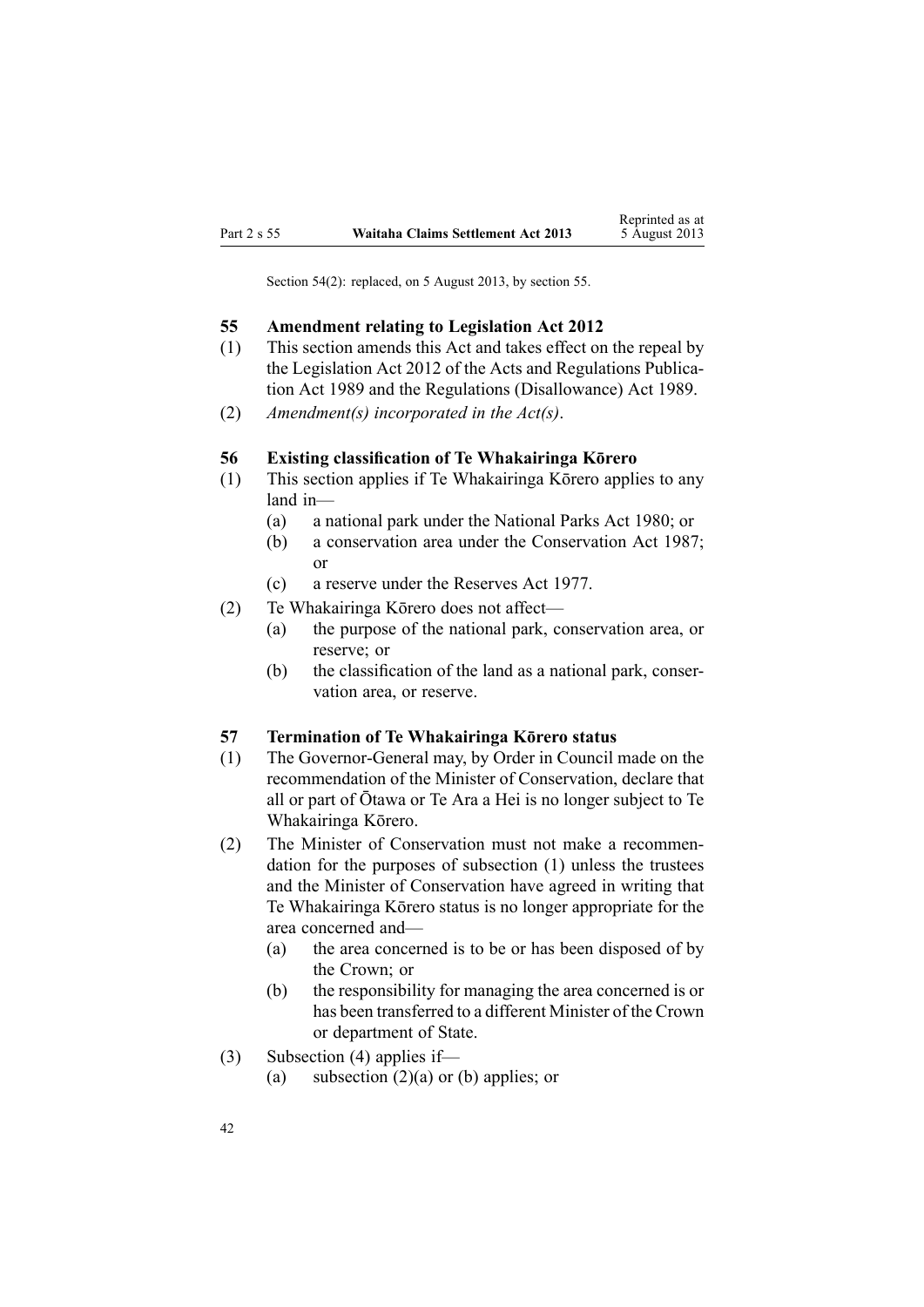- <span id="page-42-0"></span>(b) there is <sup>a</sup> change in the statutory managemen<sup>t</sup> regime that applies to all or par<sup>t</sup> of Ōtawa or Te Ara <sup>a</sup> Hei.
- (4) The Crown must take reasonable steps to try to ensure that the trustees continue to have the opportunity to contribute to the managemen<sup>t</sup> of the area concerned.

# **58 Exercise or performance of powers, functions, and duties** Except as expressly provided in this subpart,—

- (a) the declaration of Te Whakairinga Kōrero and the Crown's acknowledgement of Waitaha values do not affect, and may not be taken into account by, <sup>a</sup> person exercising <sup>a</sup> power or performing <sup>a</sup> function or duty under <sup>a</sup> statute, regulation, or bylaw; and
- (b) no person, in considering <sup>a</sup> matter or making <sup>a</sup> decision or recommendation under <sup>a</sup> statute, regulation, or bylaw, may give greater or lesser weight to Waitaha values than that person would give under the relevant statute, regulation, or bylaw if the site had not been declared subject to Te Whakairinga Kōrero and Waitaha values had not been acknowledged.

# **59 Rights not affected**

Except as expressly provided in this subpart, the declaration of Te Whakairinga Kōrero and the Crown's acknowledgement of Waitaha values do not affect the lawful rights or interests of <sup>a</sup> person who is not <sup>a</sup> party to the deed of settlement.

#### **60 Rights not created**

Except as expressly provided in this subpart, the declaration of Te Whakairinga Kōrero and the Crown's acknowledgement of Waitaha values do not have the effect of granting, creating, or providing evidence of an estate or interest in, or rights relating to, Ōtawa and Te Ara <sup>a</sup> Hei.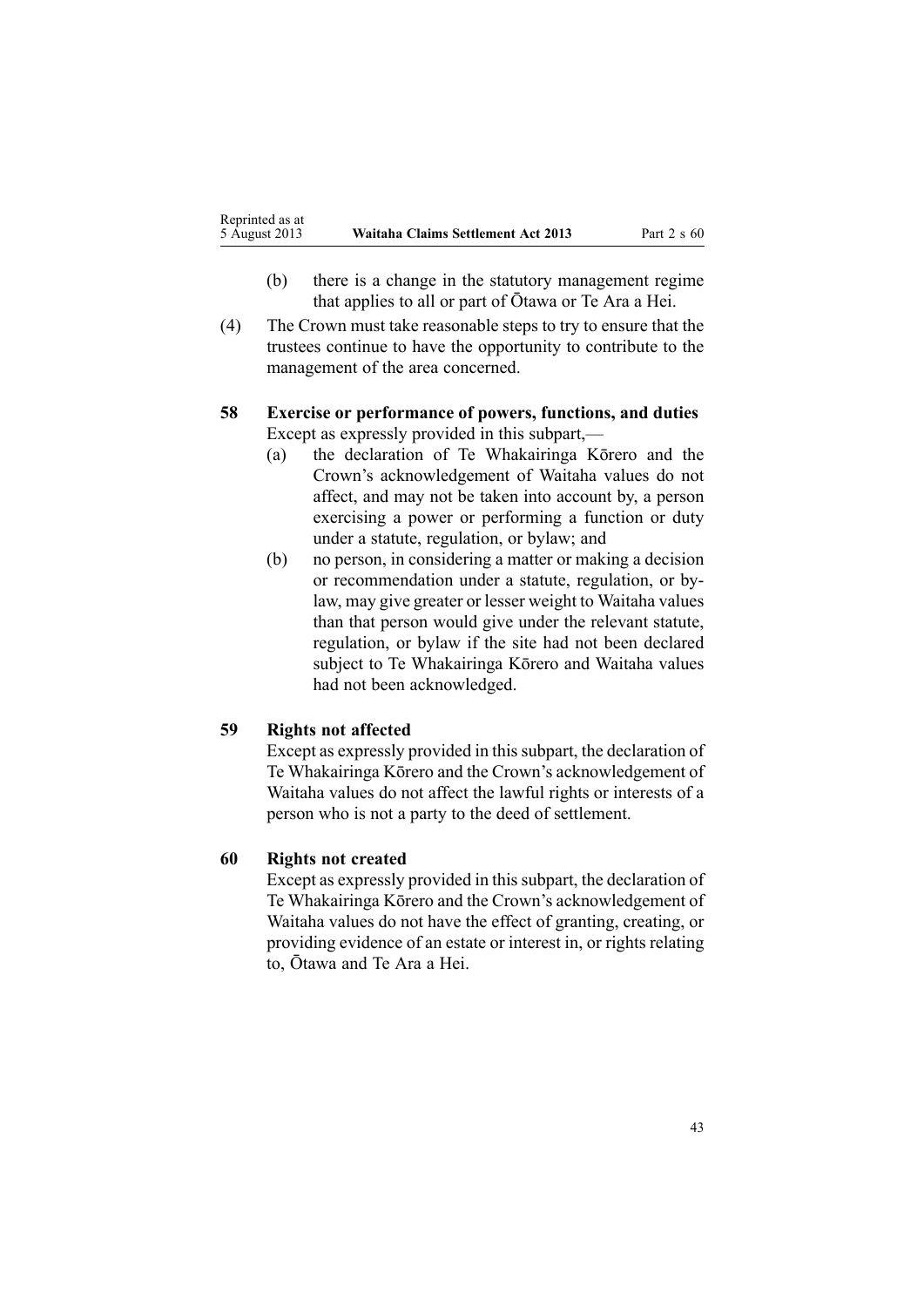# Subpart 4—The Crown not prevented from providing other similar redress

# <span id="page-43-0"></span>**61 The Crown may provide other similar redress**

- (1) The provision of the specified cultural redress does not preven<sup>t</sup> the Crown from doing anything that is consistent with that cultural redress, including—
	- (a) providing the same or similar redress to <sup>a</sup> person other than Waitaha or the trustees:
	- (b) disposing of land.
- (2) However, subsection (1) is not an acknowledgement by the Crown or Waitaha that any other iwi or group has interests in relation to land or an area to which any of the specified cultural redress relates.

# (3) In this section, **specified cultural redress** means each of the following, as provided for in this subpart:

- (a) protocols:
- (b) statutory acknowledgements:
- (c) deed of recognition:
- (d) Te Whakairinga Kōrero.

# Subpart 5—Cultural redress properties and interests

#### **62 Interpretation**

In this subpart and [subpart](#page-56-0) 7,—

**cultural redress property** means each of the following sites, and each site means the land described by that name in [Sched](#page-67-0)[ule](#page-67-0) 3:

*Sites that vest in fee simple*

- (a) the Hine Poto site:
- (b) the Ohineangaanga site:
- (c) Te Haehae:
	- *Site that vests in fee simple subject to easement*
- (d) Whitikiore: *Sites vesting in fee simple to be administered as reserves*
- (e) the Maungaruahine Pā Historic Reserve:
- (f) the Ōtara Scenic Reserve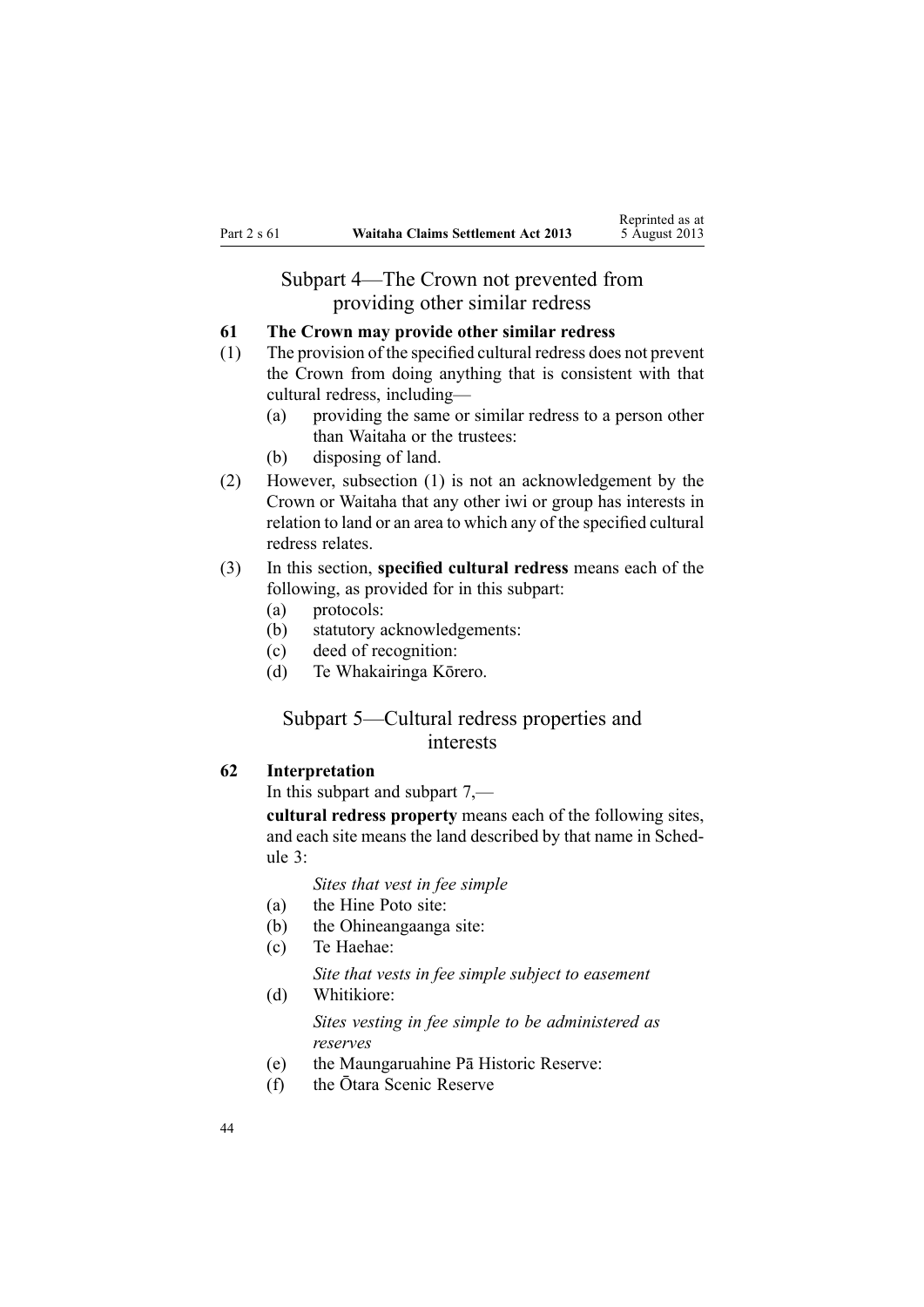<span id="page-44-0"></span>**kaumātua flats** means the buildings, but not the land, that are flats 1, 2, 3, and 4 at 155 Manoeka Road, Te Puke, and the fixtures and fittings of the flats

**reserve site** means—

- (a) the Maungaruahine Pā Historic Reserve reserved by [section](#page-45-0)  $68(3)$ :
- (b) the Ōtara Scenic Reserve reserved by [section](#page-46-0) 70(3).

#### *Kaumātua flats*

#### **63 Kaumātua flats**

The Crown's interest in the kaumātua flats vests in the trustees.

# *Sites that vest in fee simple*

# **64 Hine Poto site**

The fee simple estate in the Hine Poto site vests in the trustees.

#### **65 Ohineangaanga site**

The fee simple estate in the Ohineangaanga site vests in the trustees.

#### **66 Te Haehae**

The fee simple estate in Te Haehae vests in the trustees.

#### *Site that vests in fee simple subject to easement*

#### **67 Whitikiore**

- (1) The fee simple estate in Whitikiore vests in the trustees.
- (2) The Crown must, by or on the settlement date, provide the trustees with <sup>a</sup> registrable right of way easement that provides the trustees with accessto Whitikiore from Simpson Road over the areas shown marked A, C, and D on SO 450797.
- (3) The right of way easement must be substantially in the form set out in par<sup>t</sup> 10 of the documents schedule.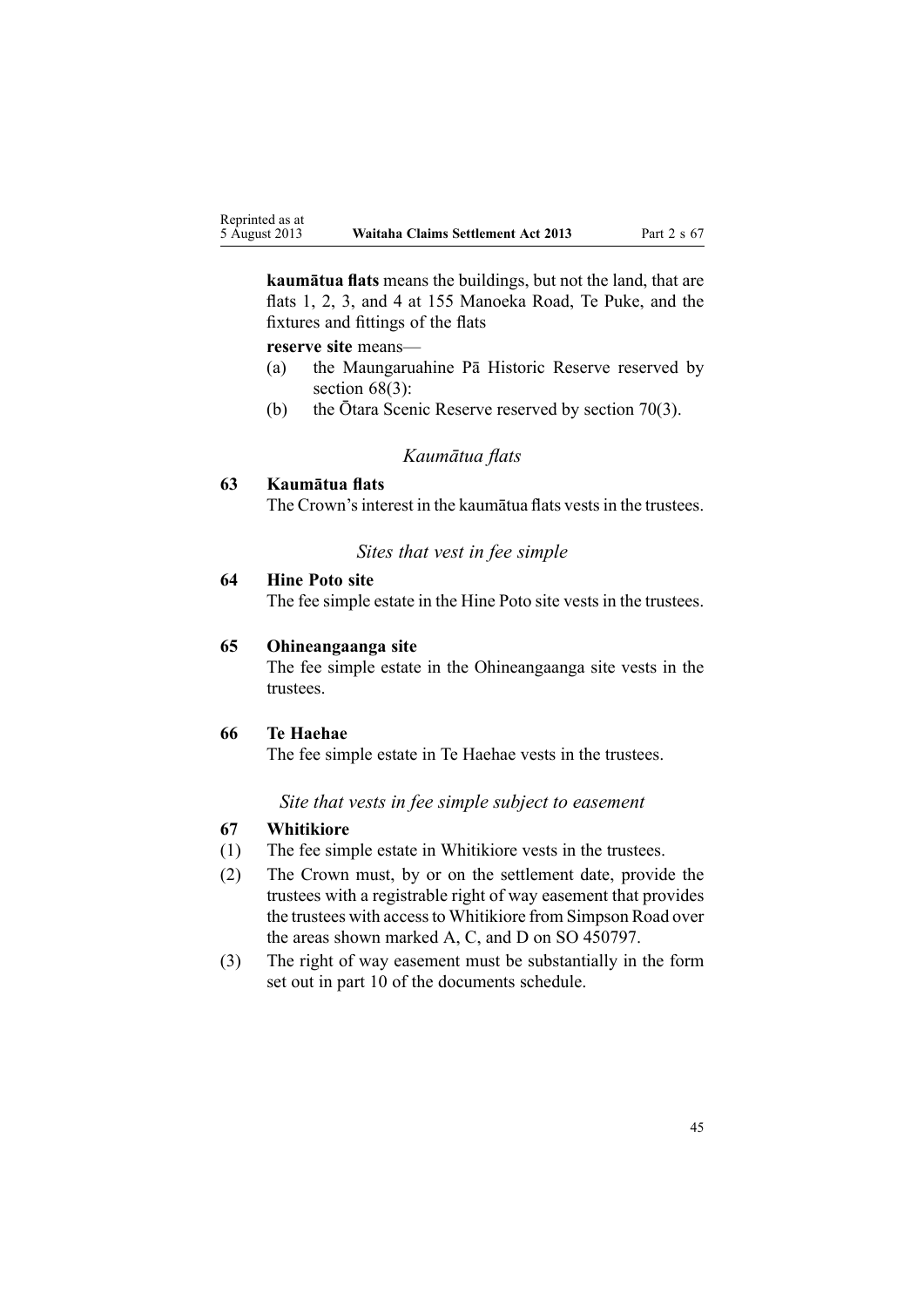#### *Sites vesting in fee simple to be administered as reserves*

#### <span id="page-45-0"></span>**68 Maungaruahine Pā Historic Reserve**

- (1) The reservation of the Maungaruahine Pā Historic Reserve (being Maungaruahine Pa Historic Reserve) as <sup>a</sup> historic reserve subject to [section](http://www.legislation.govt.nz/pdflink.aspx?id=DLM444607) 18 of the Reserves Act 1977 is revoked.
- (2) The fee simple estate in the Maungaruahine Pā Historic Reserve vests in the trustees.
- (3) The Maungaruahine Pā Historic Reserve is declared <sup>a</sup> reserve and classified as <sup>a</sup> historic reserve subject to [section](http://www.legislation.govt.nz/pdflink.aspx?id=DLM444607) 18 of the Reserves Act 1977.
- (4) The name of the reserve created by subsection  $(3)$  is the Maungaruahine Pā Historic Reserve.
- (5) The trustees are the administering body of the Maungaruahine Pā Historic Reserve for the purposes of the [Reserves](http://www.legislation.govt.nz/pdflink.aspx?id=DLM444304) Act 1977.

# **69 Subsequent transfer of Maungaruahine Pā Historic Reserve**

- (1) This section applies to all, or <sup>a</sup> part, of the Maungaruahine Pā Historic Reserve that, at any time after vesting in the trustees under section 68, remains <sup>a</sup> reserve under the [Reserves](http://www.legislation.govt.nz/pdflink.aspx?id=DLM444304) Act [1977](http://www.legislation.govt.nz/pdflink.aspx?id=DLM444304) (the **reserve land**).
- (2) The fee simple estate in the reserve land may be transferred to any other person, but only in accordance with this section, despite any other enactment or rule of law.
- (3) The Minister of Conservation must give written consent to the transfer of the fee simple estate in the reserve land to another person or persons (the **new owners**) if, upon written application, the registered proprietors of the reserve land satisfy the Minister that the new owners are able to—
	- (a) comply with the requirements of the [Reserves](http://www.legislation.govt.nz/pdflink.aspx?id=DLM444304) Act 1977; and
	- (b) perform the duties of an administering body under that Act.
- (4) The Registrar-General must, upon receiving the documents specified in subsection (5), register the new owners as the proprietors of the fee simple estate in the reserve land.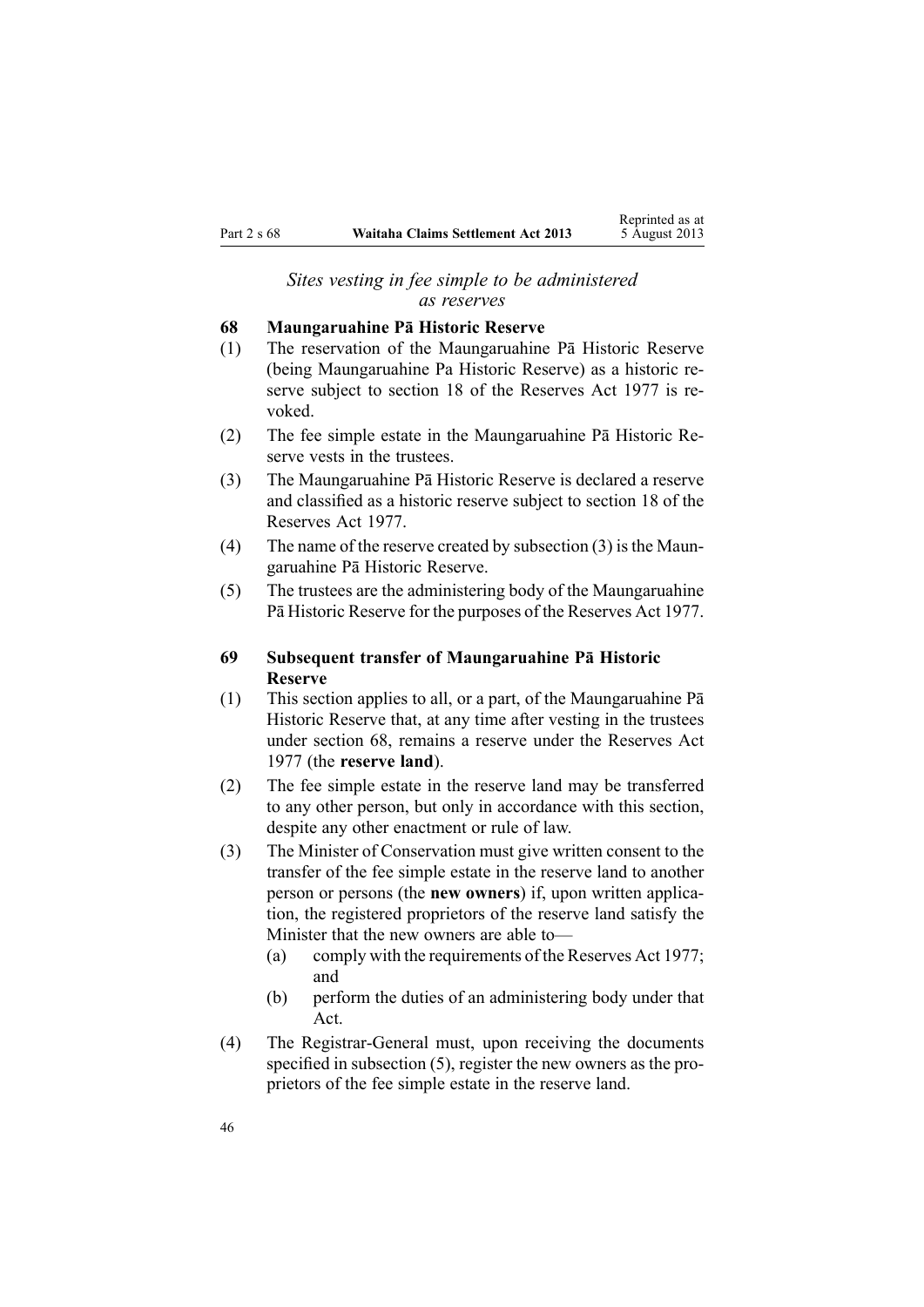- <span id="page-46-0"></span>(5) The documents are—
	- (a) <sup>a</sup> transfer instrument to transfer the fee simple estate in the reserve land to the new owners, including <sup>a</sup> notification that the new owners are to hold the reserve land for the same reserve purposes as those for which it was held by the administering body immediately before the transfer; and
	- (b) the written consent of the Minister of Conservation to the transfer of the reserve land; and
	- (c) any other document required for registration of the transfer instrument.
- (6) The new owners, from the time of registration under subsection  $(4)$ ,—
	- (a) are the administering body of the reserve land for the purposes of the [Reserves](http://www.legislation.govt.nz/pdflink.aspx?id=DLM444304) Act 1977; and
	- (b) hold the reserve land for the same reserve purposes as those for which it was held by the administering body immediately before the transfer.
- (7) Despite subsections (1) and (2), subsections (3) to (6) do not apply to the transfer of the fee simple estate in reserve land  $if$ —
	- (a) the transferors of the reserve land are or were the trustees of <sup>a</sup> trust; and
	- (b) the transferees are the trustees of the same trust, after any new trustee has been appointed to the trust or any transferor has ceased to be a trustee of the trust; and
	- (c) the transfer instrument for the reserve land is accompanied by <sup>a</sup> certificate given by the transferees, or the transferees' solicitor, verifying that paragraphs (a) and (b) apply.

# **70 Ōtara Scenic Reserve**

- (1) The reservation, subject to [section](http://www.legislation.govt.nz/pdflink.aspx?id=DLM444610) 19 of the Reserves Act 1977, of the Ōtara Scenic Reserve (being par<sup>t</sup> of the Otawa Scenic Reserve) is revoked.
- (2) The fee simple estate in the Ōtara Scenic Reserve vests in the trustees.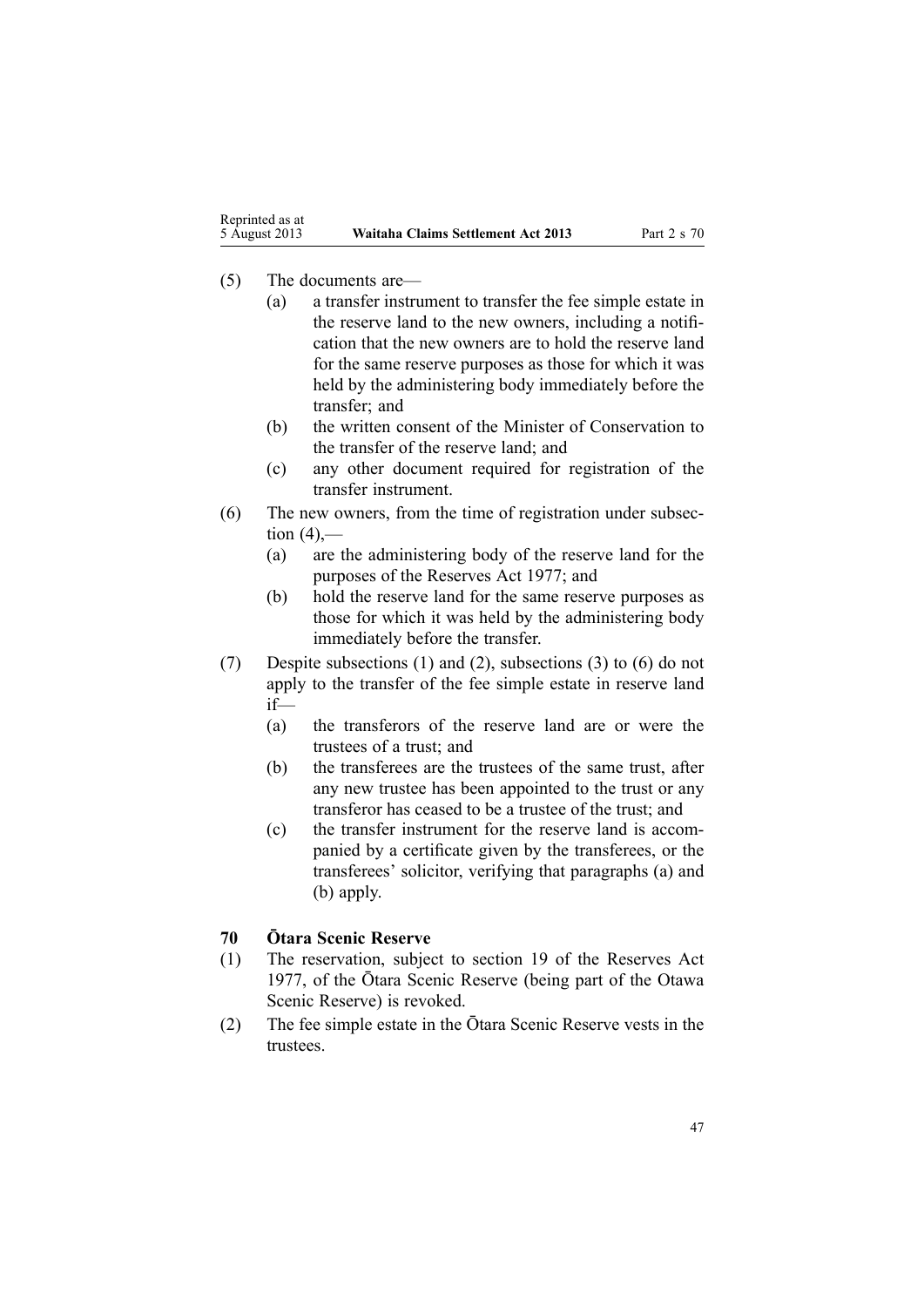- <span id="page-47-0"></span>(3) The Ōtara Scenic Reserve is declared <sup>a</sup> reserve and classified as <sup>a</sup> scenic reserve for the purposes specified in [section](http://www.legislation.govt.nz/pdflink.aspx?id=DLM444610) [19\(1\)\(a\)](http://www.legislation.govt.nz/pdflink.aspx?id=DLM444610) of the Reserves Act 1977.
- (4) The name of the reserve created under subsection (3) is the Ōtara Scenic Reserve.
- (5) The trustees are the administering body of the Ōtara Scenic Reserve for the purposes of the [Reserves](http://www.legislation.govt.nz/pdflink.aspx?id=DLM444304) Act 1977.

#### **71 Restriction on transfer of Ōtara Scenic Reserve**

- (1) The trustees must not transfer the fee simple estate in the Ōtara Scenic Reserve to <sup>a</sup> person other than the Crown.
- (2) However, the trustees may transfer the fee simple estate in the Ōtara Scenic Reserve to transferees who are the trustees of Te Kapu <sup>o</sup> Waitaha, after any new trustee has been appointed to the trust or any transferor has ceased to be a trustee of the trust, only if the transfer instrument is accompanied by <sup>a</sup> certificate given by the transferees, or the transferees' solicitor, verifying that this subsection applies.

# Subpart 6—Ngā pae maunga: property jointly vested in fee simple to be administered as reserve

#### **72 Interpretation**

In this subpart, unless the context otherwise requires,—

**joint cultural redress property** means each of the following sites, and each site means the land described by that name in [Schedule](#page-69-0) 4:

- (a) Ōtanewainuku:
- (b) Pūwhenua

**Ngā Hapū <sup>o</sup> Ngāti Ranginui Settlement Trust** means the trust of that name established by <sup>a</sup> trust deed dated 21 June 2012

**Tapuika Iwi Authority Trust** means the trust of that name established by <sup>a</sup> trust deed dated 16 December 2012

**Te Tahuhu <sup>o</sup> Tawakeheimoa Trust** means the trust of that name established by <sup>a</sup> trust deed dated 14 December 2012

**vesting date** means the date specified under [section](#page-48-0) 73(1).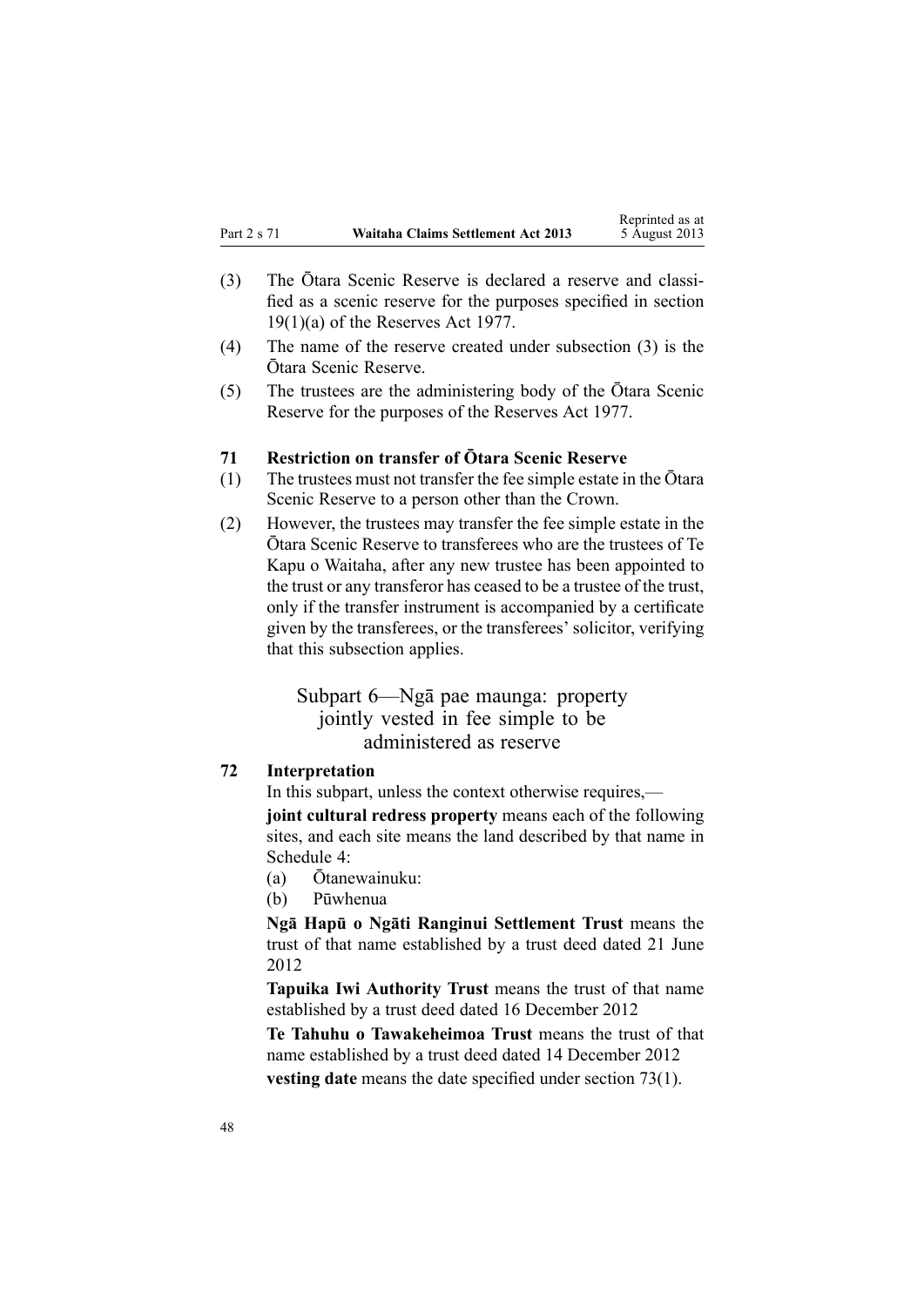#### <span id="page-48-0"></span>**73 Application of this subpart**

- (1) This subpart takes effect on and from <sup>a</sup> date specified by Order in Council made on the recommendation of the Minister of Conservation.
- (2) The Minister must not make <sup>a</sup> recommendation unless and until—
	- (a) legislation is enacted to settle the historical claims of all the iwi described in subsection (3); and
	- (b) that legislation, in each case, provides for the vesting, on <sup>a</sup> date specified by Order in Council, of the fee sim<sup>p</sup>le estate in Ōtanewainuku and Pūwhenua as undivided equal shares in the persons described in sections 74(2) and [75\(2\)](#page-49-0) as tenants in common.
- (3) The iwi are:
	- (a) Ngāi Te Rangi:
	- (b) Ngāti Ranginui:
	- (c) Ngāti Rangiwewehi:
	- (d) Ngāti Pūkenga:
	- (e) Tapuika.

# **74 Ōtanewainuku**

- (1) Ōtanewainuku ceases to be <sup>a</sup> conservation area under the [Con](http://www.legislation.govt.nz/pdflink.aspx?id=DLM103609)[servation](http://www.legislation.govt.nz/pdflink.aspx?id=DLM103609) Act 1987.
- (2) The fee simple estate in Ōtanewainuku vests as undivided equal shares in the following as tenants in common:
	- (a) the trustees of Te Kapu <sup>o</sup> Waitaha; and
	- (b) the trustees of Ngā Hapū <sup>o</sup> Ngāti Ranginui Settlement Trust; and
	- (c) the entity to be established to represen<sup>t</sup> the members of Ngāi Te Rangi for the purpose of this vesting; and
	- (d) the entity to be established to represen<sup>t</sup> the members of Ngāti Pūkenga for the purpose of this vesting; and
	- (e) the trustees of Te Tahuhu <sup>o</sup> Tawakeheimoa Trust; and
	- (f) the trustees of the Tapuika Iwi Authority Trust.
- (3) Ōtanewainuku is declared <sup>a</sup> reserve and classified as <sup>a</sup> scenic reserve subject to section [19\(1\)\(a\)](http://www.legislation.govt.nz/pdflink.aspx?id=DLM104683) of the Reserves Act 1977.
- (4) The reserve is named Ōtanewainuku Scenic Reserve.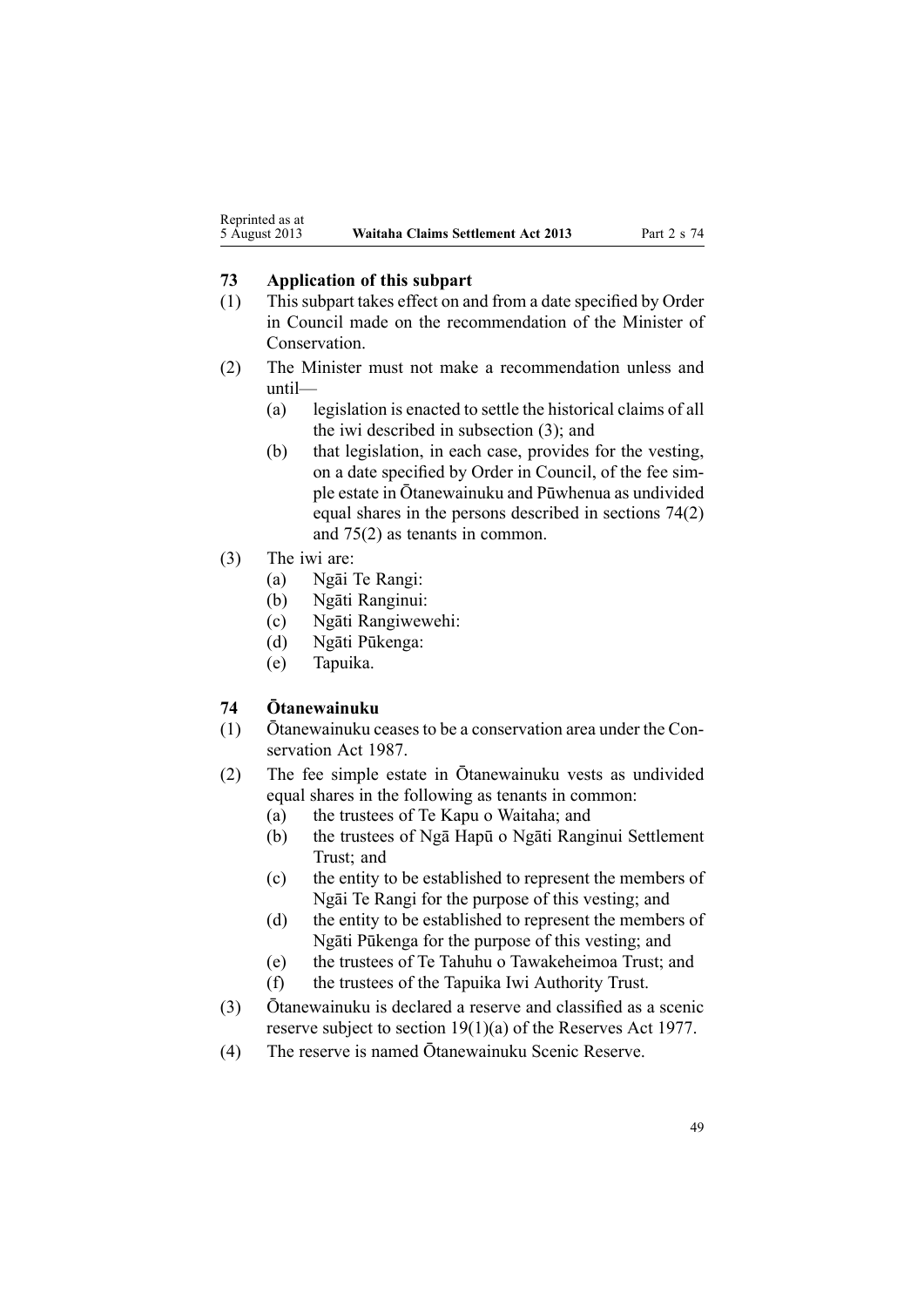- <span id="page-49-0"></span>(5) The joint managemen<sup>t</sup> body established by [section](#page-50-0) 76 is the administering body of the reserve, and the [Reserves](http://www.legislation.govt.nz/pdflink.aspx?id=DLM444304) Act 1977 applies to the reserve as if the reserve were vested in the body (as if the body were trustees) under [section](http://www.legislation.govt.nz/pdflink.aspx?id=DLM444650) 26 of that Act.
- (6) Subsections (1) to (5) do not take effect until the persons described in subsection (2) have provided the Crown with <sup>a</sup> registrable easement in gross for <sup>a</sup> right of way over Ōtanewainuku on the terms and conditions set out in par<sup>t</sup> <sup>11</sup> of the documents schedule.
- (7) Despite the provisions of the [Reserves](http://www.legislation.govt.nz/pdflink.aspx?id=DLM444304) Act 1977, the easement—
	- (a) is enforceable in accordance with its terms; and
	- (b) is to be treated as having been granted in accordance with that Act.

# **75 Pūwhenua**

- (1) Pūwhenua ceases to be <sup>a</sup> conservation area under the [Conse](http://www.legislation.govt.nz/pdflink.aspx?id=DLM103609)r[vation](http://www.legislation.govt.nz/pdflink.aspx?id=DLM103609) Act 1987.
- (2) The fee simple estate in Pūwhenua vests as undivided equal shares in the following as tenants in common:
	- (a) the trustees of Te Kapu <sup>o</sup> Waitaha; and
	- (b) the trustees of Ngā Hapū <sup>o</sup> Ngāti Ranginui Settlement Trust; and
	- (c) the entity to be established to represen<sup>t</sup> the members of Ngāi Te Rangi for the purpose of this vesting; and
	- (d) the entity to be established to represen<sup>t</sup> the members of Ngāti Pūkenga for the purpose of this vesting; and
	- (e) the trustees of the Tapuika Iwi Authority Trust; and
	- (f) the trustees of Te Tahuhu <sup>o</sup> Tawakeheimoa Trust.
- (3) Pūwhenua is declared <sup>a</sup> reserve and classified as <sup>a</sup> scenic reserve subject to section [19\(1\)\(a\)](http://www.legislation.govt.nz/pdflink.aspx?id=DLM444610) of the Reserves Act 1977.
- (4) The reserve is named Pūwhenua Scenic Reserve.
- (5) The joint managemen<sup>t</sup> body established by [section](#page-50-0) 76 is the administering body of the reserve, and the [Reserves](http://www.legislation.govt.nz/pdflink.aspx?id=DLM444304) Act 1977 applies to the reserve as if the reserve were vested in the body (as if the body were trustees) under [section](http://www.legislation.govt.nz/pdflink.aspx?id=DLM444650) 26 of that Act.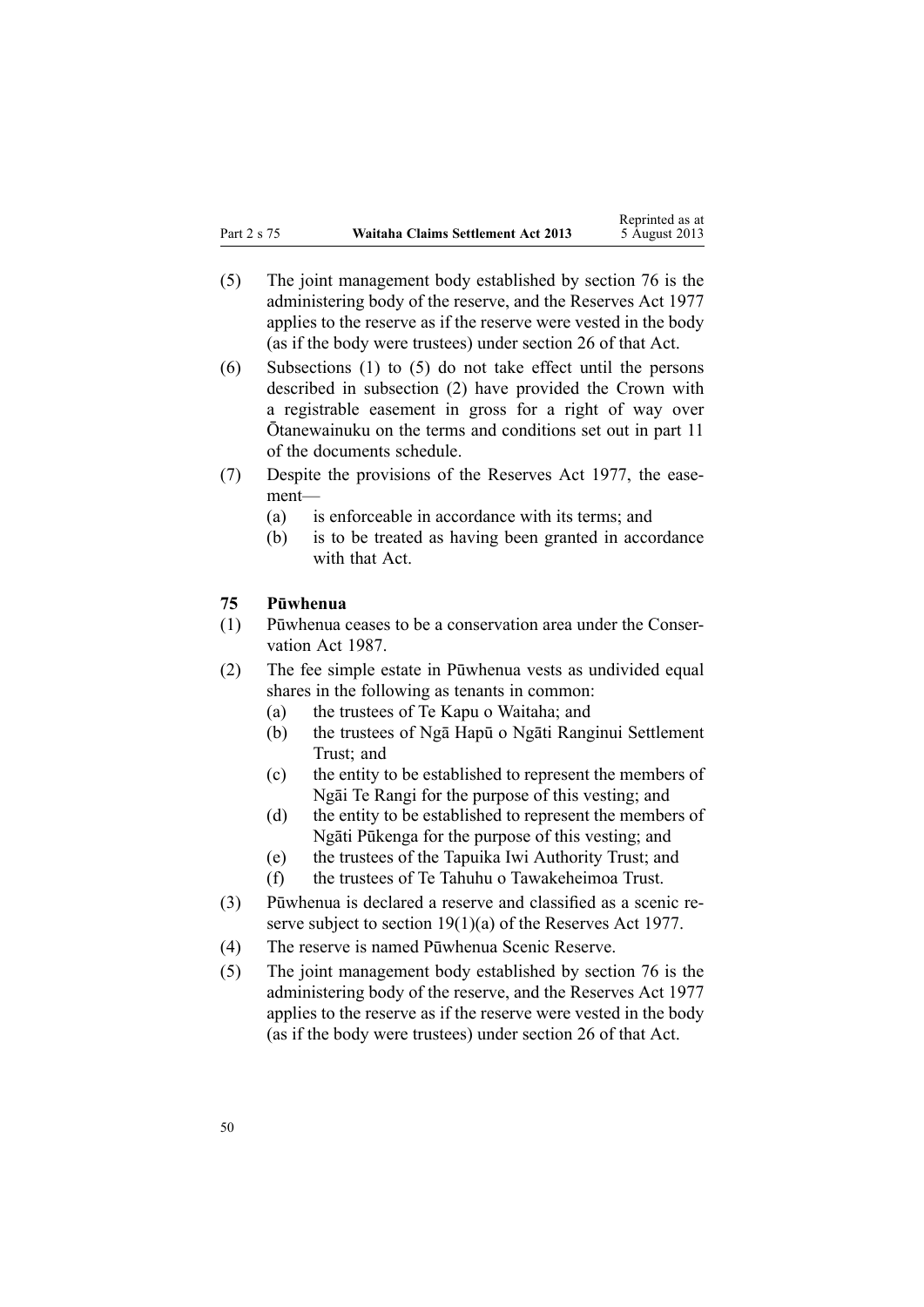# <span id="page-50-0"></span>**<sup>76</sup> Joint managemen<sup>t</sup> body for Ōtanewainuku and Pūwhenua Scenic Reserves**

- (1) <sup>A</sup> joint managemen<sup>t</sup> body is established for Ōtanewainuku Scenic Reserve and Pūwhenua Scenic Reserve.
- (2) The following are appointers for the purposes of this section:
	- (a) the trustees of Te Kapu <sup>o</sup> Waitaha; and
	- (b) the trustees of Ngā Hapū <sup>o</sup> Ngāti Ranginui Settlement Trust; and
	- (c) the entity to be established to represen<sup>t</sup> the members of Ngāi Te Rangi for the purpose of the vesting of Ōtanewainuku and Pūwhenua; and
	- (d) the entity to be established to represen<sup>t</sup> the members of Ngāti Pūkenga for the purpose of the vesting of Ōtanewainuku and Pūwhenua; and
	- (e) the trustees of the Tapuika Iwi Authority Trust; and
	- (f) the trustees of Te Tahuhu <sup>o</sup> Tawakeheimoa Trust.
- (3) Each appointer may appoint 1 member to the joint management body.
- (4) A member is appointed only if the appointer gives written notice with the following details to the other appointers:
	- (a) the full name, address, and other contact details of the member; and
	- (b) the date on which the appointment takes effect, which must be no earlier than the date of the notice.
- (5) An appointment ends after 5 years or when the appointer replaces the member by making another appointment.
- (6) A member may be appointed, reappointed, or discharged at the discretion of the appointer.
- (7) [Sections](http://www.legislation.govt.nz/pdflink.aspx?id=DLM444659) 32 to 34 of the Reserves Act 1977 apply to the joint managemen<sup>t</sup> body as if it were <sup>a</sup> board.
- (8) However, the first meeting of the body must be held no later than 2 months after the vesting date.

# **77 Restriction on transfer of joint cultural redress property**

(1) The registered proprietors of an undivided share in the fee simple estate in <sup>a</sup> joint cultural redress property must not transfer the undivided share.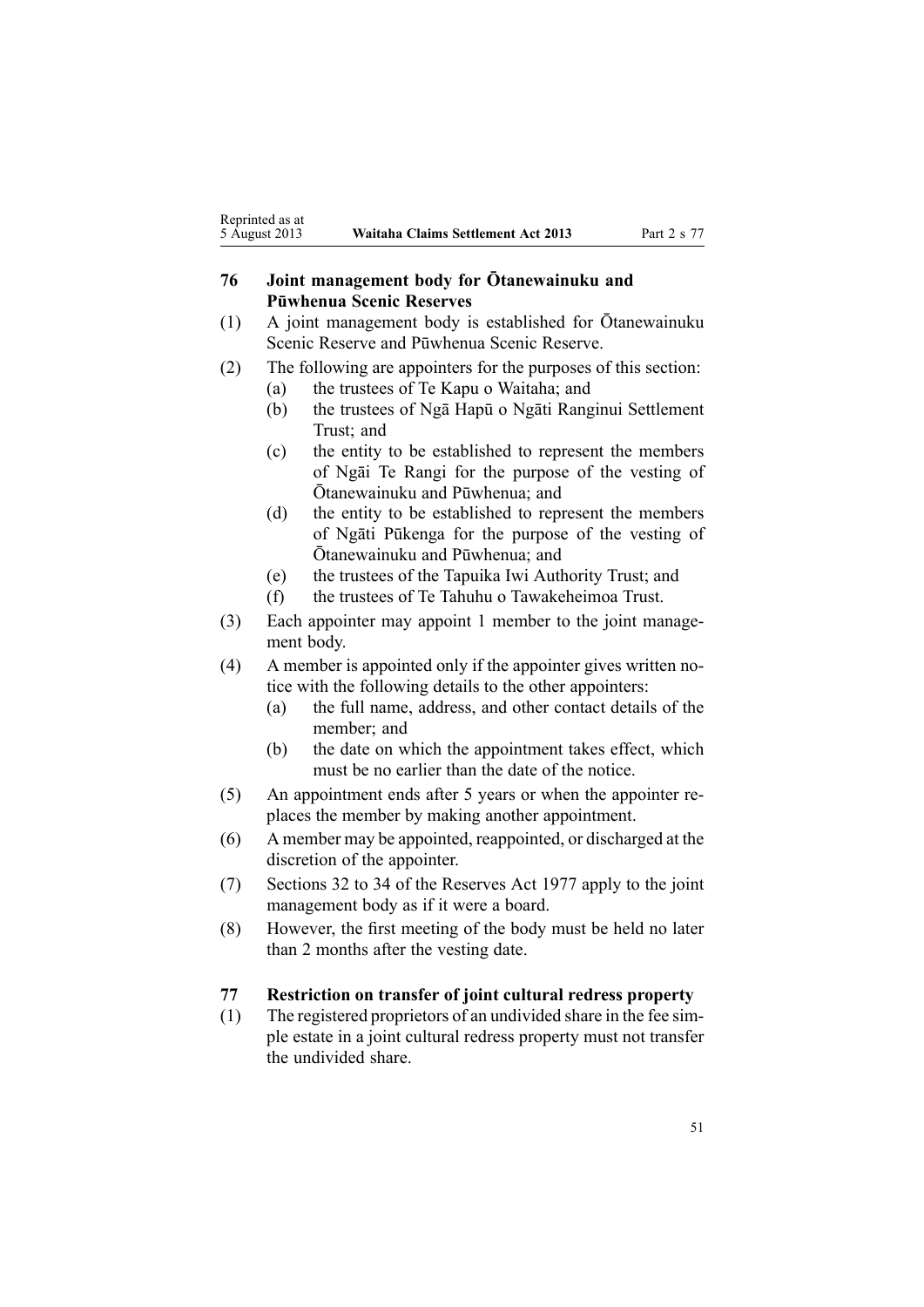- <span id="page-51-0"></span>(2) However, the registered proprietors may transfer the undivided share if—
	- (a) the transferors of the share are or were the trustees of <sup>a</sup> trust; and
	- (b) the transferees are the trustees of the same trust, after any new trustee has been appointed to the trust or any transferor has ceased to be <sup>a</sup> trustee of the trust; and
	- (c) the instrument to transfer the share is accompanied by <sup>a</sup> certificate given by the transferees, or the transferees' solicitor, verifying that paragraphs (a) and (b) apply.

## **78 Provisions of other Acts with same effect for joint cultural redress property**

- (1) This section applies if <sup>a</sup> provision in this Act has the same effect as <sup>a</sup> provision in another Act for 1 of the following properties:
	- (a) Ōtanewainuku:
	- (b) Pūwhenua.
- (2) The provisions must be given effect to only once, as if they were 1 provision.

#### *General provisions relating to vesting of joint cultural redress properties under this subpart*

**79 Properties vest subject to, or together with, encumbrances** Each joint cultural redress property vests under this subpart subject to, or together with, any encumbrances listed for the property in [Schedule](#page-69-0) 4 or granted in relation to the property before the vesting date.

# **80 Interests in land for joint cultural redress properties**

- (1) This section applies to <sup>a</sup> joint cultural redress property while all or par<sup>t</sup> of the property remains <sup>a</sup> reserve under the [Reserves](http://www.legislation.govt.nz/pdflink.aspx?id=DLM444304) Act [1977](http://www.legislation.govt.nz/pdflink.aspx?id=DLM444304) (the **reserve land**).
- (2) If the property is affected by an encumbrance that is an interest in land listed for the property in [Schedule](#page-69-0) 4 or that is granted in relation to the property before the vesting date, the encumbrance applies as if the administering body were the grantor,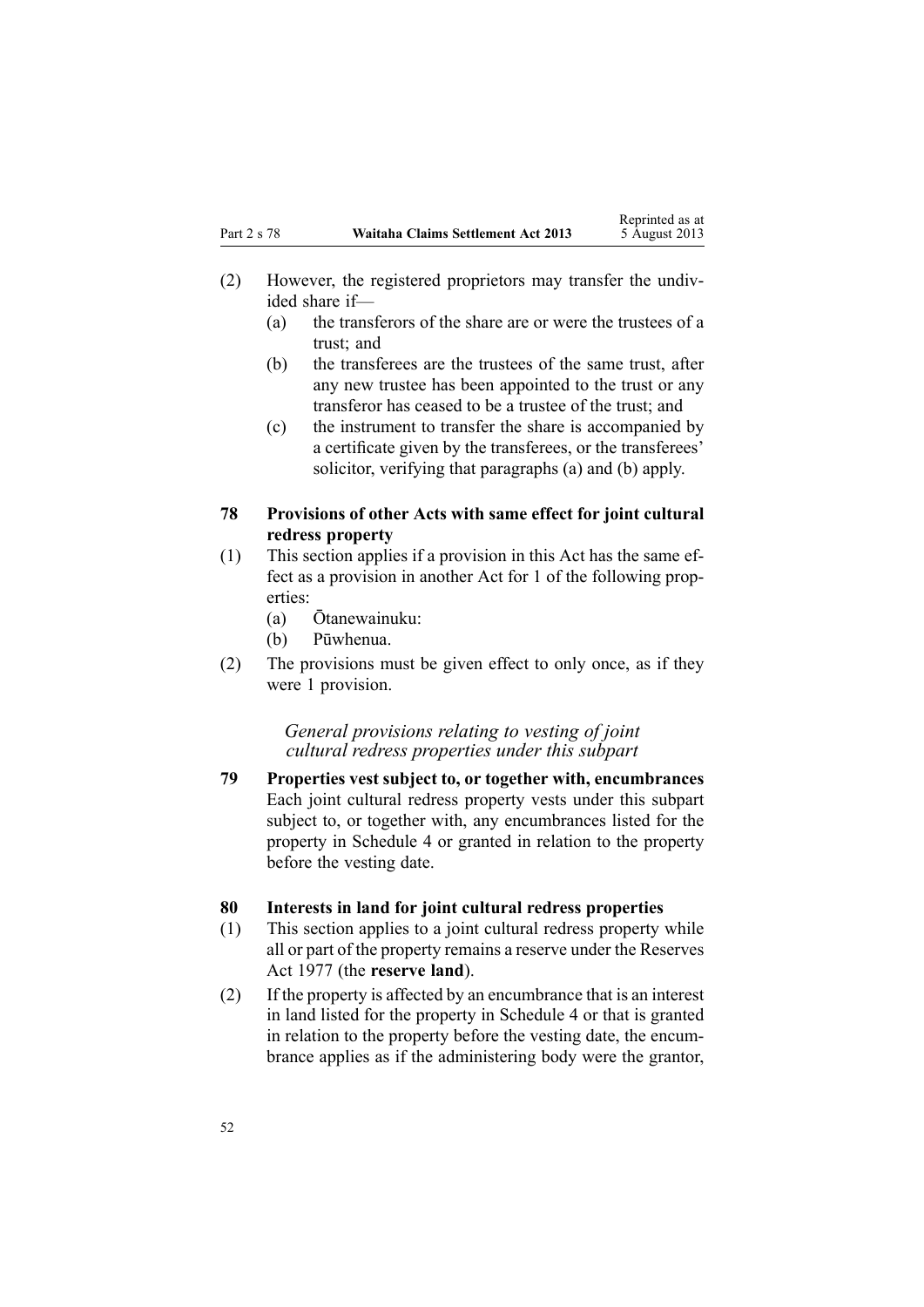<span id="page-52-0"></span>or the grantee, as the case may be, of the encumbrance in respec<sup>t</sup> of the reserve land.

- (3) Any encumbrance that is an interest in land that affects the reserve land must be dealt with for the purposes of registration as if the administering body were the registered proprietor of the land.
- (4) However, subsections (2) and (3) do not affect the registration of the easement referred to in [section](#page-48-0) 74(6).

#### **81 Encumbrances that are not interests in land**

- (1) This section applies if <sup>a</sup> joint cultural redress property is subject to an encumbrance (other than an interest in land) that is listed for the property in [Schedule](#page-69-0) 4 or that is granted in relation to the property before the vesting date for which there is <sup>a</sup> grantor, whether or not the encumbrance also applies to land outside the joint cultural redress property.
- (2) The encumbrance applies as if the owners of the joint cultural redress property were the grantor of the encumbrance in respec<sup>t</sup> of the property, excep<sup>t</sup> to the extent that subsection (3) applies.
- (3) If all or par<sup>t</sup> of the joint cultural redress property is reserve land to which [section](#page-51-0) 80 applies, the encumbrance applies as if the administering body of the reserve land were the grantor of the encumbrance in respec<sup>t</sup> of the reserve land.
- (4) The encumbrance applies—
	- (a) until the encumbrance expires or is terminated; and
	- (b) with any other necessary modifications; and
	- (c) despite any change in status of the land in the property.

# **82 Registration of ownership**

- (1) This section applies in relation to the fee simple estate in <sup>a</sup> joint cultural redress property vested under this subpart.
- (2) The Registrar-General must, in accordance with an application received from an authorised person,—
	- (a) create <sup>a</sup> computer freehold register for each undivided one-sixth share of the fee simple estate in the property in the name of each of—
		- (i) the trustees of Te Kapu <sup>o</sup> Waitaha: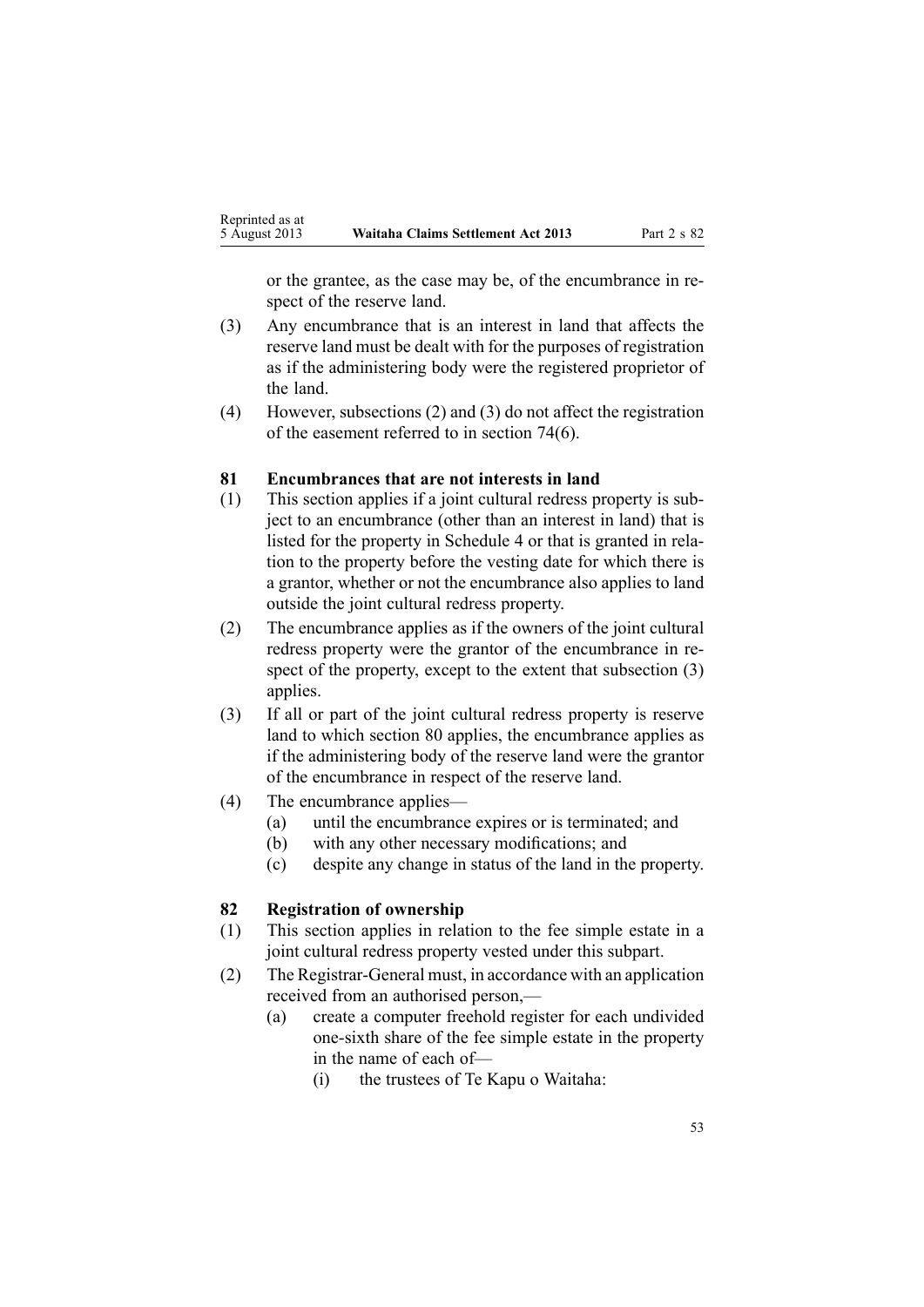<span id="page-53-0"></span>

| Part 2 s 83 |                                                                                                                                                         |             | <b>Waitaha Claims Settlement Act 2013</b>                                                                                                                             | Reprinted as at<br>5 August 2013 |
|-------------|---------------------------------------------------------------------------------------------------------------------------------------------------------|-------------|-----------------------------------------------------------------------------------------------------------------------------------------------------------------------|----------------------------------|
|             |                                                                                                                                                         | (ii)        | the trustees of Nga Hapū o Ngati Ranginui Settle-<br>ment Trust:                                                                                                      |                                  |
|             |                                                                                                                                                         | (iii)       | the entity to be established to represent the mem-<br>bers of Ngai Te Rangi for the purpose of the vest-<br>ing of Ōtanewainuku and Pūwhenua:                         |                                  |
|             |                                                                                                                                                         | (iv)        | the entity to be established to represent the mem-<br>bers of Ngati Pūkenga for the purpose of the vest-<br>ing of Ōtanewainuku and Pūwhenua:                         |                                  |
|             |                                                                                                                                                         | (v)<br>(vi) | the trustees of the Tapuika Iwi Authority Trust:<br>the trustees of Te Tahuhu o Tawakeheimoa Trust;                                                                   |                                  |
|             | (b)                                                                                                                                                     |             | and<br>record on each computer freehold register any encum-<br>brances that are registered, notified, or notifiable and<br>that are described in the application.     |                                  |
| (3)         |                                                                                                                                                         |             | Subsection (2) applies subject to the completion of any survey<br>necessary to create a computer freehold register.                                                   |                                  |
| (4)         | A computer freehold register must be created under this sec-<br>tion as soon as is reasonably practicable after the vesting date,<br>but no later than— |             |                                                                                                                                                                       |                                  |
|             | (a)<br>(b)                                                                                                                                              |             | 24 months after the vesting date; or<br>any later date that may be agreed in writing by the<br>Crown and the persons in whose names the register is<br>to be created. |                                  |
| (5)         |                                                                                                                                                         |             | In this section, <b>authorised person</b> means a person authorised<br>by the Director-General.                                                                       |                                  |
| 83          |                                                                                                                                                         |             | <b>Application of Part 4A of Conservation Act 1987</b>                                                                                                                |                                  |
| (1)         |                                                                                                                                                         |             | The vesting of the fee simple estate in a joint cultural redress                                                                                                      |                                  |

Reprinted as at

- property under this subpart is <sup>a</sup> disposition for the purposes of [Part](http://www.legislation.govt.nz/pdflink.aspx?id=DLM104697) 4A of the Conservation Act 1987, but [sections](http://www.legislation.govt.nz/pdflink.aspx?id=DLM104699) 24, [24A](http://www.legislation.govt.nz/pdflink.aspx?id=DLM104910), and [24AA](http://www.legislation.govt.nz/pdflink.aspx?id=DLM104914) of that Act do not apply to the disposition.
- (2) If the reservation of <sup>a</sup> joint cultural redress property under [sec](#page-48-0)tion [74\(3\)](#page-48-0) or [75\(3\)](#page-49-0) is revoked in relation to all or par<sup>t</sup> of the property, then the vesting is no longer exemp<sup>t</sup> from [section](http://www.legislation.govt.nz/pdflink.aspx?id=DLM104699) 24 (except subsection (2A)) of the Conservation Act 1987 in relation to all or that par<sup>t</sup> of the property.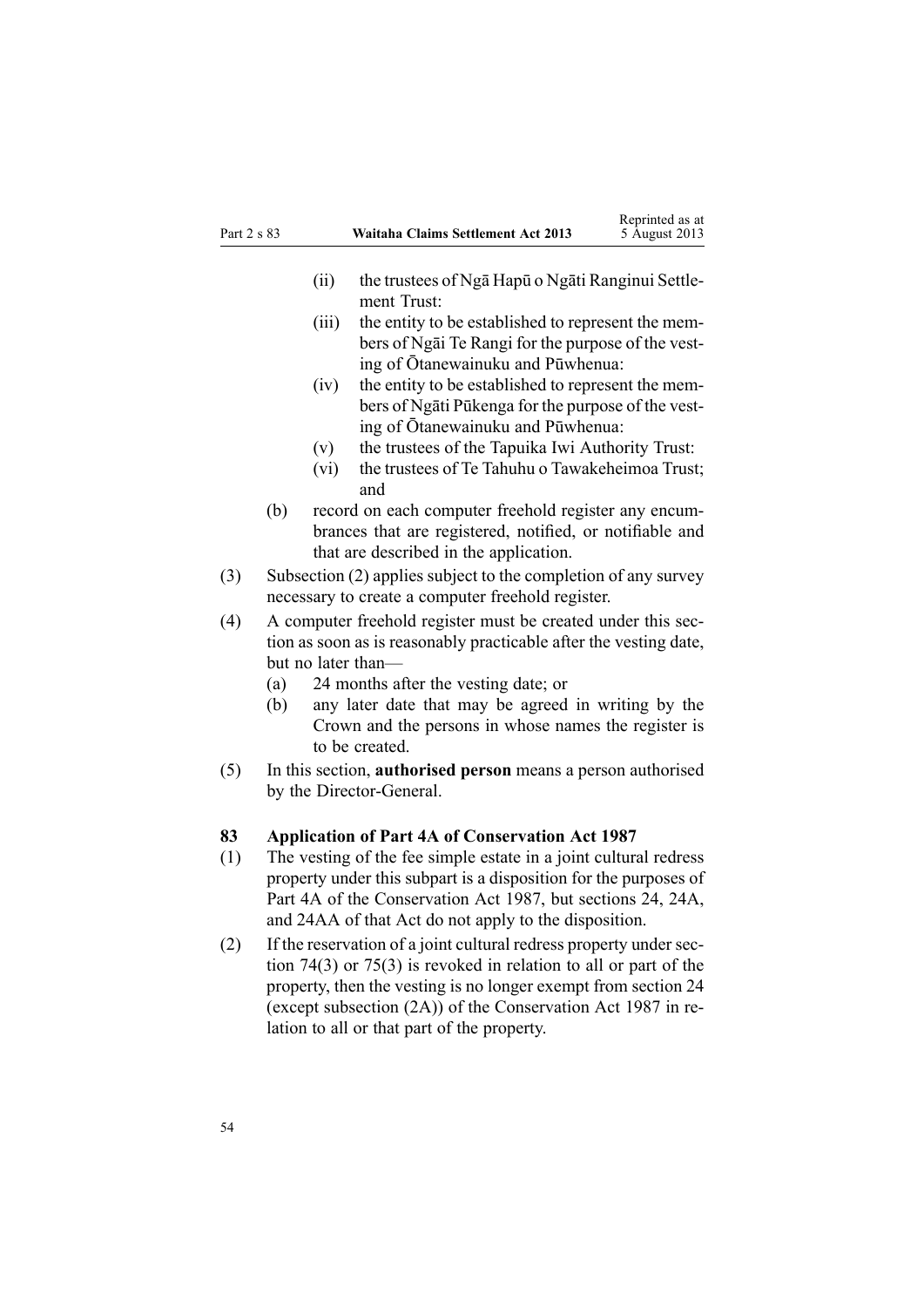# <span id="page-54-0"></span>**84 Recording application of Part 4A of Conservation Act 1987 and sections of this subpart**

- (1) The Registrar-General must record on the computer freehold register for <sup>a</sup> joint cultural redress property that—
	- (a) the land is subject to [Part](http://www.legislation.govt.nz/pdflink.aspx?id=DLM104697) 4A of the Conservation Act 1987, but that [section](http://www.legislation.govt.nz/pdflink.aspx?id=DLM104699) 24 of that Act does not apply; and (b) the land is subject to [sections](#page-50-0) 77, [80\(3\)](#page-51-0), and [83\(2\)](#page-53-0).
	-
- (2) A record made under subsection (1) that land is subject to [Part](http://www.legislation.govt.nz/pdflink.aspx?id=DLM104697) [4A](http://www.legislation.govt.nz/pdflink.aspx?id=DLM104697) of the Conservation Act 1987 is to be treated as having been made under section [24D\(1\)](http://www.legislation.govt.nz/pdflink.aspx?id=DLM104928) of that Act.
- (3) If the reservation under section 74(3) or [75\(3\)](#page-49-0) is revoked for-
	- (a) all of the property, then the Director-General must apply in writing to the Registrar-General to remove from the computer freehold registers for the property the notifications that—
		- (i) [section](http://www.legislation.govt.nz/pdflink.aspx?id=DLM104699) 24 of the Conservation Act 1987 does not apply; and
		- (ii) the property is subject to [sections](#page-50-0) 77, [80\(3\)](#page-51-0), and [83\(2\)](#page-53-0); or
	- (b) par<sup>t</sup> of the property, then the Registrar-General must ensure that the notifications referred to in paragraph (a) remain on the computer registers only for the par<sup>t</sup> of the property that remains <sup>a</sup> reserve.
- (4) The Registrar-General must comply with an application received in accordance with subsection (3)(a).

#### **85 Application of other enactments to joint cultural redress properties**

- (1) [Section](http://www.legislation.govt.nz/pdflink.aspx?id=DLM231942) 11 and [Part](http://www.legislation.govt.nz/pdflink.aspx?id=DLM236786) 10 of the Resource Management Act 1991 do not apply to—
	- (a) the vesting of the fee simple estate in <sup>a</sup> joint cultural redress property under this subpart; or
	- (b) any matter incidental to, or required for the purpose of, the vesting.
- (2) The vesting of the fee simple estate in <sup>a</sup> joint cultural redress property under this subpart does not—
	- (a) limit [section](http://www.legislation.govt.nz/pdflink.aspx?id=DLM246310) 10 or [11](http://www.legislation.govt.nz/pdflink.aspx?id=DLM246311) of the Crown Minerals Act 1991; or
	- (b) affect other rights to subsurface minerals.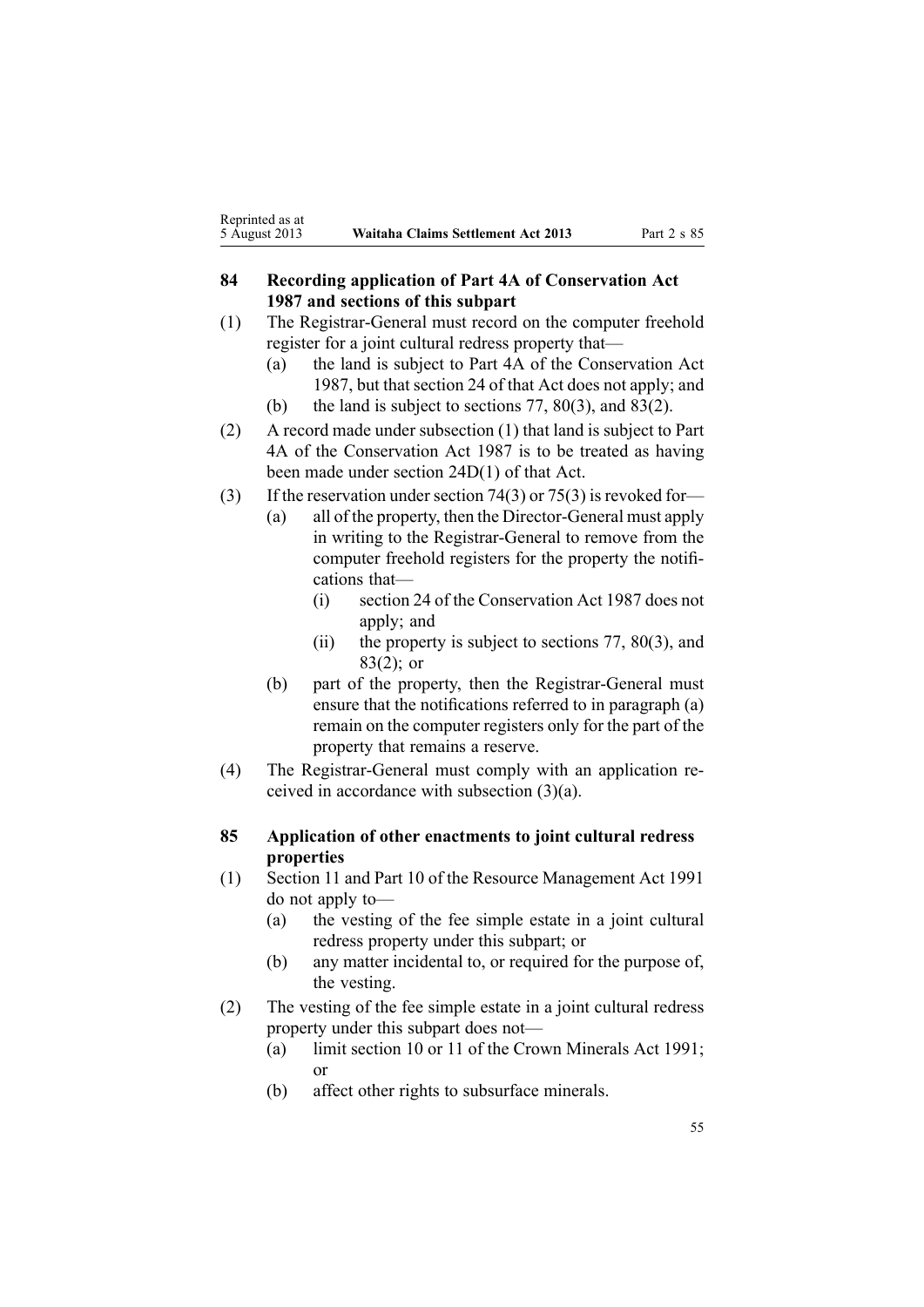<span id="page-55-0"></span>(3) The permission of <sup>a</sup> council under [section](http://www.legislation.govt.nz/pdflink.aspx?id=DLM420676) 348 of the Local Government Act 1974 is not required for laying out, forming, granting, or reserving <sup>a</sup> private road, private way, or right of way required to fulfil the terms of the deed of settlement in relation to <sup>a</sup> joint cultural redress property.

#### **86 Application of Reserves Act 1977 to joint cultural redress properties that are reserve**

- (1) Despite sections  $48A(6)$ ,  $114(5)$ , and  $115(6)$  of the Reserves Act 1977, sections 48A, 114, and 115 of that Act apply to <sup>a</sup> joint cultural redress property.
- (2) Sections [78\(1\)\(a\)](http://www.legislation.govt.nz/pdflink.aspx?id=DLM444920), 79 to [81](http://www.legislation.govt.nz/pdflink.aspx?id=DLM444929), and [88](http://www.legislation.govt.nz/pdflink.aspx?id=DLM444949) of the Reserves Act 1977 do not apply in relation to <sup>a</sup> joint cultural redress property.
- (3) If the reservation under [section](#page-48-0) 74(3) or [75\(3\)](#page-49-0) of <sup>a</sup> joint cultural redress property as <sup>a</sup> reserve is revoked under [section](http://www.legislation.govt.nz/pdflink.aspx?id=DLM444632) 24 of the Reserves Act 1977 in relation to all or par<sup>t</sup> of the property, [section](http://www.legislation.govt.nz/pdflink.aspx?id=DLM444648) 25 of that Act, excep<sup>t</sup> subsection (2) of that provision, does not apply to the revocation.

# **87 Joint cultural redress property that is reserve must not be mortgaged**

The registered proprietors of <sup>a</sup> joint cultural redress property must not mortgage, or give <sup>a</sup> security interest in, all or any par<sup>t</sup> of the property that, at any time after vesting under [section](#page-48-0) 74 or [75](#page-49-0), remains <sup>a</sup> reserve under the [Reserves](http://www.legislation.govt.nz/pdflink.aspx?id=DLM444304) Act 1977.

# **88 Saving of bylaws, etc, in relation to joint cultural redress property that is reserve**

- (1) This section applies to any bylaw, or any prohibition or restriction on use or access, that an administering body or the Minister made or imposed under the [Reserves](http://www.legislation.govt.nz/pdflink.aspx?id=DLM444304) Act 1977 or the [Conservation](http://www.legislation.govt.nz/pdflink.aspx?id=DLM103609) Act 1987 in relation to <sup>a</sup> joint cultural redress property before the property vested under [section](#page-48-0) 74 or [75](#page-49-0).
- (2) The bylaw, prohibition, or restriction remains in force until it expires or is revoked under the [Reserves](http://www.legislation.govt.nz/pdflink.aspx?id=DLM444304) Act 1977 or the [Conservation](http://www.legislation.govt.nz/pdflink.aspx?id=DLM103609) Act 1987.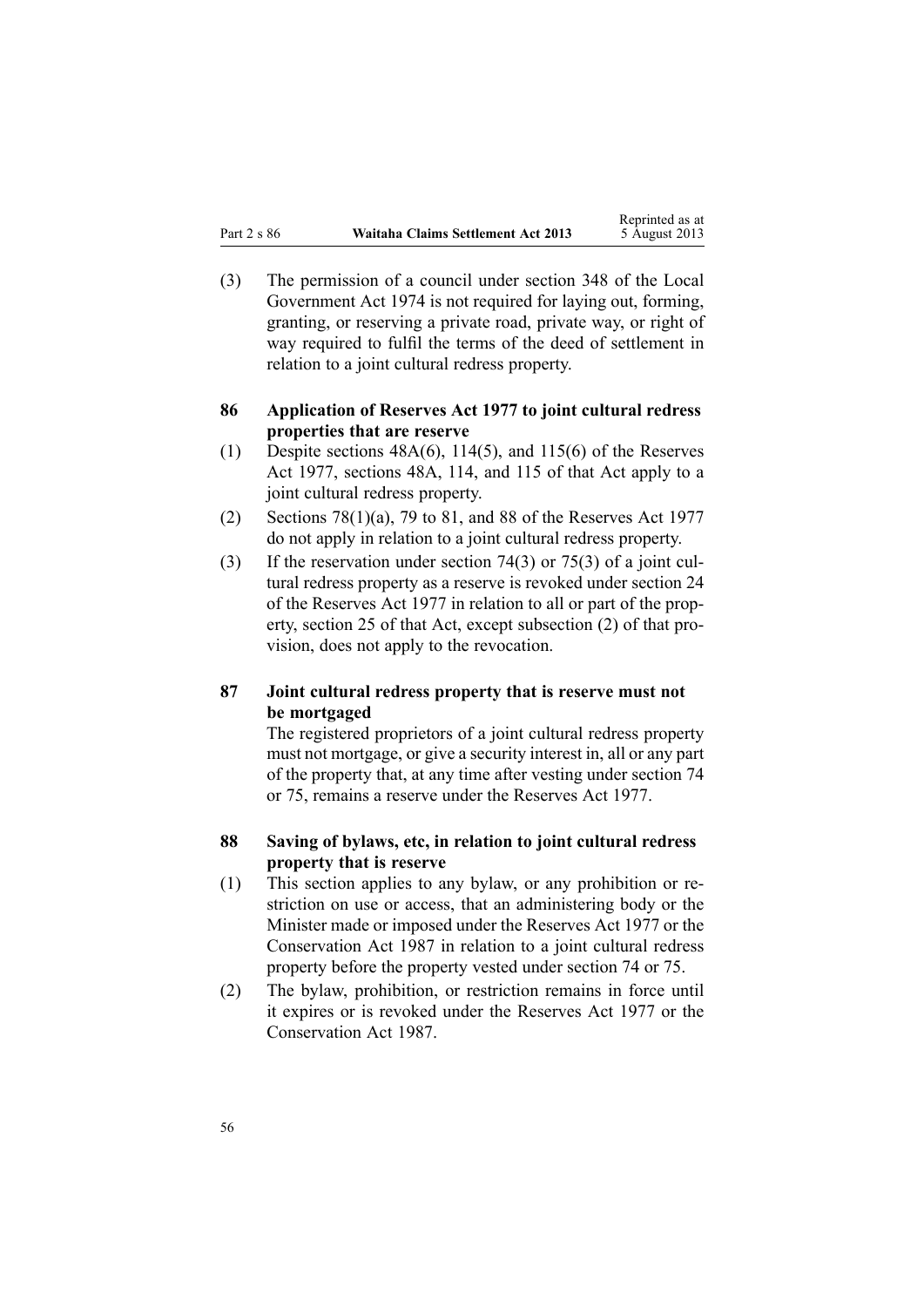#### <span id="page-56-0"></span>**89 Scenic reserve not to become Crown protected area**

- (1) A joint cultural redress property is not <sup>a</sup> Crown protected area.
- (2) The Minister must not change the name of <sup>a</sup> joint cultural redress property under section [16\(10\)](http://www.legislation.govt.nz/pdflink.aspx?id=DLM444492) of the Reserves Act 1977 without the written consent of the administering body of the property, and section 16(10A) of that Act does not apply to the proposed change.
- (3) In this section, **Crown protected area** has the meaning given by [section](http://www.legislation.govt.nz/pdflink.aspx?id=DLM1065420) 4 of the New Zealand Geographic Board (Ngā Pou Taunaha <sup>o</sup> Aotearoa) Act 2008.

Subpart 7—General provisions relating to vesting of cultural redress properties in trustees

**90 Properties vest subject to, or together with, encumbrances** Each cultural redress property vests under [subpart](#page-43-0) 5 subject to, or together with, any encumbrances listed in relation to the property in [Schedule](#page-67-0) 3.

# **91 Registration of ownership**

- (1) This section applies in relation to the fee simple estate in <sup>a</sup> cultural redress property vested in the trustees under subpart 5.
- (2) The Registrar-General must, on written application by an authorised person, comply with subsections (3) and (4).
- (3) To the extent that <sup>a</sup> cultural redress property is all of the land contained in <sup>a</sup> computer freehold register, the Registrar-General must—
	- (a) register the trustees as the proprietors of the fee simple estate in the land; and
	- (b) make any entries in the register, and do all other things, that are necessary to give effect to this Part and to par<sup>t</sup> 5 of the deed of settlement.
- (4) To the extent that <sup>a</sup> cultural redress property is not all of the land contained in <sup>a</sup> computer freehold register, or there is no computer freehold register for all or par<sup>t</sup> of the property, the Registrar-General must, in accordance with an application received from an authorised person,—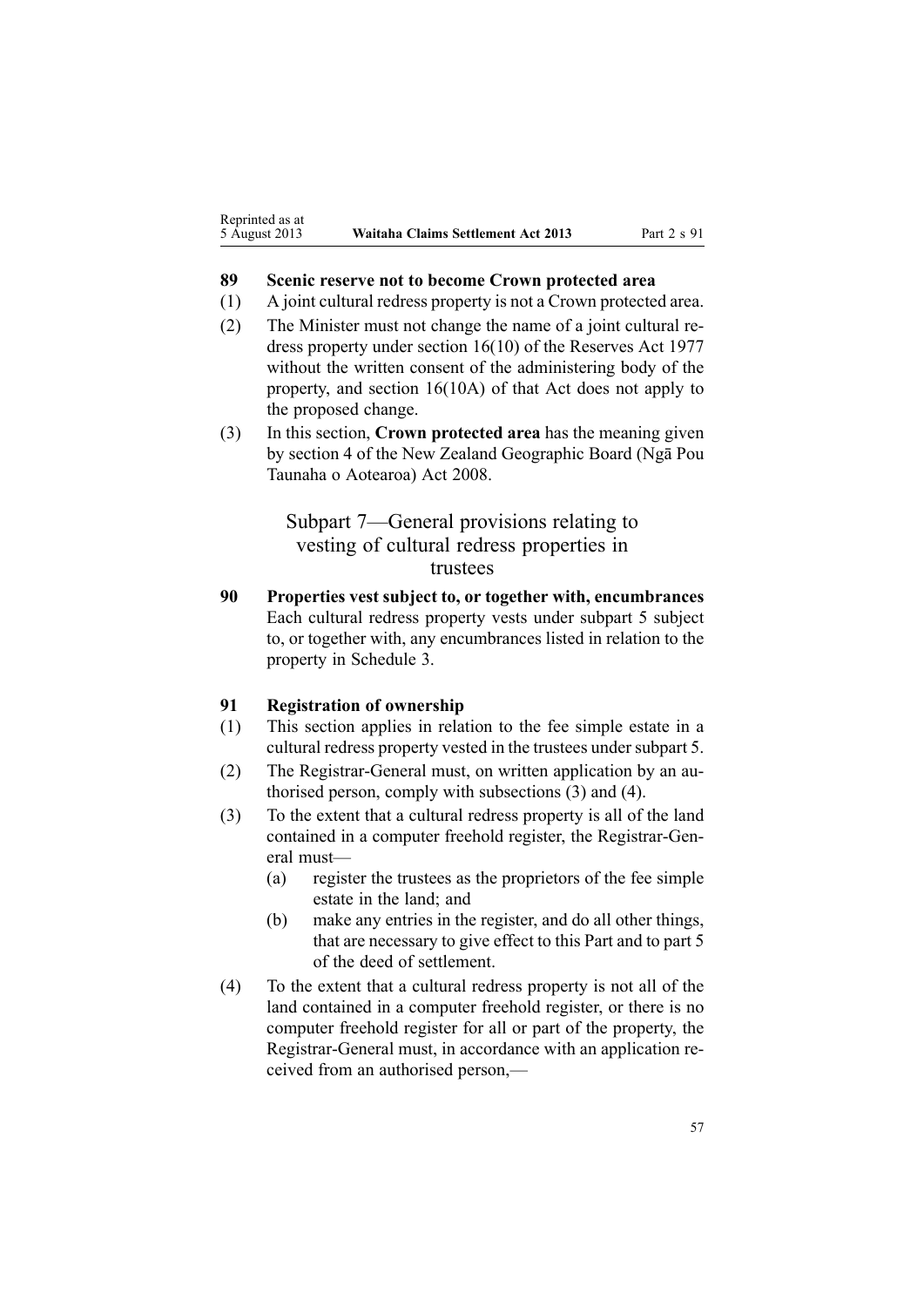- <span id="page-57-0"></span>(a) create 1 or more computer freehold registers for the fee simple estate in the property in the names of the trustees; and
- (b) enter on the register any encumbrances that are registered, notified, or notifiable and that are described in the application.
- (5) Subsection (4) applies subject to the completion of any survey necessary to create the computer freehold register.
- (6) A computer freehold register must be created under this section as soon as is reasonably practicable after the settlement date, but no later than—
	- (a) 24 months after the settlement date; or
	- (b) any later date that may be agreed in writing by the trustees and the Crown.
- (7) In subsections (2) and (4), **authorised person** means <sup>a</sup> person authorised by the chief executive of the land holding agency.

#### **92 Application of Part 4A of Conservation Act 1987**

- (1) The vesting of the fee simple estate in <sup>a</sup> cultural redress property in the trustees under [subpart](#page-43-0) 5 is <sup>a</sup> disposition for the purposes of [Part](http://www.legislation.govt.nz/pdflink.aspx?id=DLM104697) 4A of the Conservation Act 1987, but [sections](http://www.legislation.govt.nz/pdflink.aspx?id=DLM104699) [24\(2A\)](http://www.legislation.govt.nz/pdflink.aspx?id=DLM104699), [24A](http://www.legislation.govt.nz/pdflink.aspx?id=DLM104910), and [24AA](http://www.legislation.govt.nz/pdflink.aspx?id=DLM104914) of that Act do not apply to the disposition.
- (2) Despite subsection (1), the rest of [section](http://www.legislation.govt.nz/pdflink.aspx?id=DLM104699) 24 of the Conservation Act 1987 does not apply to the vesting of <sup>a</sup> reserve site under [section](#page-45-0) 68 or [70](#page-46-0).
- (3) If the reservation of <sup>a</sup> reserve site under [section](#page-45-0) 68(3) or [70\(3\)](#page-46-0) is revoked in relation to all or par<sup>t</sup> of the site, then the vesting is no longer exemp<sup>t</sup> from the rest of [section](http://www.legislation.govt.nz/pdflink.aspx?id=DLM104699) 24 of the Conservation Act 1987 in relation to all or that par<sup>t</sup> of the site.

## **93 Recording application of Part 4A of Conservation Act 1987 and sections of this Part**

- (1) The Registrar-General must record on the computer freehold register for—
	- (a) the Maungaruahine Pā Historic Reserve that—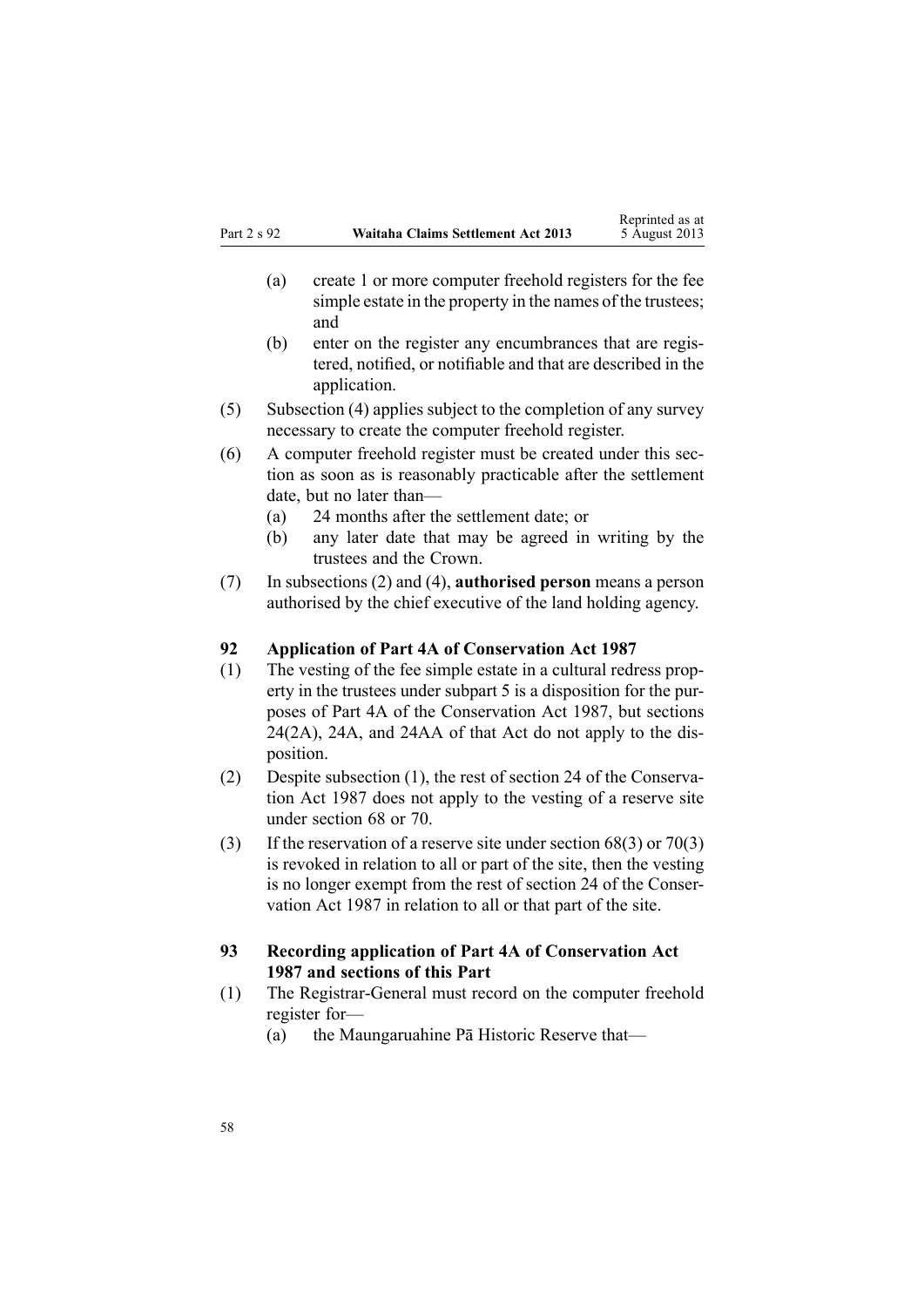- (i) the land is subject to [Part](http://www.legislation.govt.nz/pdflink.aspx?id=DLM104697) 4A of the Conservation Act 1987, but that [section](http://www.legislation.govt.nz/pdflink.aspx?id=DLM104699) 24 of that Act does not apply; and
- (ii) the land is subject to [sections](#page-45-0) 69 and  $92(3)$  of this Act; and
- (b) the Ōtara Scenic Reserve that—
	- (i) the land is subject to [Part](http://www.legislation.govt.nz/pdflink.aspx?id=DLM104697) 4A of the Conservation Act 1987, but that [section](http://www.legislation.govt.nz/pdflink.aspx?id=DLM104699) 24 of that Act does not apply; and
	- (ii) the land is subject to [sections](#page-47-0) 71 and  $92(3)$  of this Act; and
- (c) any other cultural redress property, that the land is subject to [Part](http://www.legislation.govt.nz/pdflink.aspx?id=DLM104697) 4A of the Conservation Act 1987.
- (2) A record made under subsection (1) that land is subject to [Part](http://www.legislation.govt.nz/pdflink.aspx?id=DLM104697) [4A](http://www.legislation.govt.nz/pdflink.aspx?id=DLM104697) of the Conservation Act 1987 is to be treated as having been made under section [24D\(1\)](http://www.legislation.govt.nz/pdflink.aspx?id=DLM104928) of that Act.
- (3) If the reservation under [section](#page-45-0) 68(3) of the Maungaruahine Pā Historic Reserve is revoked in relation to—
	- (a) all of the site, then the Director-General must apply in writing to the Registrar-General to remove from the computer freehold register for the site the records that—
		- (i) [section](http://www.legislation.govt.nz/pdflink.aspx?id=DLM104699) 24 of the Conservation Act 1987 does not apply to the site; and
		- (ii) the site is subject to [sections](#page-45-0)  $69$  and  $92(3)$  of this Act; or
	- (b) par<sup>t</sup> of the site, then the Registrar-General must ensure that the records referred to in paragraph (a) remain on the computer register only for the par<sup>t</sup> of the site that remains <sup>a</sup> reserve.
- (4) If the reservation under [section](#page-46-0) 70(3) of the Ōtara Scenic Reserve is revoked in relation to—
	- (a) all of the reserve, then the Director-General must apply in writing to the Registrar-General to remove from the computer freehold register for the reserve the records that—
		- (i) [section](http://www.legislation.govt.nz/pdflink.aspx?id=DLM104699) 24 of the Conservation Act 1987 does not apply to the site; and
		- (ii) the site is subject to [sections](#page-47-0) 71 and  $92(3)$  of this Act; or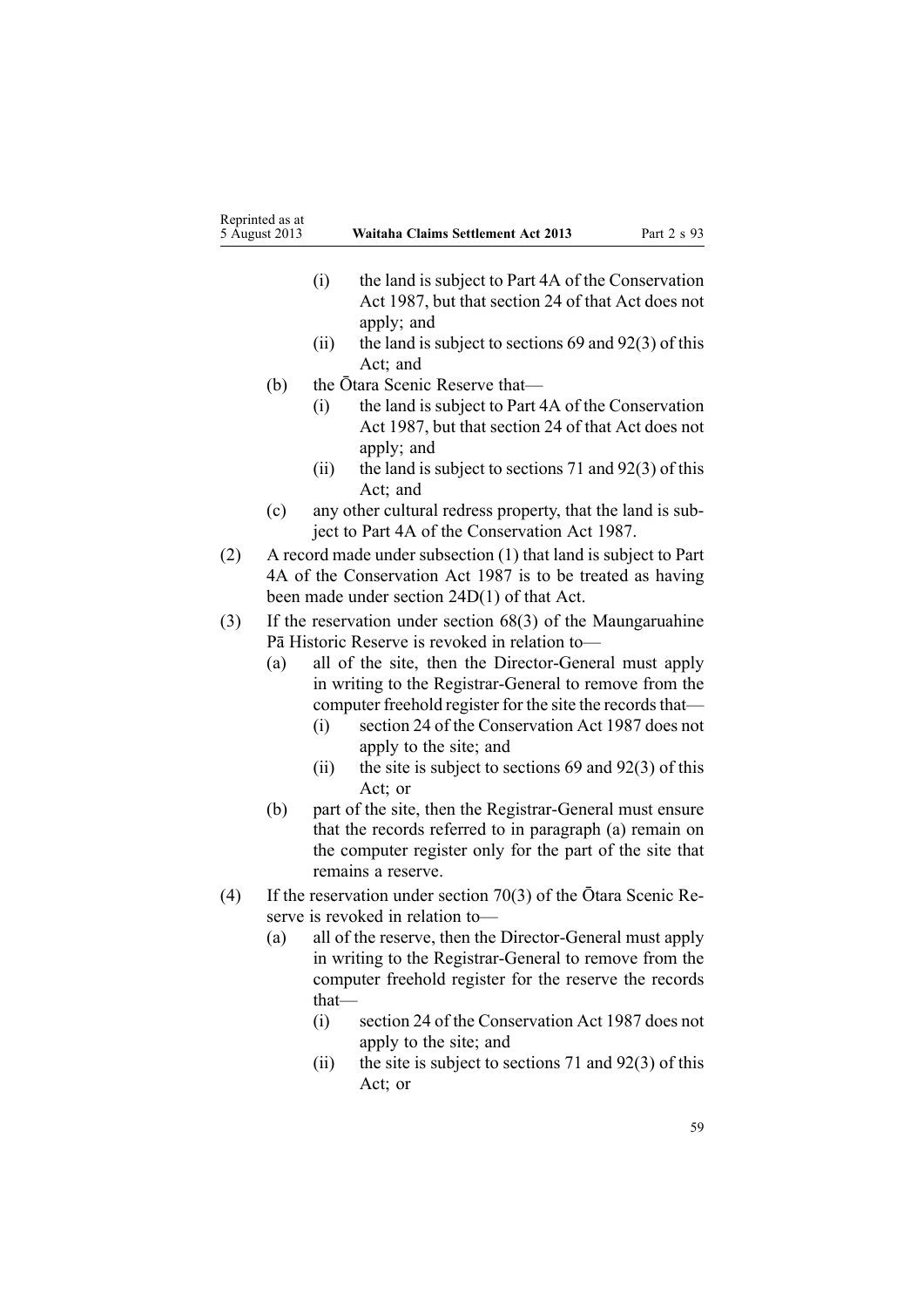- <span id="page-59-0"></span>(b) par<sup>t</sup> of the site, then the Registrar-General must ensure that the records referred to in paragraph (a) remain on the computer register only for the par<sup>t</sup> of the site that remains <sup>a</sup> reserve.
- (5) The Registrar-General must comply with an application received in accordance with subsection  $(3)(a)$  or  $(4)(a)$ .

# **94 Application of other enactments to cultural redress properties**

- (1) [Sections](http://www.legislation.govt.nz/pdflink.aspx?id=DLM444632) 24 and [25](http://www.legislation.govt.nz/pdflink.aspx?id=DLM444648) of the Reserves Act 1977 do not apply to the revocation, under [sections](#page-45-0)  $68(1)$  and  $70(1)$ , of the reserve status of <sup>a</sup> reserve site.
- (2) [Section](http://www.legislation.govt.nz/pdflink.aspx?id=DLM231942) 11 and [Part](http://www.legislation.govt.nz/pdflink.aspx?id=DLM236786) 10 of the Resource Management Act 1991 do not apply to—
	- (a) the vesting of the fee simple estate in <sup>a</sup> cultural redress property under [subpart](#page-43-0) 5; or
	- (b) any matter incidental to, or required for the purpose of, the vesting.
- (3) The vesting of the fee simple estate in <sup>a</sup> cultural redress property under [subpart](#page-43-0) 5 does not—
	- (a) limit [section](http://www.legislation.govt.nz/pdflink.aspx?id=DLM246310) 10 or [11](http://www.legislation.govt.nz/pdflink.aspx?id=DLM246311) of the Crown Minerals Act 1991; or
	- (b) affect other rights to subsurface minerals.
- (4) The permission of <sup>a</sup> council under [section](http://www.legislation.govt.nz/pdflink.aspx?id=DLM420676) 348 of the Local Government Act 1974 is not required for laying out, forming, granting, or reserving <sup>a</sup> private road, private way, or right of way required to fulfil the terms of the deed of settlement in relation to <sup>a</sup> cultural redress property.

#### *Provisions relating to reserve sites*

#### **95 Application of Reserves Act 1977 to reserve sites**

- (1) Despite sections  $48A(6)$ ,  $114(5)$ , and  $115(6)$  of the Reserves Act 1977, sections 48A, 114, and 115 of that Act apply to <sup>a</sup> reserve site.
- (2) Sections [78\(1\)\(a\)](http://www.legislation.govt.nz/pdflink.aspx?id=DLM444920), 79 to [81](http://www.legislation.govt.nz/pdflink.aspx?id=DLM444929), and [88](http://www.legislation.govt.nz/pdflink.aspx?id=DLM444949) of the Reserves Act 1977 do not apply in relation to <sup>a</sup> reserve site.
- (3) If the reservation under [section](#page-45-0) 68(3) or [70\(3\)](#page-46-0) of <sup>a</sup> reserve site is revoked under [section](http://www.legislation.govt.nz/pdflink.aspx?id=DLM444632) 24 of the Reserves Act 1977 in re-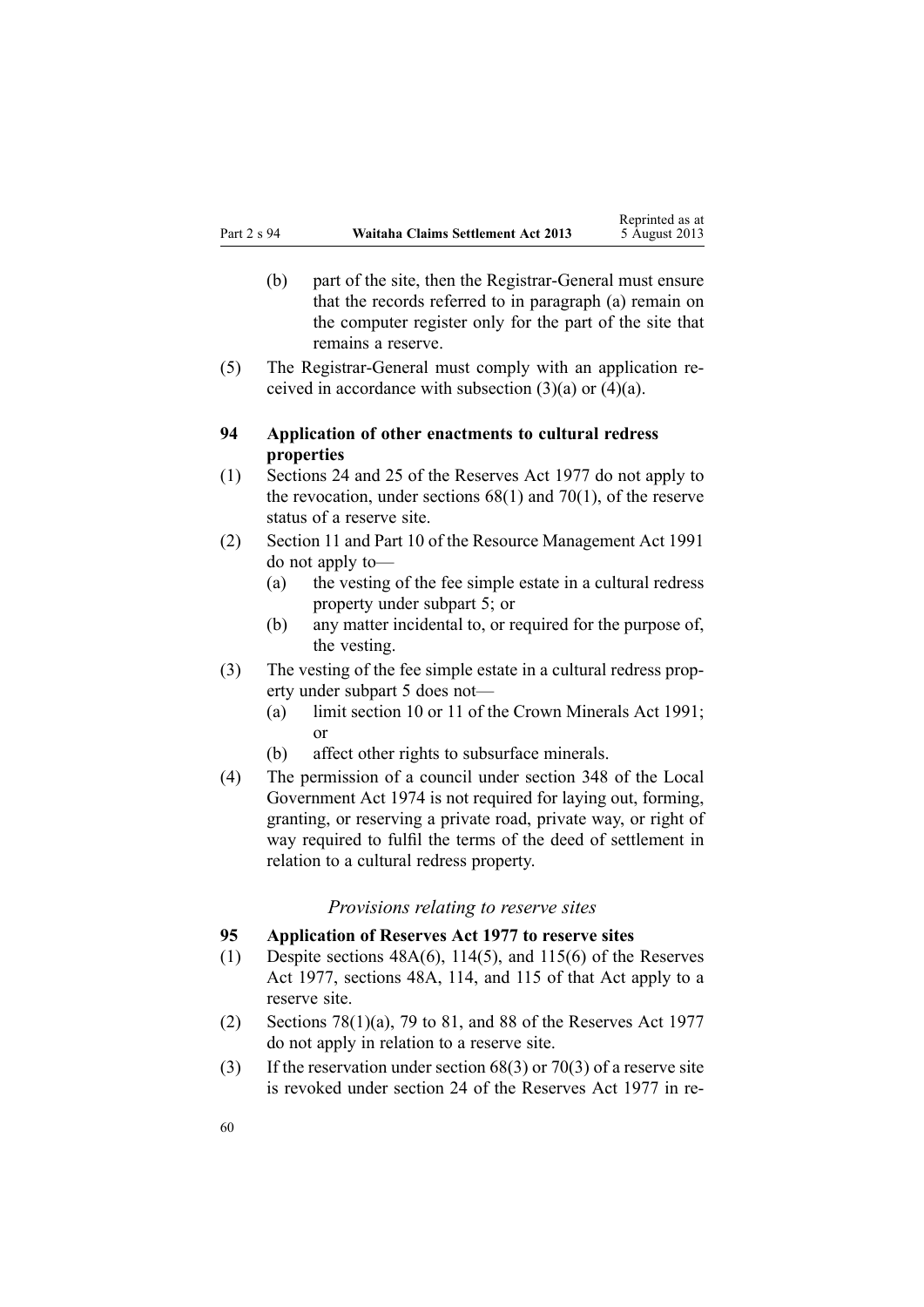<span id="page-60-0"></span>lation to all or par<sup>t</sup> of the site, [section](http://www.legislation.govt.nz/pdflink.aspx?id=DLM444648) 25 of that Act, excep<sup>t</sup> subsection (2) of that provision, does not apply to the revocation.

# **96 Reserve site must not be mortgaged**

The registered proprietors of <sup>a</sup> reserve site must not mortgage, or give <sup>a</sup> security interest in, all or any par<sup>t</sup> of the site that, at any time after vesting in the trustees under [section](#page-45-0) 68 or [70](#page-46-0), remains <sup>a</sup> reserve under the [Reserves](http://www.legislation.govt.nz/pdflink.aspx?id=DLM444304) Act 1977.

#### **97 Saving of bylaws, etc, in relation to reserve sites**

- (1) This section applies to any bylaw, or any prohibition or restriction on use or access, that an administering body or the Minister made or imposed under the [Reserves](http://www.legislation.govt.nz/pdflink.aspx?id=DLM444304) Act 1977 or the [Conservation](http://www.legislation.govt.nz/pdflink.aspx?id=DLM103609) Act 1987 in relation to <sup>a</sup> reserve site before the site vested in the trustees under [section](#page-45-0) 68 or [70](#page-46-0).
- (2) The bylaw, prohibition, or restriction remains in force until it expires or is revoked under the [Reserves](http://www.legislation.govt.nz/pdflink.aspx?id=DLM444304) Act 1977 or the [Conservation](http://www.legislation.govt.nz/pdflink.aspx?id=DLM103609) Act 1987.

#### *Names of reserves*

# **98 New reserve names**

- (1) If <sup>a</sup> site vested under [section](#page-45-0) 68 or [70](#page-46-0) comprised, immediately before the vesting, the whole of <sup>a</sup> reserve, and an official geographic name was assigned under the New [Zealand](http://www.legislation.govt.nz/pdflink.aspx?id=DLM1065400) Geographic Board (Ngā Pou Taunaha <sup>o</sup> [Aotearoa\)](http://www.legislation.govt.nz/pdflink.aspx?id=DLM1065400) Act 2008 to the site,—
	- (a) that official geographic name is discontinued; and
	- (b) the Board must ensure that, as soon as is reasonably practicable, the official geographic name is removed from the Gazetteer.
- (2) However, if a site vested under [section](#page-45-0) 68 or [70](#page-46-0) comprises only par<sup>t</sup> of <sup>a</sup> reserve,—
	- (a) subsection  $(1)(a)$  applies only to the part of the site that is vested under the applicable section; and
	- (b) the Board must amend the Gazetteer so that the official geographic name applies only to the par<sup>t</sup> of the reserve that is not vested under the applicable section.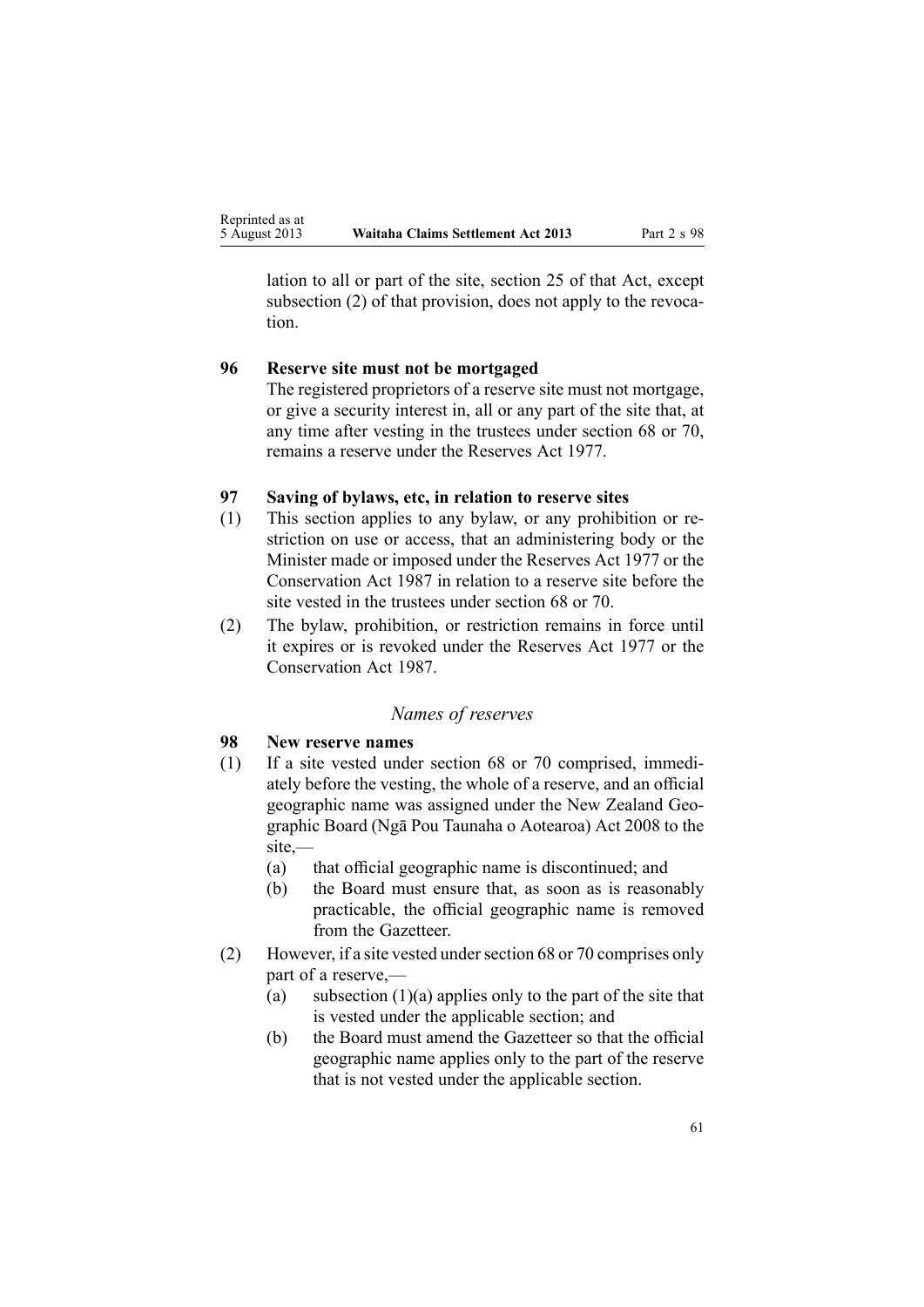- <span id="page-61-0"></span>(3) If <sup>a</sup> site is vested under [section](#page-45-0) 68 or [70](#page-46-0) and reserved and classified as <sup>a</sup> historic reserve or <sup>a</sup> scenic reserve under that section, the historic reserve or scenic reserve does not become <sup>a</sup> Crown protected area.
- (4) In this section,—

**Board** means the New Zealand Geographic Board Ngā Pou Taunaha <sup>o</sup> Aotearoa continued by [section](http://www.legislation.govt.nz/pdflink.aspx?id=DLM1065473) 7 of the New Zealand Geographic Board (Ngā Pou Taunaha <sup>o</sup> Aotearoa) Act 2008

**Crown protected area, Gazetteer,** and **official geographic name** have the meanings given by [section](http://www.legislation.govt.nz/pdflink.aspx?id=DLM1065420) 4 of the New Zealand Geographic Board (Ngā Pou Taunaha <sup>o</sup> Aotearoa) Act 2008.

# **Part 3 Commercial redress**

# **99 Authority to transfer commercial redress and deferred purchase properties to Waitaha**

- (1) To give effect to par<sup>t</sup> 6 of the deed of settlement and par<sup>t</sup> 9 of the property redress schedule, the Crown (acting by and through the chief executive of the land holding agency) is authorised to do one or both of the following:
	- (a) transfer the fee simple estate in <sup>a</sup> commercial redress property or <sup>a</sup> deferred purchase property to the trustees:
	- (b) sign <sup>a</sup> transfer instrument or other document, or do anything else necessary, to effect the transfer.
- (2) As soon as is reasonably practicable after the date on which the transfer of <sup>a</sup> deferred purchase property is settled, the chief executive of the land holding agency must provide written notification of that date to the chief executive of LINZ for the purposes of [section](#page-23-0) 15.

#### **100 Contingent authority to transfer balance of Te Houhou**

- (1) Subsection (3) applies to the whole or any par<sup>t</sup> of the balance of Te Houhou (the **land**) that is available to be transferred to Waitaha.
- (2) The land is available to be transferred to Waitaha on and from the date on which the Crown notifies the trustees in accordance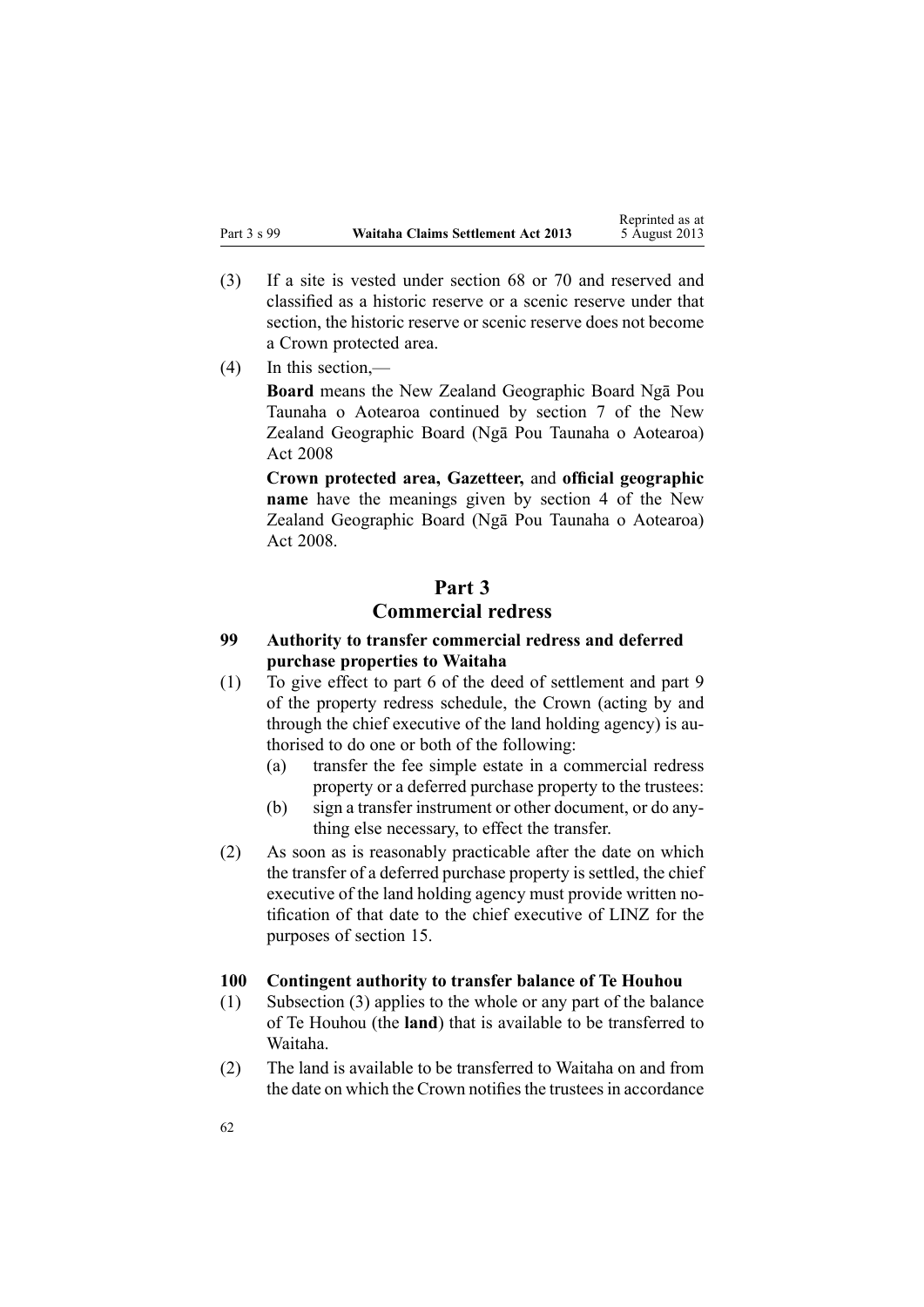<span id="page-62-0"></span>with paragraph 7.5 of the property redress schedule that the land is available.

- (3) The Crown (acting by and through the chief executive of the land holding agency) is authorised to do one or both of the following:
	- (a) transfer the fee simple estate in the land to the trustees:
	- (b) sign <sup>a</sup> transfer instrument or other document, or do any other thing, to effect the transfer.
- (4) Assoon asisreasonably practicable after the date on which the transfer of the land to the trusteesissettled, the chief executive of the land holding agency must provide written notification of that date to the chief executive of LINZ for the purposes of [section](#page-23-0) 15.

#### **101 Contingent authority to transfer Te Puke properties**

- (1) Subsection (3) applies to <sup>a</sup> Te Puke property that is available to be transferred to Waitaha.
- (2) The land is available to be transferred to Waitaha on and from the date on which the Crown notifies the trustees in accordance with paragraph 7.3 of the property redress schedule that the land is available.
- (3) The Crown (acting by and through the chief executive of the land holding agency) is authorised to do one or both of the following:
	- (a) transfer the fee simple estate in the Te Puke property to the trustees:
	- (b) sign <sup>a</sup> transfer instrument or other document, or do any other thing, to effect the transfer.
- (4) As soon as is reasonably practicable after the date on which the transfer of the Te Puke property to the trustees is settled, the chief executive of the land holding agency must provide written notification of that date to the chief executive of LINZ for the purposes of [section](#page-23-0) 15.

# **102 Registrar-General to create computer freehold register**

(1) This section applies to each of the following properties that is transferred to the trustees to the extent that it is not all of the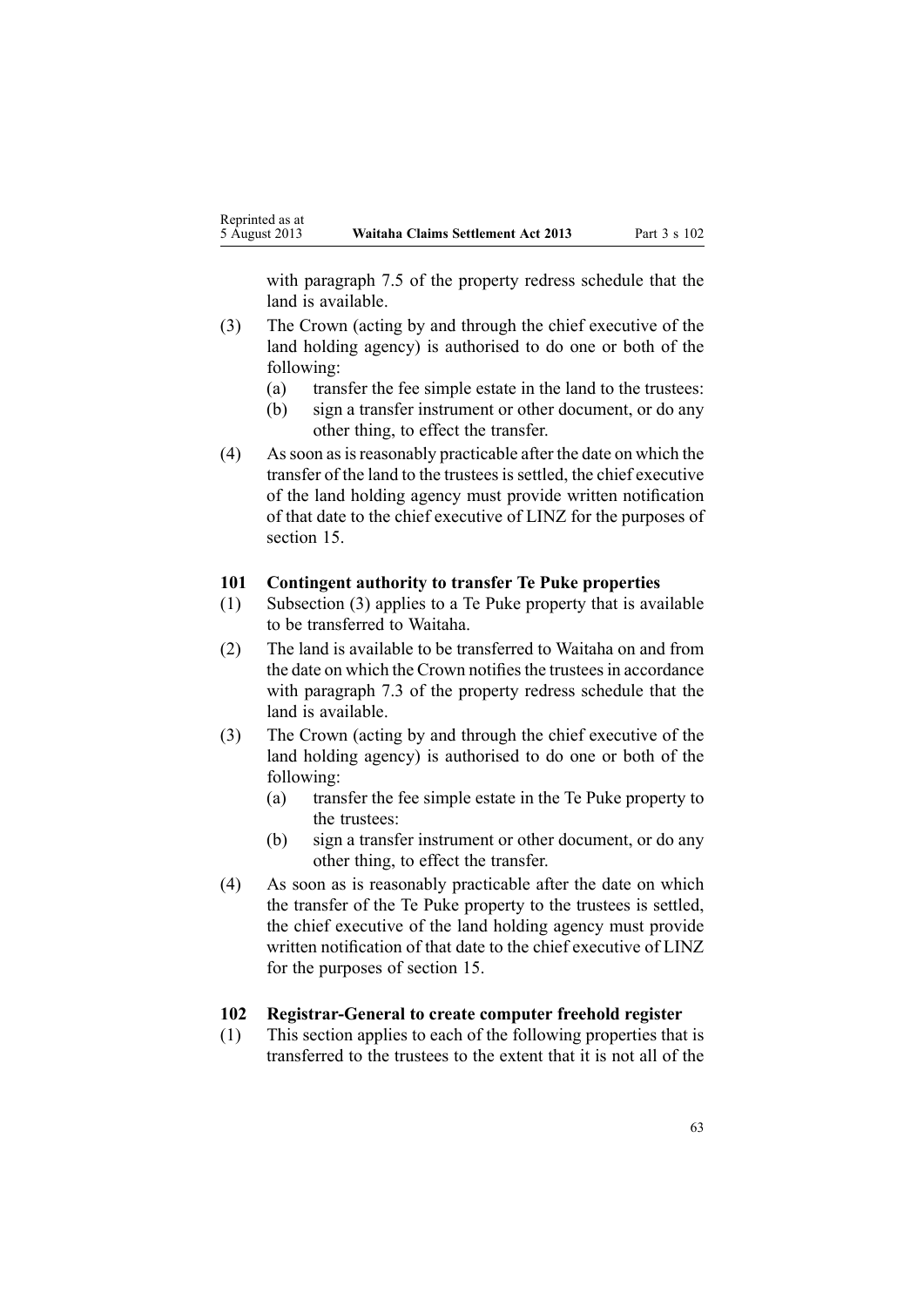<span id="page-63-0"></span>land contained in <sup>a</sup> computer freehold register, or there is no computer freehold register for all or par<sup>t</sup> of the property:

- (a) <sup>a</sup> commercial redress property:
- (b) <sup>a</sup> deferred purchase property:
- (c) the whole or par<sup>t</sup> of the balance of Te Houhou:
- (d) <sup>a</sup> Te Puke property.
- (2) The Registrar-General must, in accordance with <sup>a</sup> written application by an authorised person, and after completion of any necessary survey, create 1 computer freehold register in the name of the Crown—
	- (a) subject to, and together with, any encumbrances that are registered, notified, or notifiable and that are described in the written application; but
	- (b) without any statement of purpose.
- (3) In this section and section 103, **authorised person** means <sup>a</sup> person authorised by the chief executive of the land holding agency for the property.
- **103 Authorised person may grant covenant for later creation of computer freehold register**
- (1) For the purposes of [section](#page-62-0) 102, the authorised person may gran<sup>t</sup> <sup>a</sup> covenant to arrange for the later creation of <sup>a</sup> computer freehold register for any land that is to be transferred to the trustees under par<sup>t</sup> 6 of the deed of settlement.
- (2) Despite the Land [Transfer](http://www.legislation.govt.nz/pdflink.aspx?id=DLM269031) Act 1952,—
	- (a) the authorised person may reques<sup>t</sup> the Registrar-General to register <sup>a</sup> covenant referred to in subsection (1) under the Land [Transfer](http://www.legislation.govt.nz/pdflink.aspx?id=DLM269031) Act 1952 by creating <sup>a</sup> computer interest register; and
	- (b) the Registrar-General must register the covenant in accordance with paragraph (a).

#### **104 Application of other enactments**

- (1) [Section](http://www.legislation.govt.nz/pdflink.aspx?id=DLM231942) 11 and [Part](http://www.legislation.govt.nz/pdflink.aspx?id=DLM236786) 10 of the Resource Management Act 1991 do not apply to—
	- (a) the transfer of <sup>a</sup> property to the trustees under this Part; or
	- (b) <sup>a</sup> matter incidental to, or required for the purpose of, the transfer.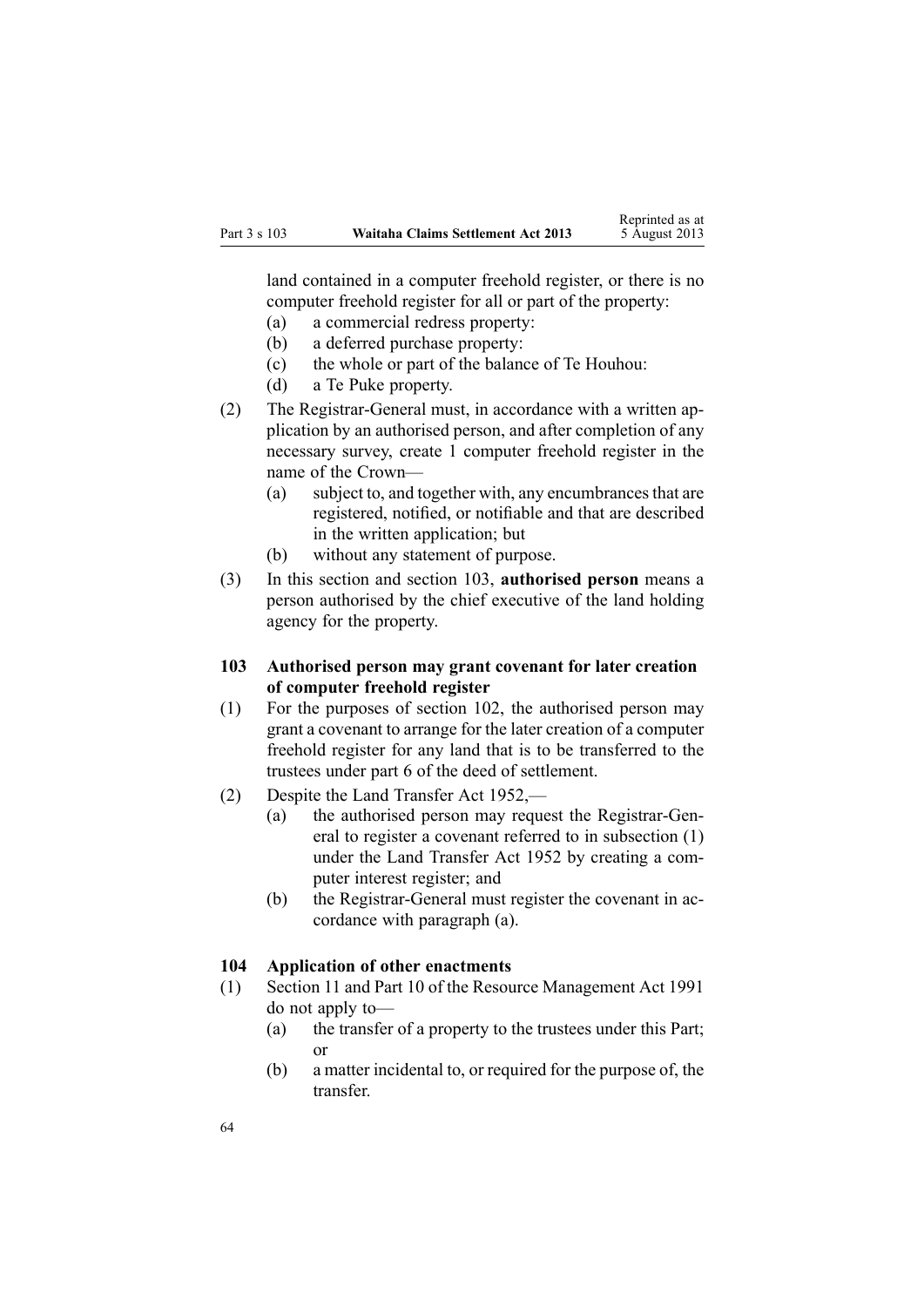| Reprinted as at |                                    |
|-----------------|------------------------------------|
| 5 August 2013   | Waitaha Claims Settlement Act 2013 |

- (2) The transfer of <sup>a</sup> property under this Part does not—
	- (a) limit [section](http://www.legislation.govt.nz/pdflink.aspx?id=DLM246310) 10 or [11](http://www.legislation.govt.nz/pdflink.aspx?id=DLM246311) of the Crown Minerals Act 1991; or
	- (b) affect other rights to subsurface minerals.
- (3) The transfer of <sup>a</sup> property is <sup>a</sup> disposition for the purposes of [Part](http://www.legislation.govt.nz/pdflink.aspx?id=DLM104697) 4A of the Conservation Act 1987, but sections [24\(2A\)](http://www.legislation.govt.nz/pdflink.aspx?id=DLM104699), [24A](http://www.legislation.govt.nz/pdflink.aspx?id=DLM104910), and [24AA](http://www.legislation.govt.nz/pdflink.aspx?id=DLM104914) of that Act do not apply to the disposition.
- (4) In exercising its powers under [sections](#page-61-0) 99 and [100](#page-61-0), the Crown is not required to comply with any other enactment that would regulate or apply to the transfer of <sup>a</sup> property.
- (5) Subsection (4) is subject to subsections (2) and (3).
- (6) The permission of <sup>a</sup> council under [section](http://www.legislation.govt.nz/pdflink.aspx?id=DLM420676) 348 of the Local Government Act 1974 is not required for laying out, forming, granting, or reserving <sup>a</sup> private road, private way, or right of way that may be required to fulfil the terms of par<sup>t</sup> 6 of the deed of settlement in relation to the transfer of <sup>a</sup> property.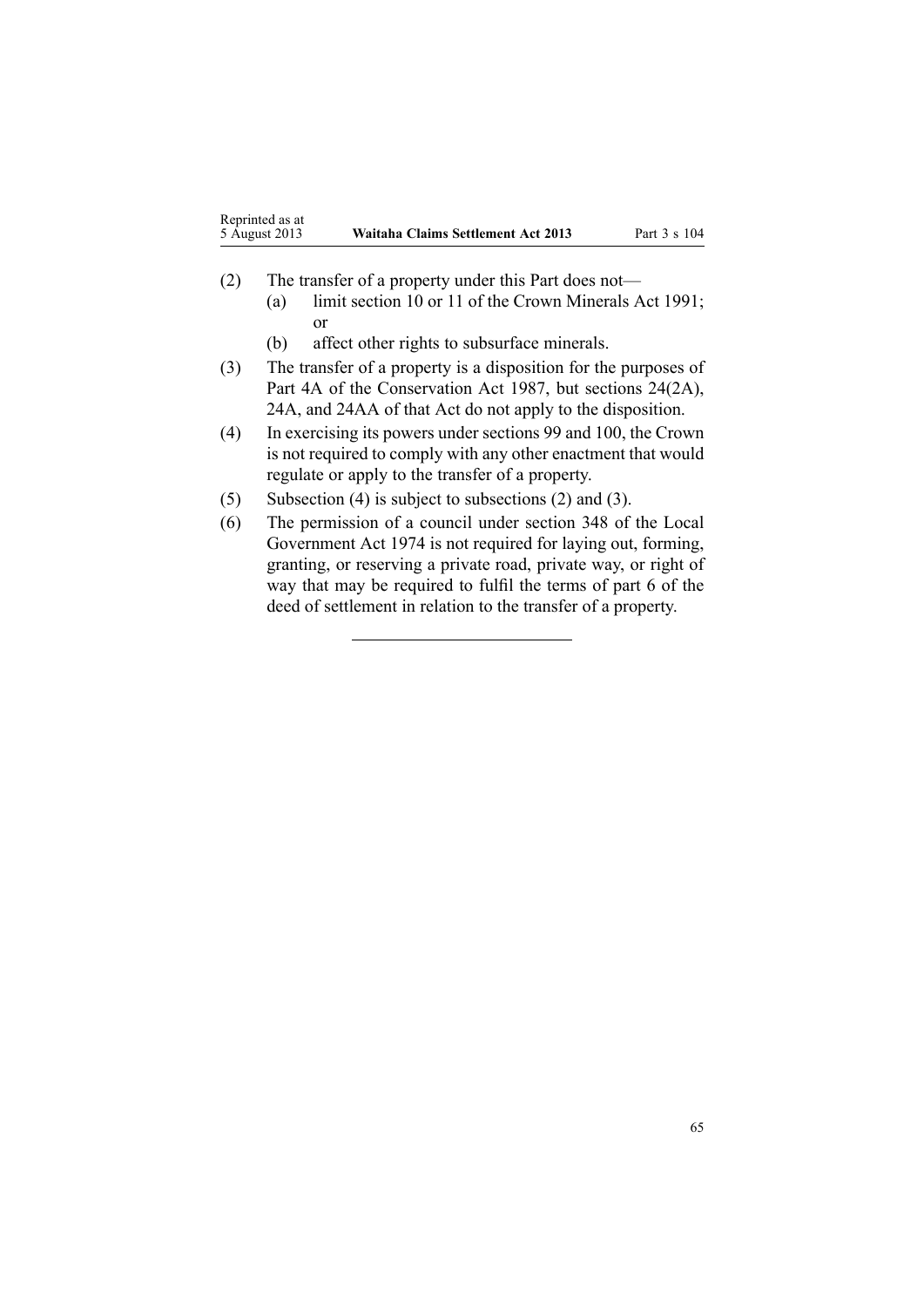<span id="page-65-0"></span>

# **Schedule** 1 s [9](#page-14-0) **Statutory areas of Waitaha**

**Statutory area Location** The peak of Ōtanewainuku as shown marked in yellow on deed plan OTS-075-03 **Statutory areas that are wāhi tapu Location** Hakoko Creek asshown marked in yellow on deed plan OTS-075-04 Kaokaonui Kāinga shown as Kaokaonui Kianga and marked in yellow on deed plan OTS-075-04 Paraiti Creek as shown marked in yellow on deed plan OTS-075-04 Popaki Creek as shown marked in yellow on deed plan OTS-075-04 **Statutory areas that are watercourses Location** Kaiate Stream as shown marked in blue on deed plan OTS-075-13 Ohineangaanga Stream as shown marked in blue on deed plan OTS-075-10 Part of Kaituna River as shown marked in blue on deed plan OTS-075-07 Te Kopuaroa River **as shown marked in blue on deed plan** OTS-075-12 Te Raparapa-ā-Hoe shown as Raparapahoe stream bed and marginal strips marked 1, 2, 3, and 4 on deed plan OTS-075-05 Te Raparapa-ā-Hoe Stream as shown marked in blue on deed plan OTS-075-09 Te Rerenga Stream as shown marked in blue on deed plan OTS-075-11 Waiari Stream as shown marked in blue on deed plan OTS-075-08 Waimapu River as shown marked in blue on deed plan OTS-075-06 Wairakei Stream as shown marked in blue on deed plan OTS-075-14 **Statutory area (coastal) Location** Coastal marine area from Maketu to Mauao as shown marked in blue on deed plan OTS-075-15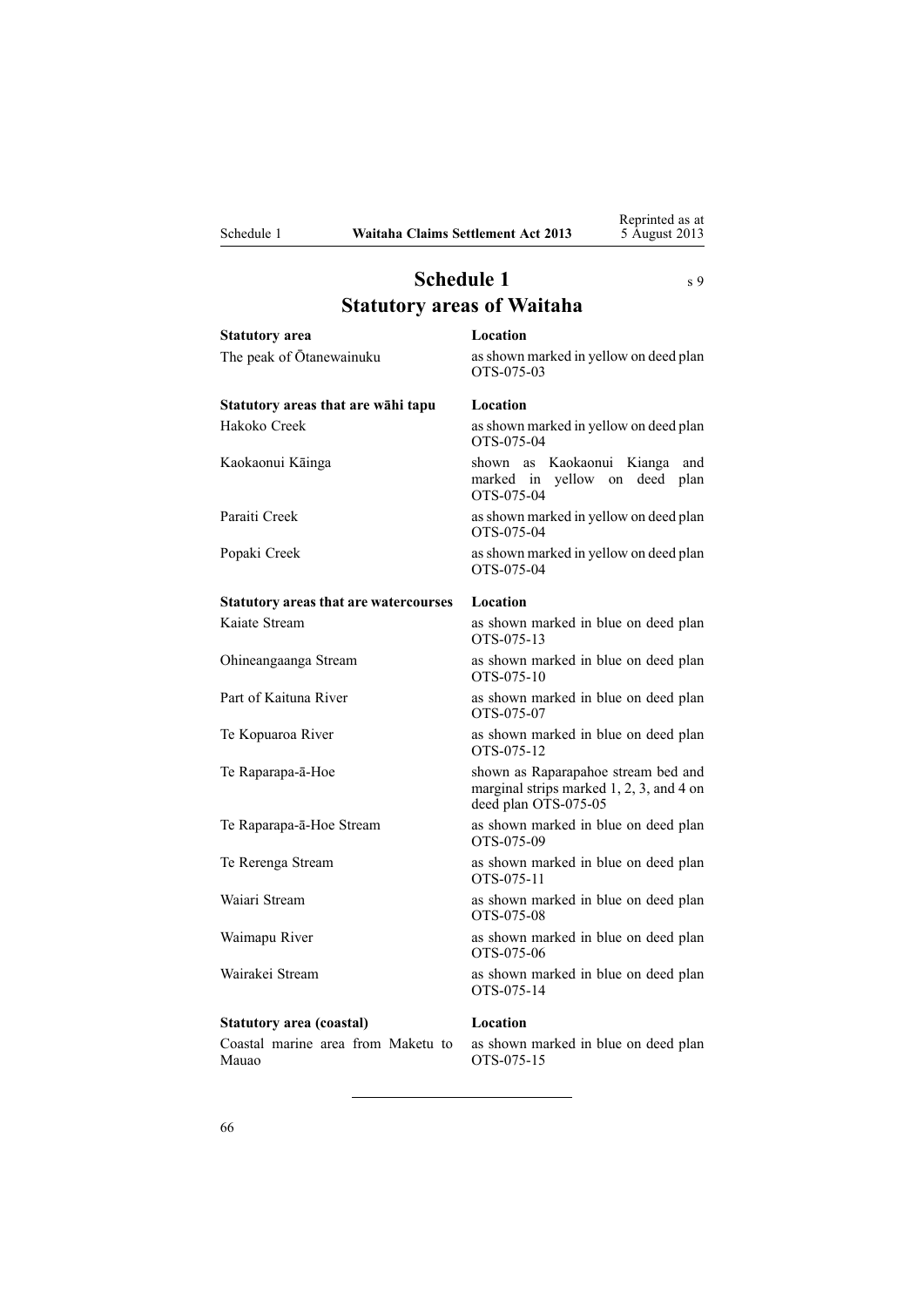<span id="page-66-0"></span>

| Reprinted as at<br>5 August 2013 | Waitaha Claims Settlement Act 2013 | Schedule 2 |
|----------------------------------|------------------------------------|------------|
|                                  | <b>Schedule 2</b>                  | $\rm s$ 42 |

# **Te Whakairinga Kōrero sites Name of site Location** Ōtawa asshown marked in yellow on deed plan OTS-075-01 Te Ara <sup>a</sup> Hei asshown marked in yellow on deed plan

OTS-075-02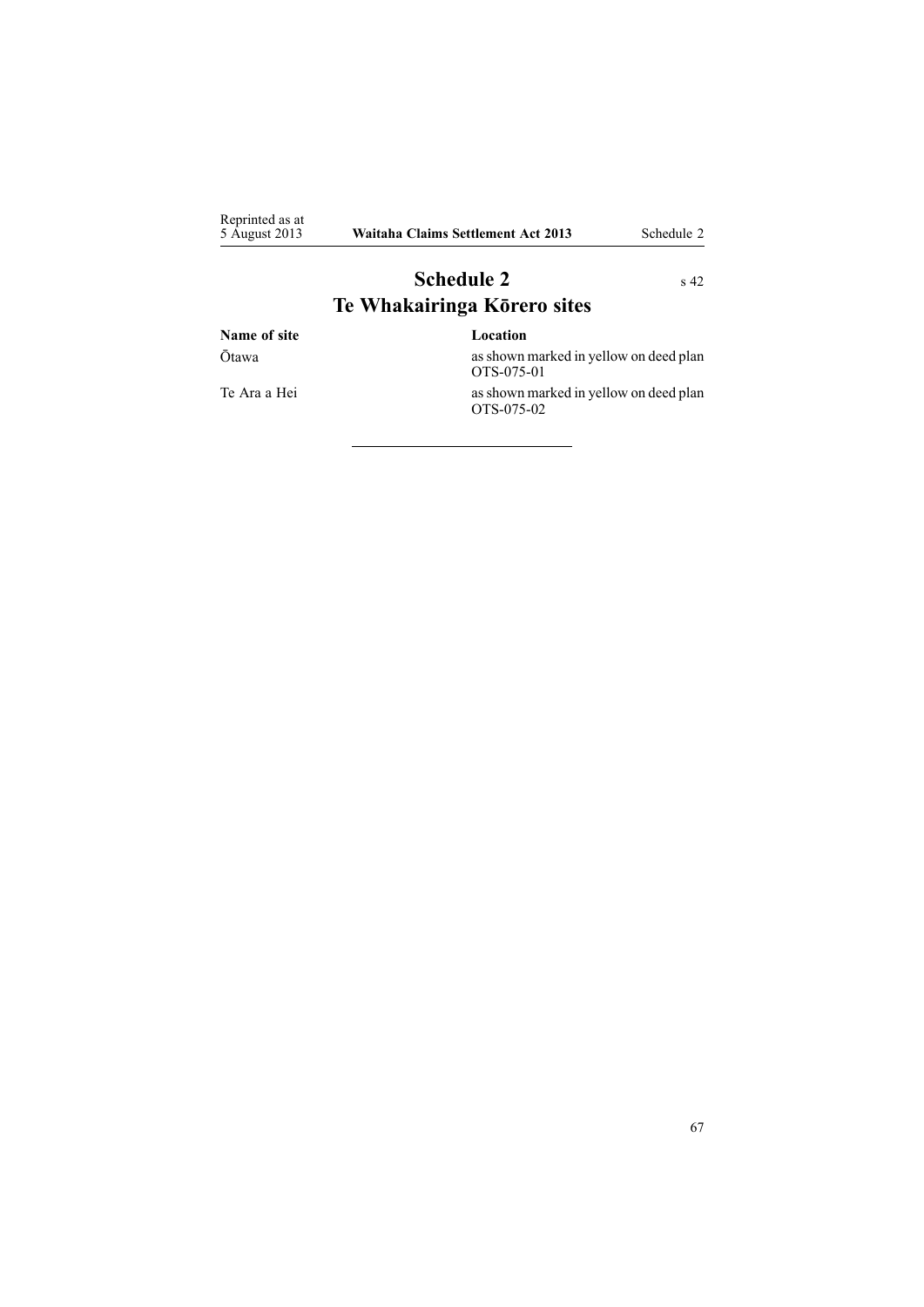Reprinted as at 5 August 2013

# **Schedule 3** ss [62](#page-43-0), [90](#page-56-0) **Cultural redress properties**

# <span id="page-67-0"></span>**Sites that vest in fee simple**

| Name of site       | Description                                                                                                                                                                                                                                                                                        | <b>Encumbrances</b>                                                                                                                                                                          |
|--------------------|----------------------------------------------------------------------------------------------------------------------------------------------------------------------------------------------------------------------------------------------------------------------------------------------------|----------------------------------------------------------------------------------------------------------------------------------------------------------------------------------------------|
| Hine Poto site     | South Auckland Land<br>District-Western Bay of<br>Plenty District.<br>2.8044 hectares more or<br>less, being Lots 1 and 2<br>DP 27157. All transfer<br>B525705.2.                                                                                                                                  | Subject to unregistered<br>lease over part Lot 2<br>to Hare Wiremu<br>and<br>Christina<br>Manu<br>Fitz-<br>patrick.<br>Subject to unregistered<br>lease over part Lot 2 to<br>Waitaha Trust. |
| Ohineangaanga site | South Auckland Land<br>District-Western Bay of<br>Plenty District.<br>0.4214 hectares, more<br>or less, being Lot 1<br>DPS 7913. All com-<br>puter freehold register<br>SA1C/1437.<br>0.0926 hectares, more<br>or less, being Lot 2<br>DPS 7913. All com-<br>puter freehold register<br>SA1C/1438. | Subject to unregistered<br>lease to Nga Kakano<br>Foundation Incorpor-<br>ated.                                                                                                              |
| Te Haehae          | South Auckland Land<br>District-Tauranga City.<br>2.2585 hectares, more<br>or less, being Section 2<br>SO 450797. Part com-<br>puter freehold register<br>SA23A/1366                                                                                                                               |                                                                                                                                                                                              |
| Whitikiore         | South Auckland Land<br>District-Tauranga City.<br>10.5024 hectares, more<br>or less, being Section 1<br>SO 450797. Part com-<br>puter freehold register<br>SA23A/1366.                                                                                                                             | Together with a right of<br>way easement referred to<br>in section 67.                                                                                                                       |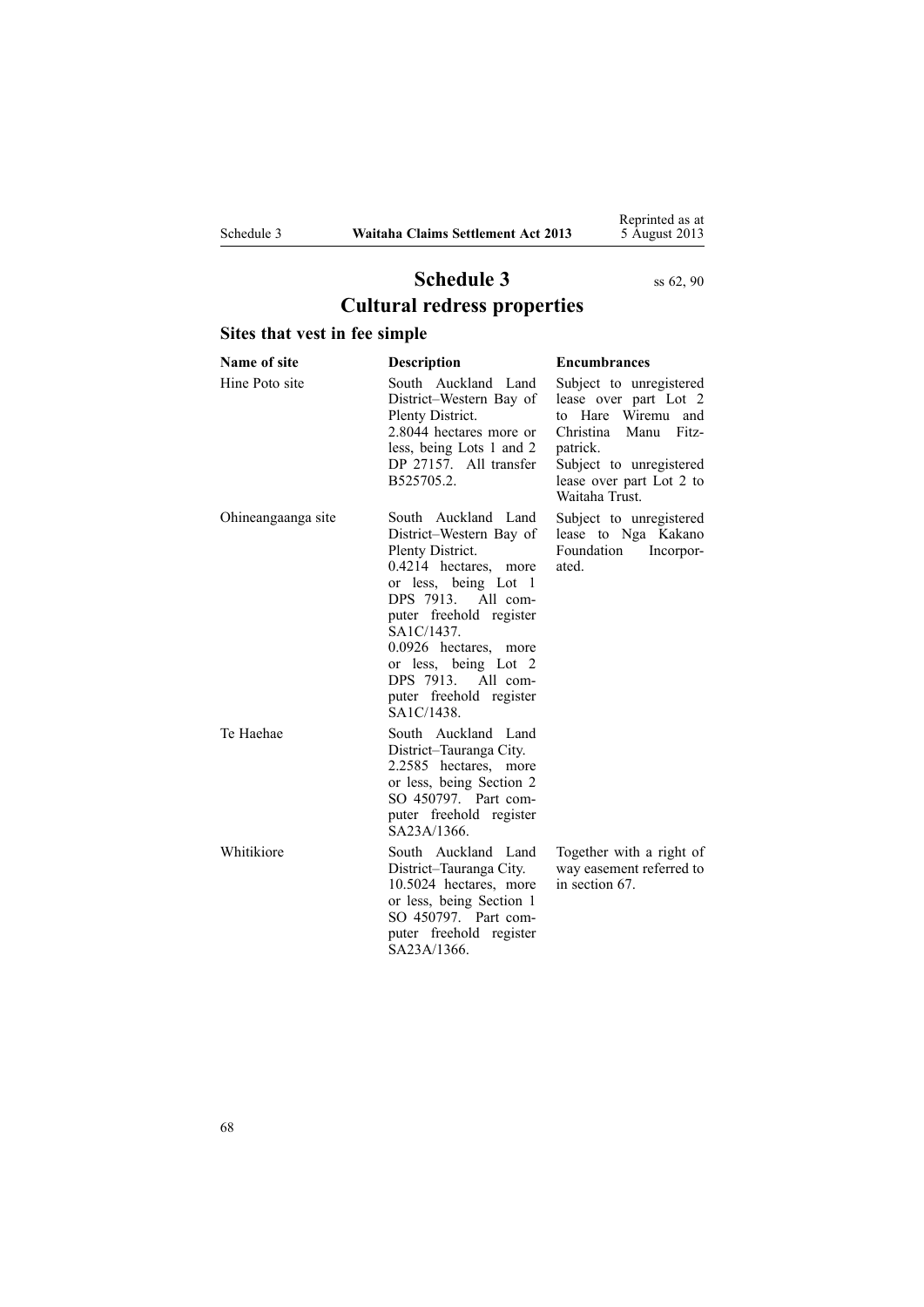# **Site that vests in fee simple to be administered as historic reserve**

| Name of site                           | <b>Description</b>                                                                                                                                                                                                                     | <b>Encumbrances</b> |
|----------------------------------------|----------------------------------------------------------------------------------------------------------------------------------------------------------------------------------------------------------------------------------------|---------------------|
| Maungaruahine Pā His-<br>toric Reserve | South Auckland Land Historic reserve subject<br>District-Western Bay of to section 18 of the Re-<br>Plenty District.<br>17.3200 hectares, more<br>or less, being Section 51<br>Block V Maketu Sur-<br>vey District. All GN<br>H076552. | serves Act 1977.    |

# **Site that vests in fee simple to be administered as scenic reserve**

| Name of site         | <b>Description</b>                                                                                                                                                         | <b>Encumbrances</b>                                                          |
|----------------------|----------------------------------------------------------------------------------------------------------------------------------------------------------------------------|------------------------------------------------------------------------------|
| Otara Scenic Reserve | South Auckland Land<br>District-Western Bay of<br>Plenty District.<br>5.0050 hectares, more or<br>less, being Sections 1 and<br>2 SO 450796. Part proc-<br>lamation 10017. | Scenic reserve subject to<br>section $19(1)(a)$ of the<br>Reserves Act 1977. |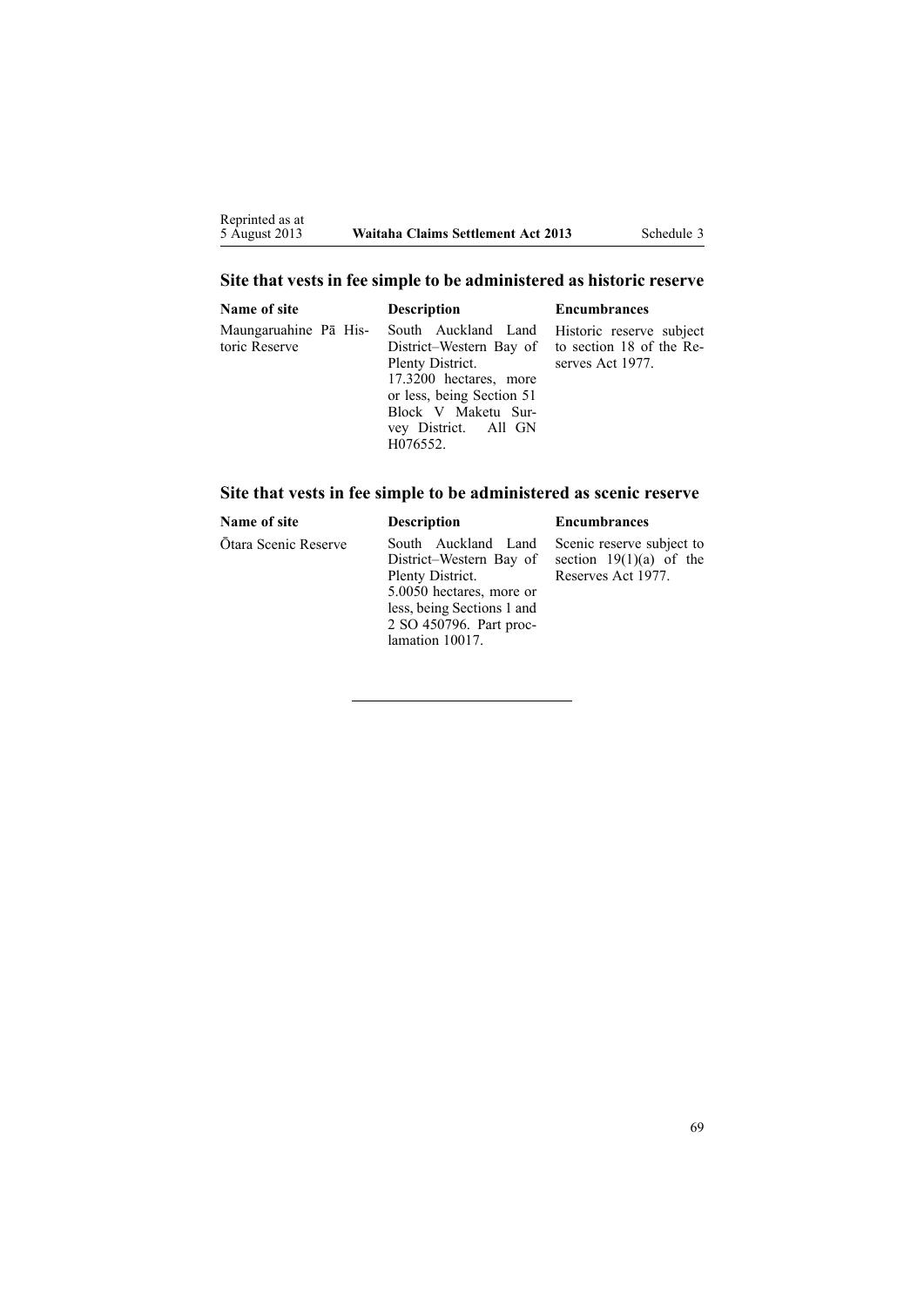<span id="page-69-0"></span>

Reprinted as at 5 August 2013

# **Schedule 4** s [72](#page-47-0) **Ngā pae maunga: Joint cultural redress properties**

| Name of property | <b>Description</b>                                                                                                                                                                                                                                                                                                                                                                                                                                                                                                                                                                                        | <b>Encumbrances</b>                                                                                                                                                                                                                                                                                                                                                                                                                                                                                                                                                                                                                      |
|------------------|-----------------------------------------------------------------------------------------------------------------------------------------------------------------------------------------------------------------------------------------------------------------------------------------------------------------------------------------------------------------------------------------------------------------------------------------------------------------------------------------------------------------------------------------------------------------------------------------------------------|------------------------------------------------------------------------------------------------------------------------------------------------------------------------------------------------------------------------------------------------------------------------------------------------------------------------------------------------------------------------------------------------------------------------------------------------------------------------------------------------------------------------------------------------------------------------------------------------------------------------------------------|
| Ōtanewainuku     | 35.5 hectares, approxi-<br>mately, being<br>Part<br>Section 3 Block XVI<br>Otanewainuku Survey<br>District. Part Gazette<br>1947 page 481. Subject<br>to survey.<br>52.5 hectares, approxi-<br>mately, being<br>Part<br>Section 4 Block XVI<br>Otanewainuku Survey<br>District. Part Gazette<br>1920 page 2119. Sub-<br>ject to survey.<br>27.0 hectares, approxi-<br>mately, being Part Te<br>Puke Block.<br>Part<br>Gazette 1879 page 781.<br>Subject to survey.<br>5.0 hectares, approxi-<br>mately, being Part Wait-<br>aha 1. Part Gazette<br>1884 page 238.<br>As shown on deed plan<br>OTS-075-21. | Scenic reserve subject to<br>section $19(1)(a)$ of the<br>Reserves Act 1977.<br>Subject to an unregistered<br>guiding permit with conces-<br>sion number PAC 04-06-40<br>to Golden Fern Trust (dated<br>$22/9/10$ ).<br>Subject to<br>an<br>unregis-<br>tered guiding permit with<br>concession number<br>PAC<br>10-06-229 to Black Sheep<br>Touring Company Ltd (dated<br>$19/10/07$ ).<br>Subject to an easement in<br>gross in favour of the Minis-<br>ter of Conservation referred<br>to in section 74.<br>Subject to a memorandum<br>of understanding with the<br>Kokako Trust with num-<br>ber DOCDM 382280 (dated<br>$21/5/09$ ). |
| Pūwhenua         | 52.0 hectares, approxi-<br>mately, being Part Lot 4<br>DPS 85782. Part Com-<br>puter Freehold Register<br>SA68A/371. Subject to<br>survey.<br>15.5 hectares, approxi-<br>mately,<br>being Part<br>Section 5 Block XIV<br>Otanewainuku Survey<br>District. Part Gazette<br>1940 page 1059. Sub-<br>ject to survey.<br>As shown on deed plan<br>OTS-075-22.                                                                                                                                                                                                                                                 | Scenic reserve subject to sec-<br>tion $19(1)(a)$ of the Reserves<br>Act 1977.                                                                                                                                                                                                                                                                                                                                                                                                                                                                                                                                                           |

70